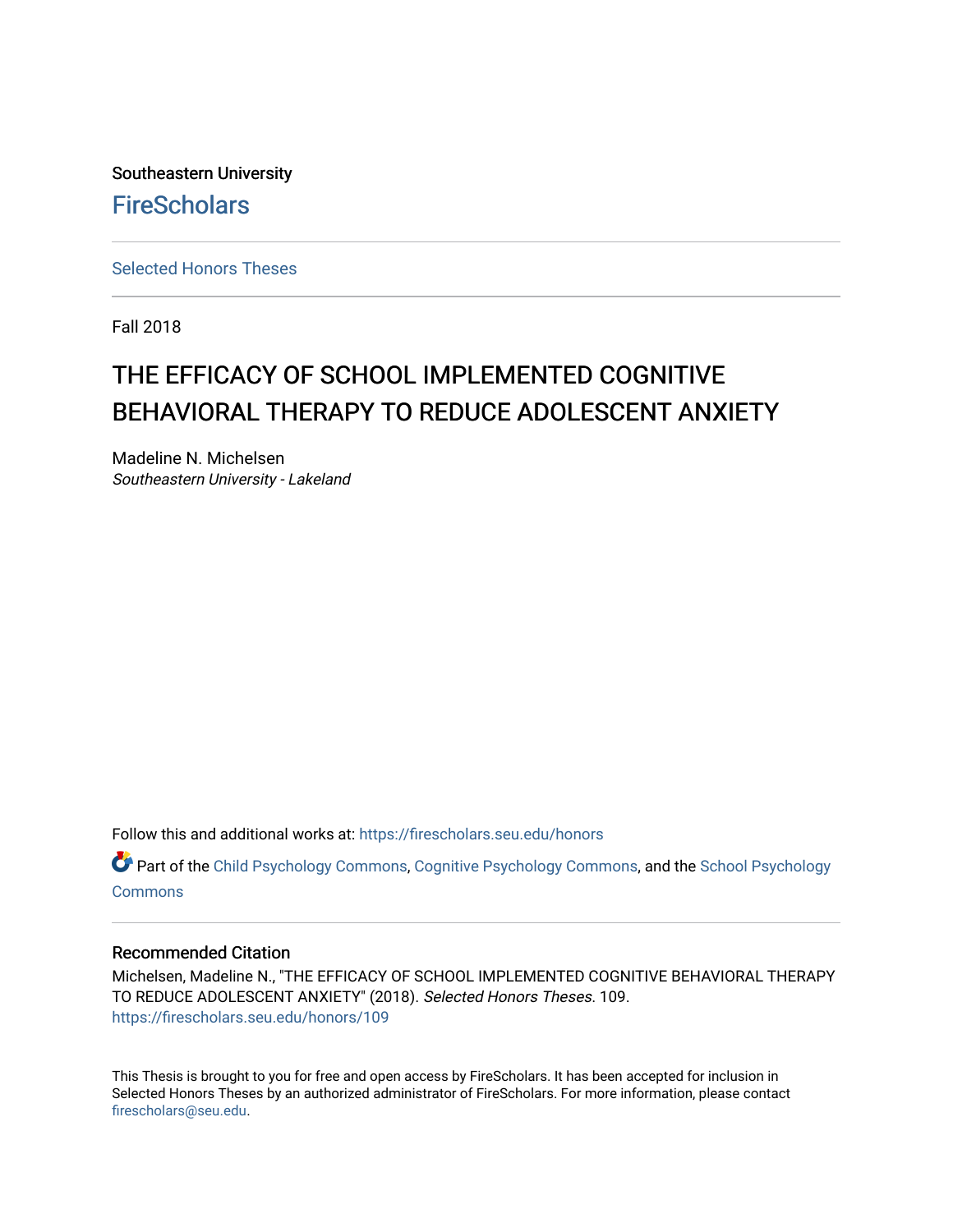## THE EFFICACY OF SCHOOL IMPLEMENTED COGNITIVE BEHAVIORAL THERAPY TO REDUCE ADOLESCENT ANXIETY

by

Madeline Nicole Michelsen

Submitted to the School of Honors Committee

in partial fulfillment

of the requirements for University Honors Scholars

Southeastern University 2018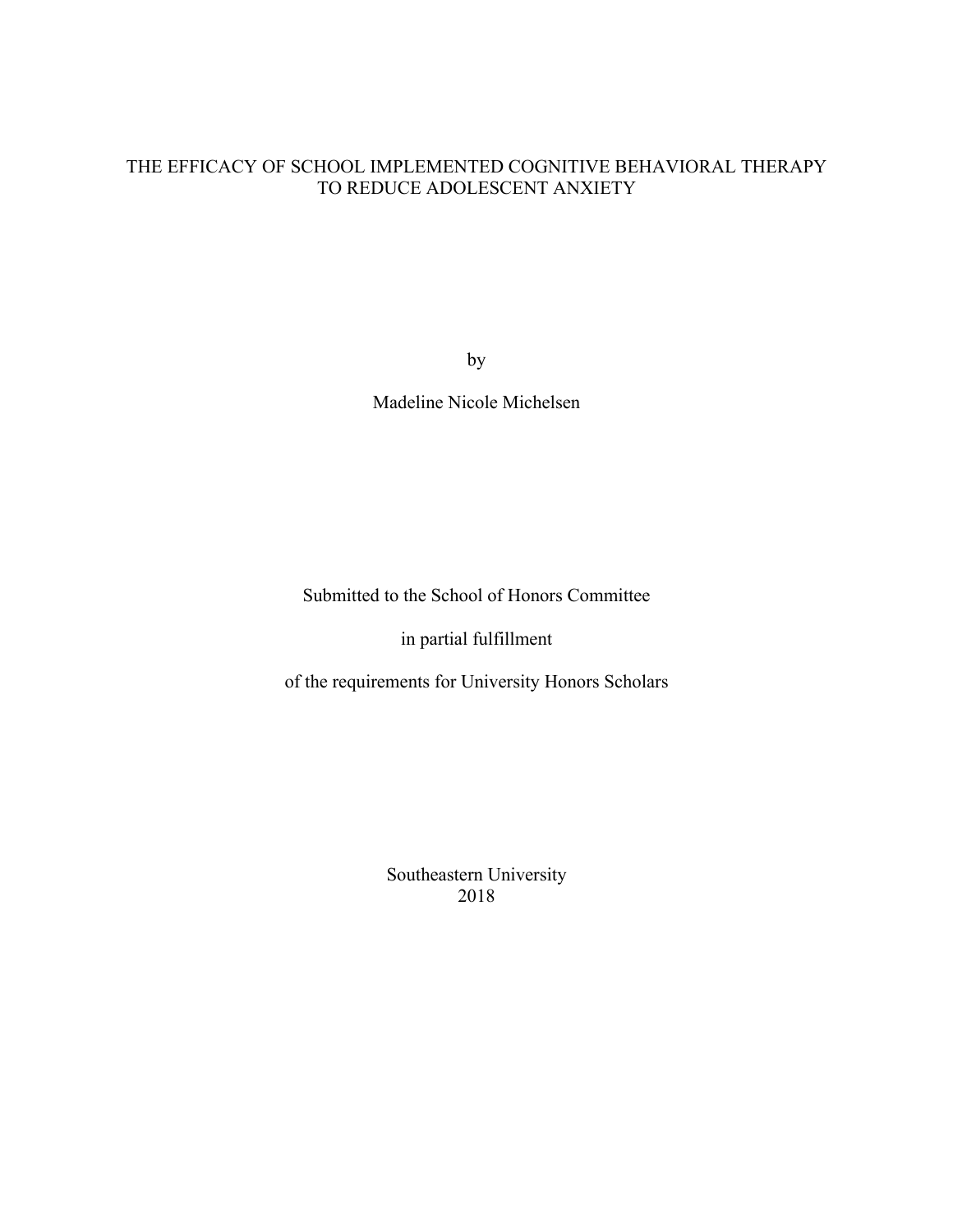Copyright by Madeline Nicole Michelsen

2018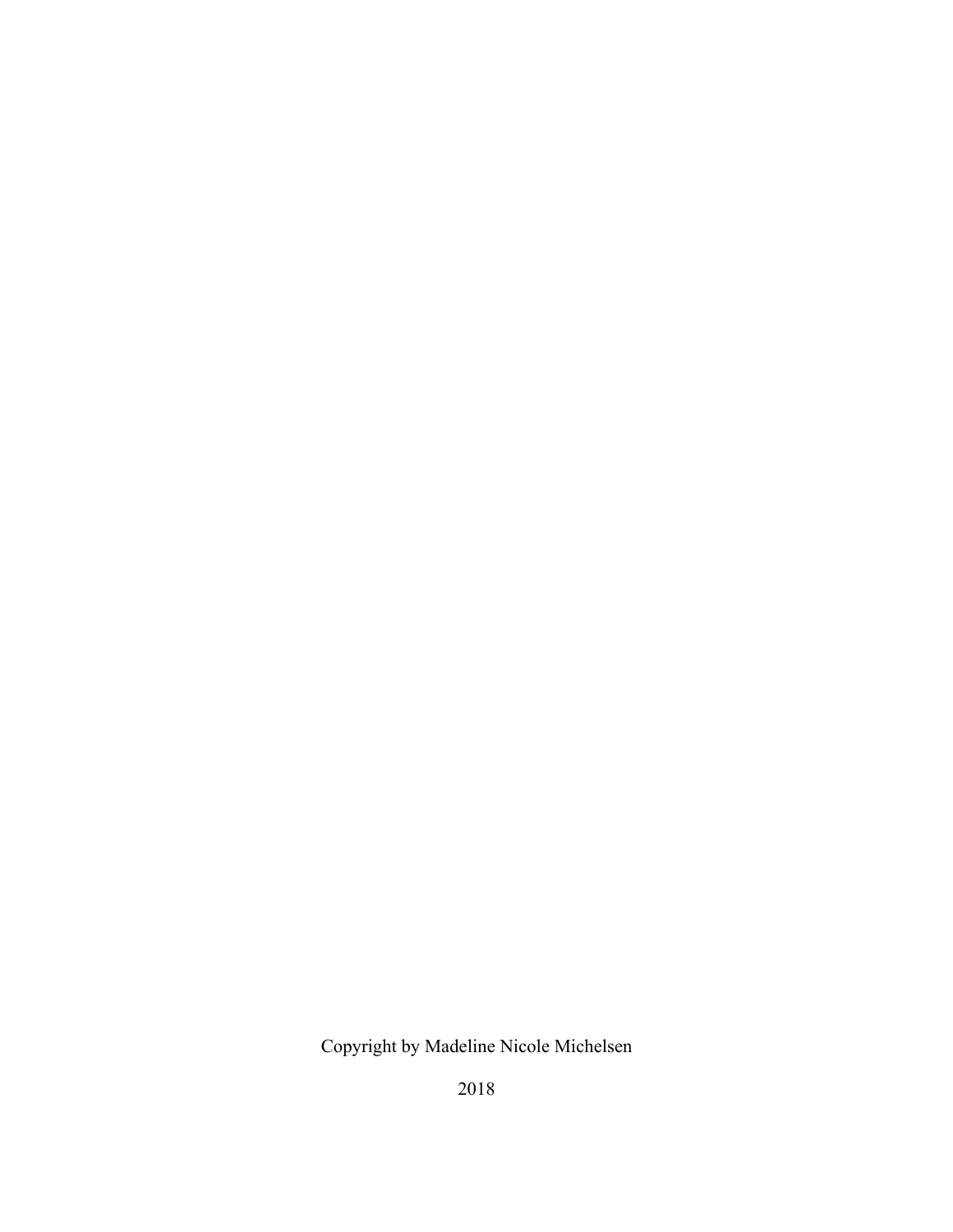## Dedication

I would like to dedicate this thesis to my mother for her unwavering throughout the years. I would like to thank her for the countless times she has told me to "study hard, get good grades, go to a good college, and get a good job." Her patience and encouragement this year has been unmatched, and I am thankful for all she has inspired me to accomplish.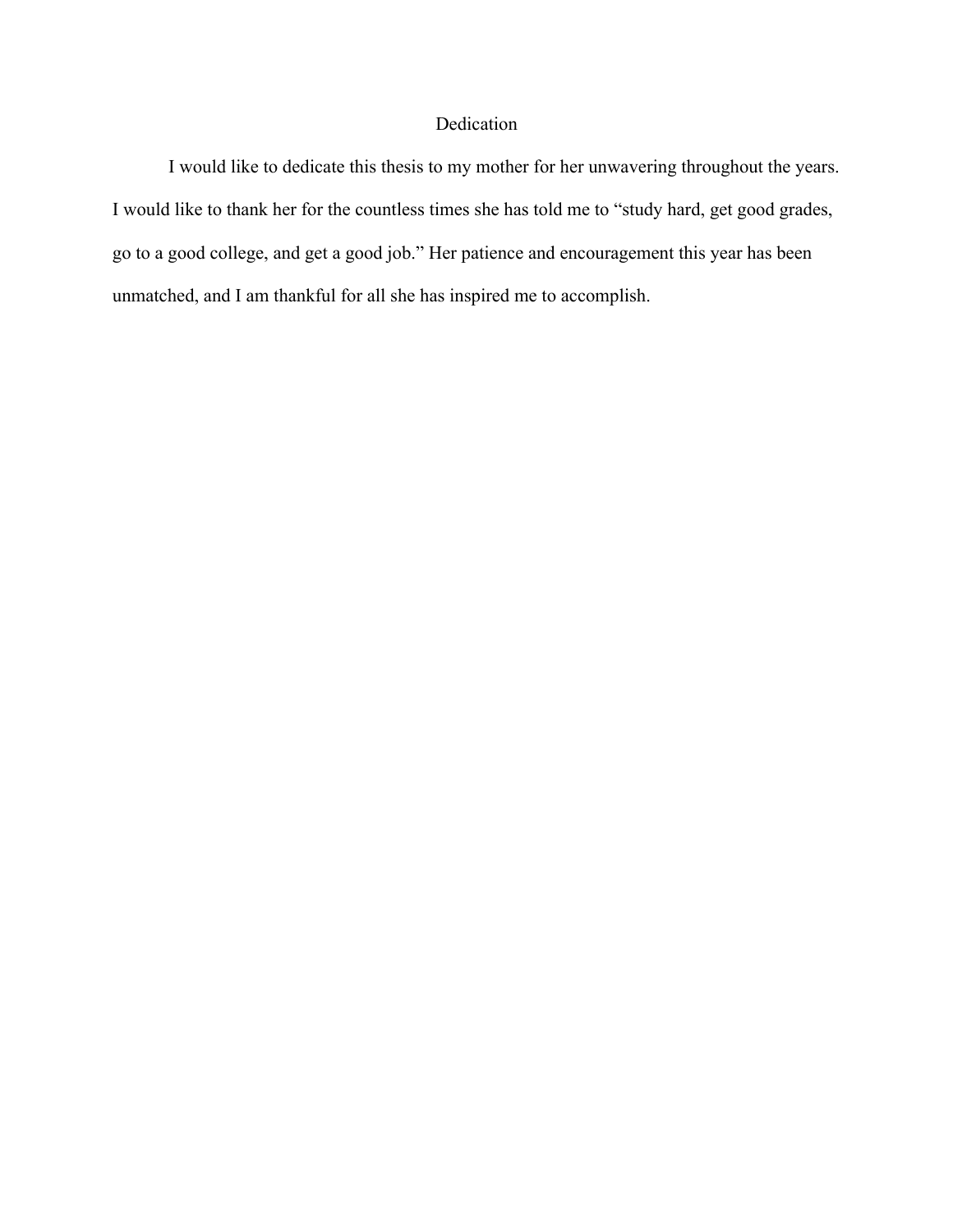## Acknowledgements

 I would like to acknowledge and thank my advisor, Dr. Paton, for spending countless hours with me to help me become the best writer I can be. She has encouraged me and championed me throughout this entire process. I would also like to thank my family and my friends who have continued to be patient with me as I talked about cognitive behavior therapy with them every day since the start of my research. Lastly, I would like to thank the Southeastern University School of Honors for giving me this opportunity to be a part of such a rewarding program.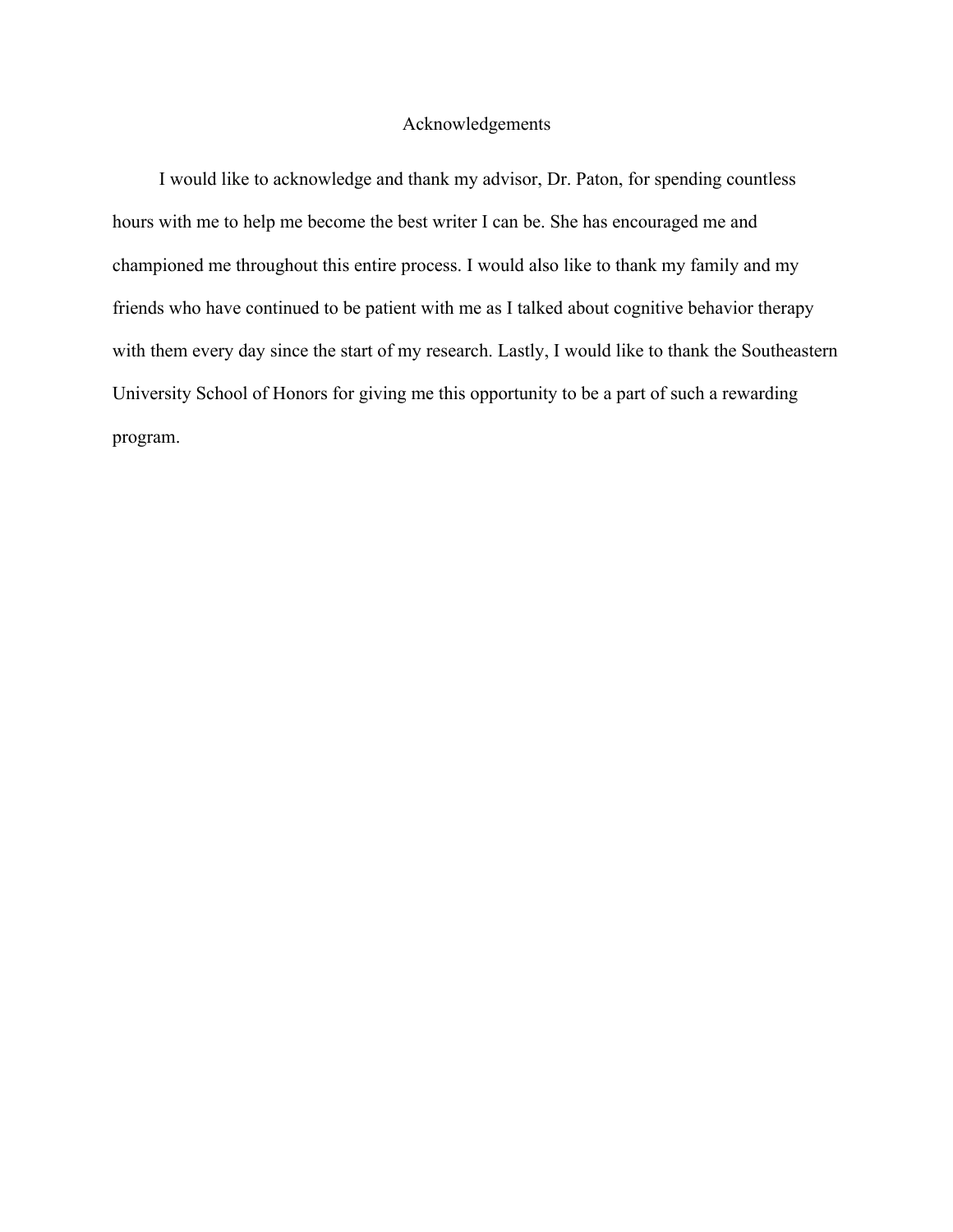#### Abstract

Adolescent anxiety is a growing problem which affects millions of children every year. There are a myriad of factors which produce adolescent anxiety such as excessive stress, adverse childhood experiences, and chemical imbalances amongst many other factors. An emerging therapy to treat mental health disorders, such as anxiety, is cognitive behavior therapy (CBT) which teaches participants how to correct maladaptive thought patterns to develop resilience. Cognitive behavior therapy has produced positive results for reducing symptoms of anxiety and other mental health disorders in both adolescents and adults. Due to its unparalleled student access, schools have the unique opportunity to develop school-based CBT to integrate into their mental health programs. In recent years, many school-based CBT programs have been developed and piloted around the world with favorable results. School implemented CBT has the ability to meet the needs of a diverse population of students to decrease adolescent anxiety, improve social learning, and encourage academic success. Through an expanded literature review, the efficacy of school implemented CBT will be explored.

KEY WORDS: cognitive behavior therapy (CBT), adolescent anxiety, FRIENDS Resilience, mental health, schools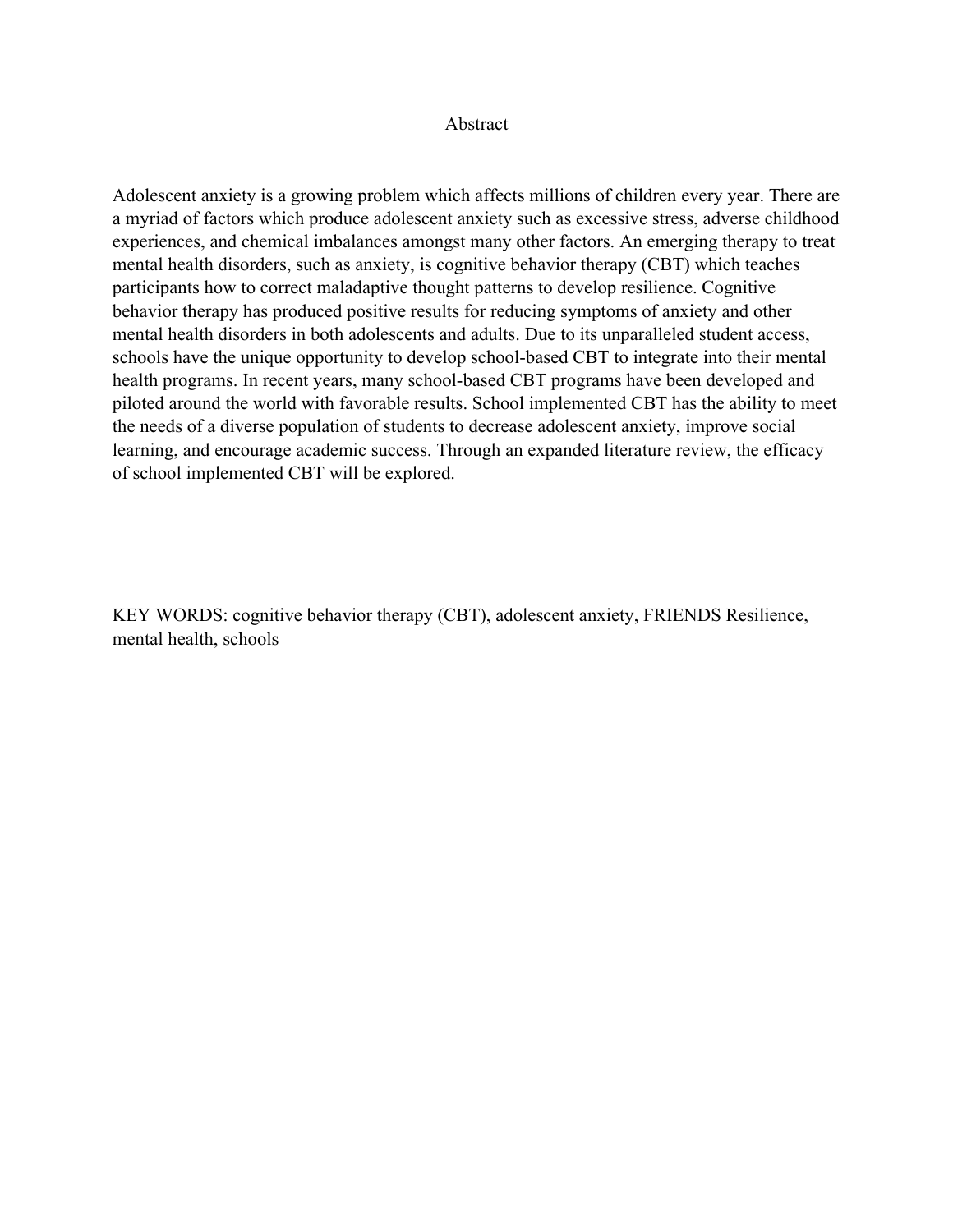## Table of Contents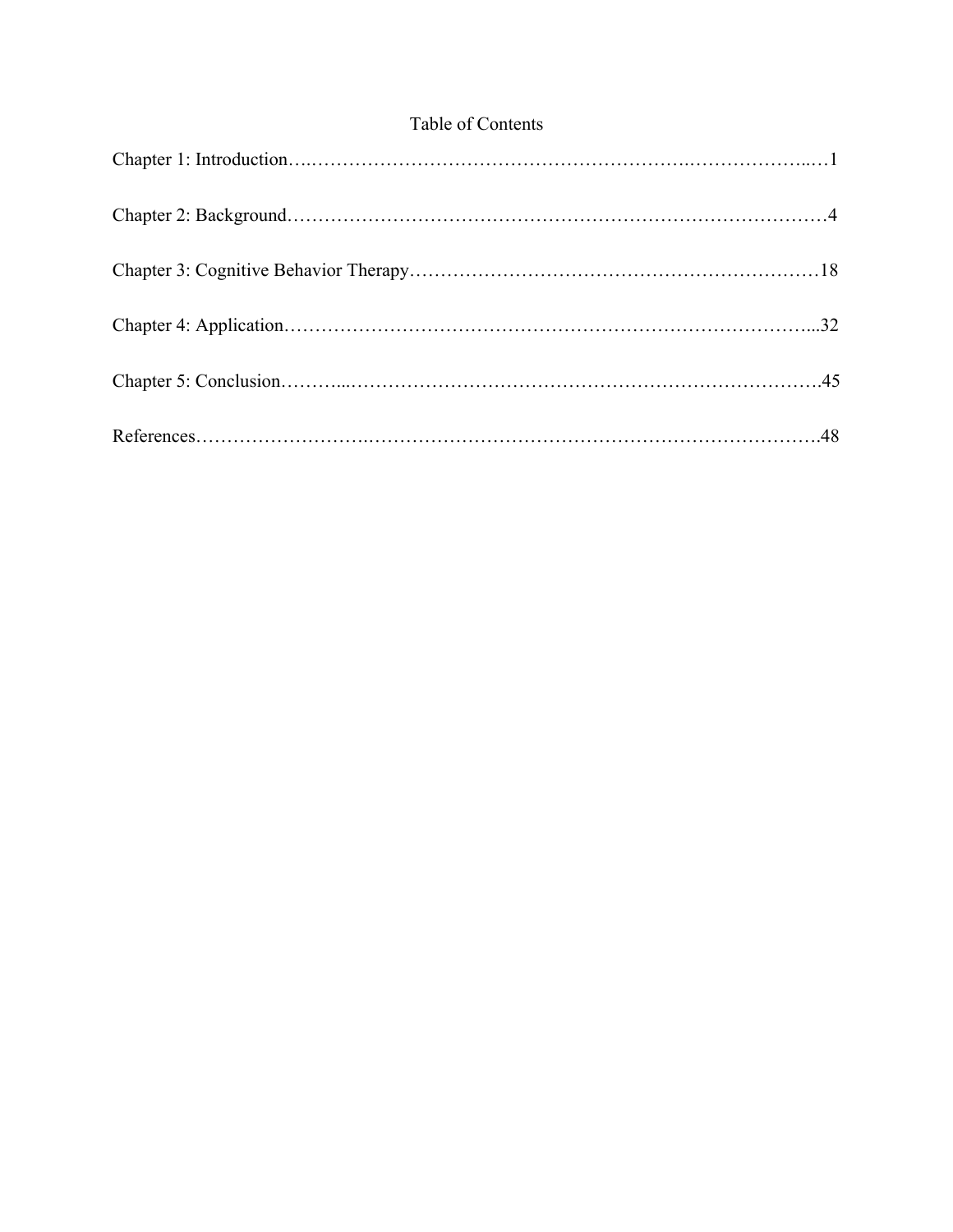#### **Chapter 1: Introduction**

According to the American Psychological Association, "anxiety is an emotion characterized by feelings of tension, worried thoughts and physical changes." Anxiety is the most common mental illness in the United States, affecting over 40 million adults. However, anxiety is not limited to adults. The Anxiety and Depression Association of America estimates that 1 out of 8 children struggles with anxiety. Despite the alarmingly high rates of adolescent anxiety, 80% of children with a diagnosable anxiety disorder do not seek help (G. Ginsberg, personal communication, 2017).

Typical adolescent worry is a normal part of the childhood experience, but clinical anxiety is often characterized by fear, nervousness, hindered social relationships, school absenteeism, and can greatly affect a student's academic success (Miller, Short, Garland, & Clark, 2010). While there have been improvements in the health programs of public schools in recent years, many health programs are unable to fully provide treatment for students with increased anxiety. Students with severe anxiety are provided services as a result of Individuals with Disabilities Education Act (IDEA). Unfortunately, many students with anxiety are not identified, therefore accommodations are not formally provided.

While counseling and mental health centers are available for students with anxiety, researchers suggest that school-based treatments and programs can be effective for improving the wellbeing of students. Many schools have nurses, guidance counselors, and health classes, but few schools have a clear plan for helping students with anxiety. Recent studies have analyzed the effectiveness of programs that can operate as both a preventive and intervention for adolescent anxiety (Higgins & O'Sullivan, 2015).

Many studies have tested the use of Cognitive Behavior Therapy (CBT) for children with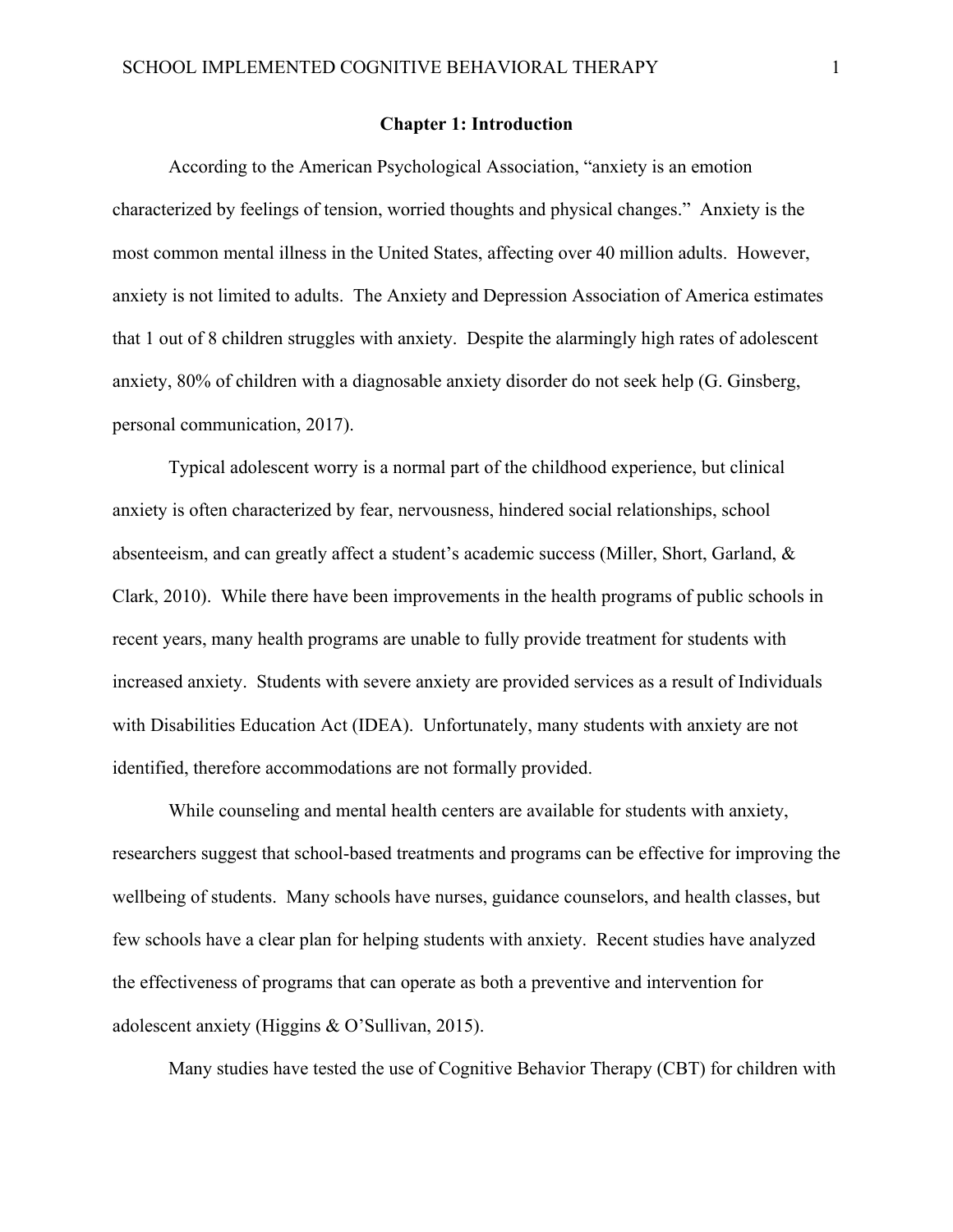anxiety in a clinically applied setting (Miller et al., 2010). Recent studies explored the possibility of implementing CBT in school-based programs. The Cognitive Behavioral Therapy Model is based on the idea that what we think (our cognition), how we feel (emotions), and how we act (behavior), all work together simultaneously (Legerstee, Garnefski, C Verhulst, & Utens, 2011). Negative interpretations and perceptions of situations can cause behavioral patterns that reinforce destructive thinking. By evaluating and identifying distorted thoughts, people with anxious tendencies can develop alternative ways of thinking and lessen psychological distress.

Cognitive Behavior Therapy has been in practice since its development in the mid 1960's by psychologist Beck. The insitial target group consisted of clients who struggled with anxiety and depression (Weinrach, 1988). Over the last few decades CBT has been utilized to treat eating disorders, panic disorders, phobias, and other psychological disorders (Miller et al., 2010). As a result of significant success with adults experiencing clinical anxiety and depression, CBT is now being applied to adolescents in non-conventional settings, such as schools.

In order to adjust to the demands of everyday life, people employ cognitive coping skills to process and respond to stimuli. Cognitive coping is a conscious way of managing the intake of emotionally arousing stimuli (Legerstee et al., 2011). According to the research of Piaget, a child's cognitive development is forming from birth to age 11 (Lefmann & Combs-Orme, 2013). Children are developing schemas, learning how to assimilate information, and modify or accommodate current schemas. Unfortunately, during these stages of development, children are also likely to develop maladaptive coping mechanisms when adjusting to life changes.

Childhood is an important developmental period in which coping develops rapidly (Legerstee et al., 2011). When left untreated, childhood anxiety and maladaptive coping mechanisms can lead to a lifetime of destructive thought patterns. Since the patterns established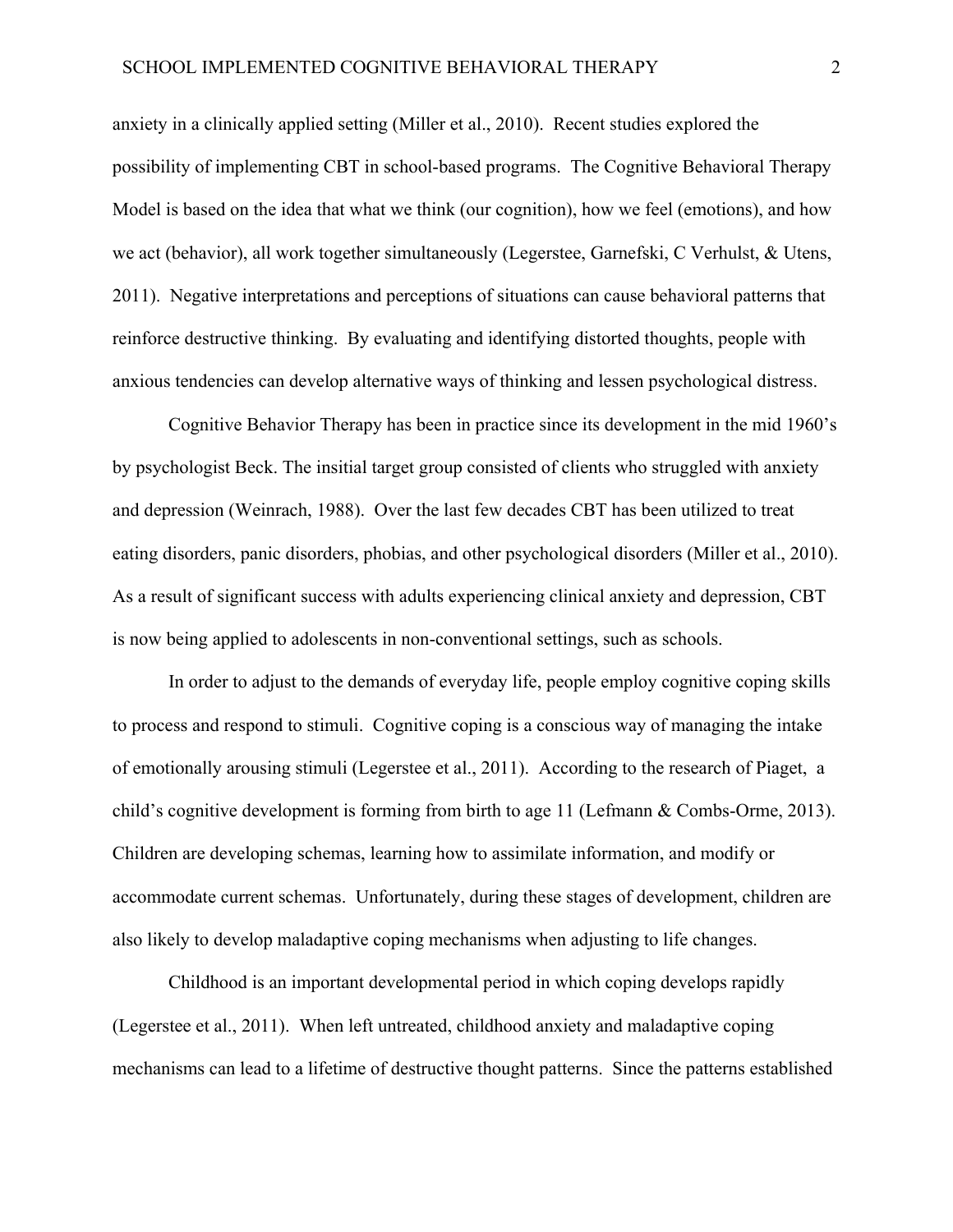in childhood are often good indicators of how adults will respond to negative life events which occur later in life, it is of the utmost importance that positive cognitive coping strategies be taught and developed in early childhood (Legerstee et al., 2011). In the following chapters, relevant literature will be reviewed for the purpose of further exploring the problem of adolescent anxiety and school implemented intervention programs to promote and develop resiliency in students.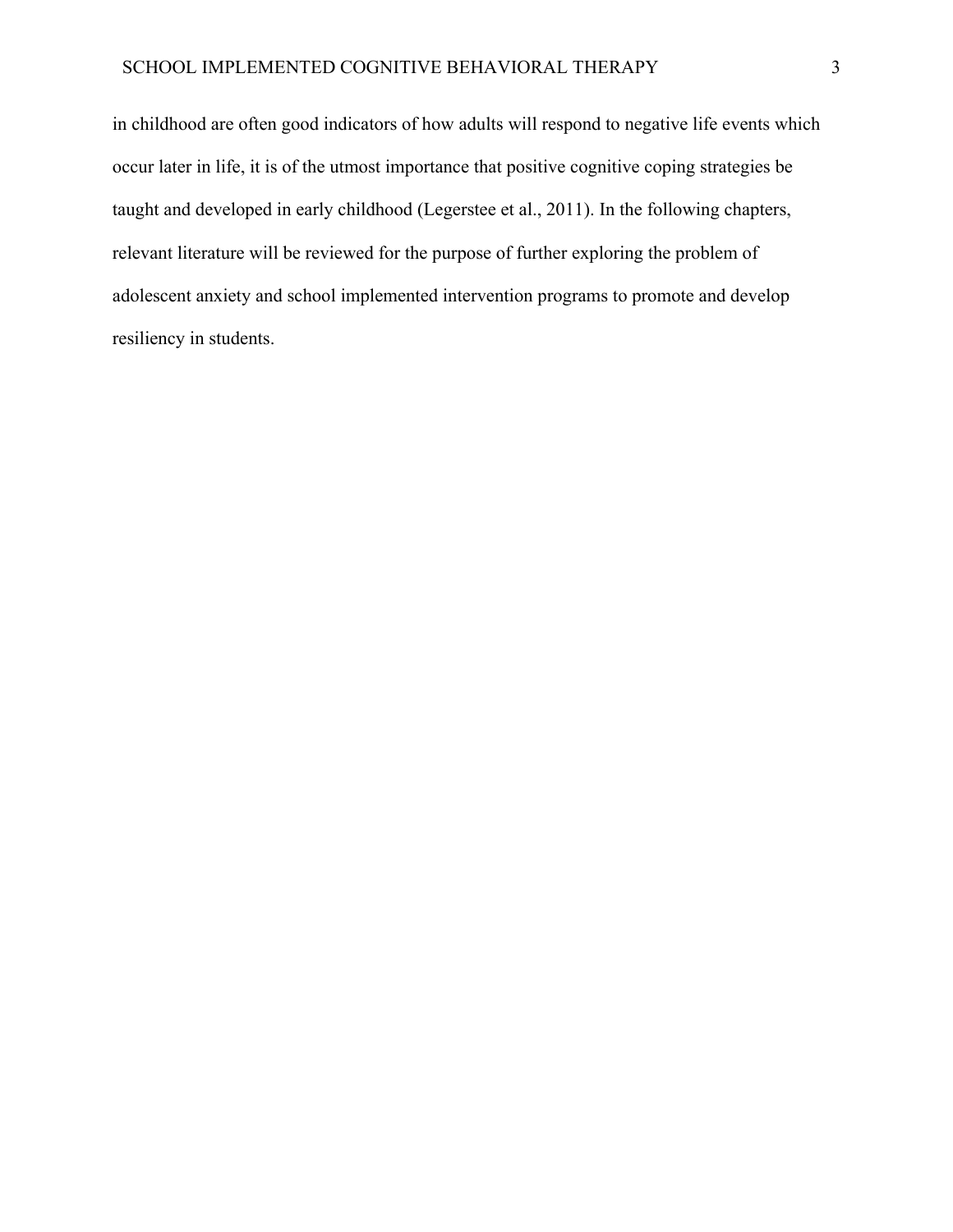#### **Chapter 2: Background**

Both globally, and in the United States, anxiety disorders are considered to be the most prevalent psychological disorder in adults, adolescents, and children (Newman, Llera, Erickson, Przeworski, & Castonguay, 2013). Between 2005 and 2008, the Department of Child and Adolescent Psychiatry of the Erasmus Medical Centre in the Netherlands explored the anxiety disorders and diagnoses of students ages 9 to 11. Of the 179 children interviewed, 131 students fit the criteria of having an anxiety diagnosis. Students were tested using the Cognitive Emotion Regulation Questionnaire (adolescent version) to assess the types of anxiety disorders present. Based on the results of the questionnaire, the most prevalent subtype of anxiety disorder was generalized anxiety disorder, which affected over 35% of students tested. General anxiety disorders are characterized by persistent and excessive worry about a number of different things (Newman et al., 2013). Additionally, findings point to generalized anxiety as often identified with co-morbid anxiety subtypes such as social phobia, separation anxiety, panic disorder, agoraphobia, post-traumatic stress disorder, and obsessive-compulsive disorder (Legerstee et al., 2011).

In recent years, clinical anxiety has been referred to as a "chemical imbalance" in the brain. Psychotherapy can be just as, if not more, effective than medication when treating anxiety and depression due to chemical imbalances. Psychologist Moss suggested that anxiety and depression can result from three different sources: ongoing situations, loss issues, and reactivation of negative memories (Criss, 2017). While some anxiety disorders may be purely based on chemical imbalances or cortex damage, it is far more likely that physical symptoms such as chronic pain, inability to participate in normal daily activities, and apathy are the signs of repressed negative emotions.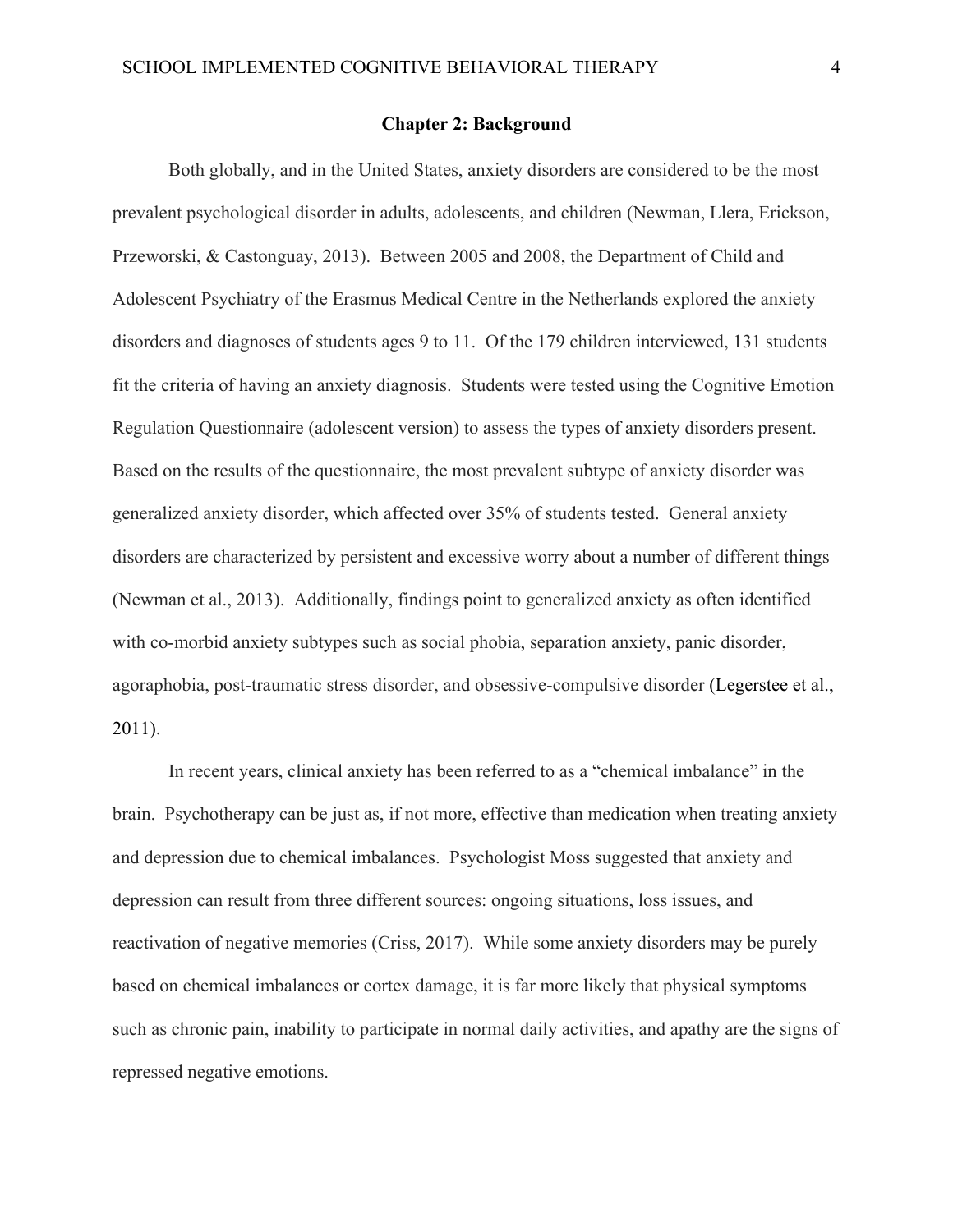According to the US National Institute of Mental Health, the prevalence of adult anxiety disorders are 60% higher in women than they are in men, which is similar to the current increased prevalence of depression in women (Donner & Lowry, 2013). In Western civilizations, the lifetime prevalence of anxiety disorders is as high as 18% of the population, with the average onset age being as young as 11 years old. In addition to general anxiety being comorbid with other anxiety subtypes, anxiety is commonly comorbid with depression (Hirschfeld, 2001). Anxiety disorders which occur in childhood are often strong predictors of later and more depressive episodes since anxiety is comorbid with depression. In general, anxiety disorders are far more common in girls than they are in boys even in their adolescence. While no conclusive evidence has identified the exact reason that females are more likely to develop anxiety and emotional disorders, some psychologists believe that women may be more inherently vulnerable to stress (Donner & Lowry, 2013). Donner and Lowry (2013) not only discuss the prevalence due to gender differences, but also how a significant number of emotional disorders start in adolescence.

Recent research sought to find the correlation between social media use and mental health. Social media has been shown to greatly benefit adolescence by enhancing communication skills and developing a sense of connectedness through an online community (O'Keeffe & Clarke-Pearson, 2011). Though there are significant benefits associated with social media, recent studies have found negative psychosocial effects such as poor sleep quality, low self-esteem, and an increase in both anxiety and depression in adolescents (Woods & Scott, 2016). The growing social media industry has given people constant access to a digital community. Studies have found that nearly 24% of U.S. teens reported to be online "almost constantly (Barry, Sidoti, Briggs, Reiter, & Lindsay, 2017, p. 7)." Loneliness, maladaptive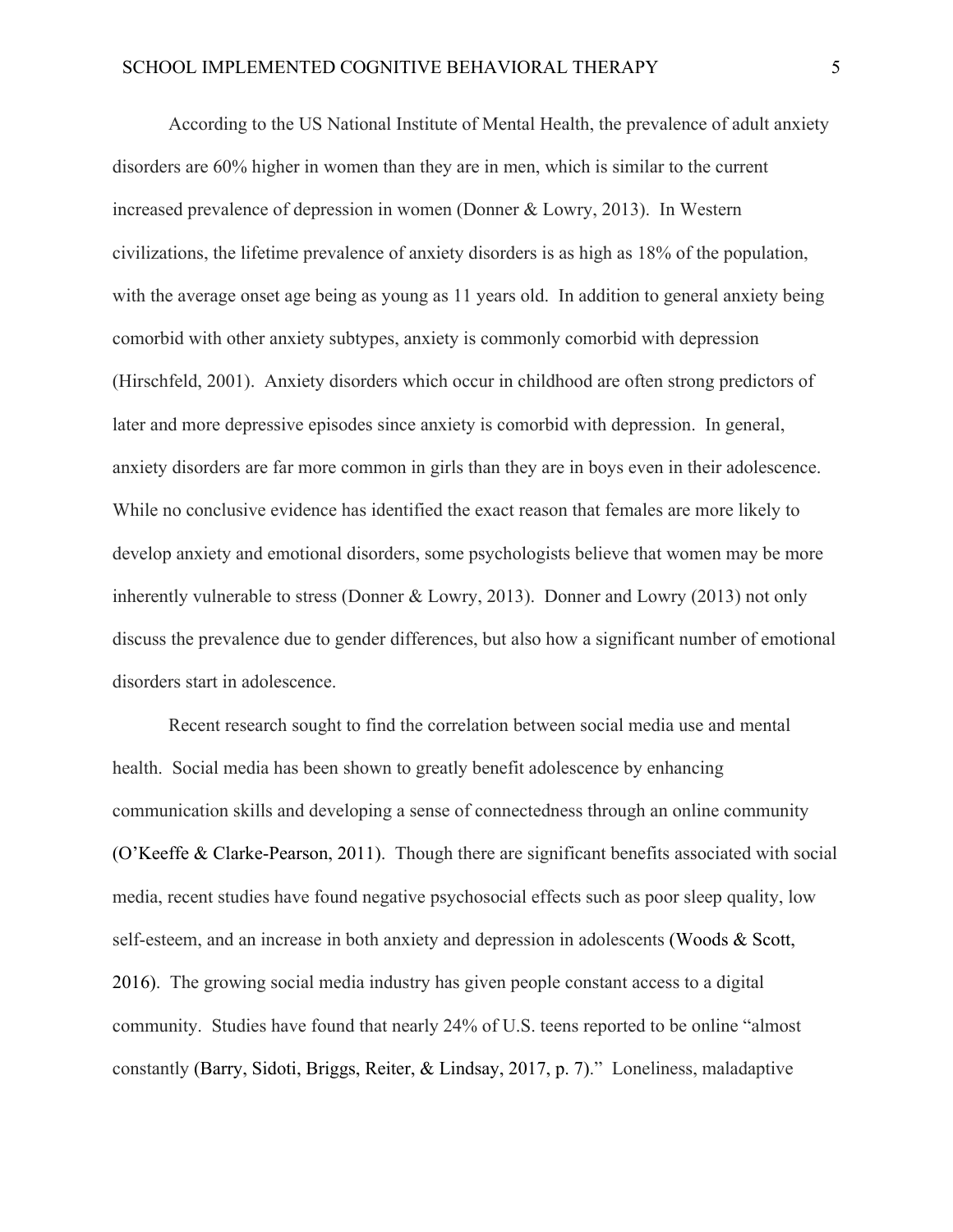social behaviors, and the fear of missing out, commonly referred to as "FoMO", are simply a few of the potential implications of social media (Barry et al., 2017).

Many teens use social media as a way to co-ruminate with peers who have similar life experiences. Social media can also lead to hyperactivity and impulsivity as teens seek entertainment and engagement during mundane activities (Barry et al., 2017). Though research is still in progress on the correlations between social media and mental health, evidence shows social media has the potential to damage an adolescents' ability to form healthy interpersonal relationships, increase anxiety and depression symptoms, lower self-esteem, and cause FoMO (Barry et al., 2017). In addition, social media may cause feelings of exclusion or victimization as cyberbullying becomes more prevalent amongst adolescents (Underwood & Ehrenreich, 2017). Social media is an integral part of many teen's lives and the importance of developing healthy internet habits cannot be ignored. If not properly addressed, social media can cause maladaptive psychosocial development leading to greater anxiety in adolescents.

Adolescent anxiety disorders can greatly inhibit academic achievements. A longitudinal study conducted in Quebec, Canada, from 1986 to the year 2000, sought to identify the correlation between early elementary anxiety trajectories and high school noncompletion. Twothousand students, 1,001 boys and 999 girls, were assessed. Each year, parents and educators completed behavioral questionnaires to assess the behavior of the participants. The graduation rate of the participants was also compared. The results of the study showed that students who did not complete high school during the timeframe of the study tended to be classified in the "at risk" range on their initial anxiety assessments their parents and educators completed from kindergarten to sixth grade. Based on the comparative graduation results, this study suggests that early identification and intervention of adolescent anxiety can contribute to higher academic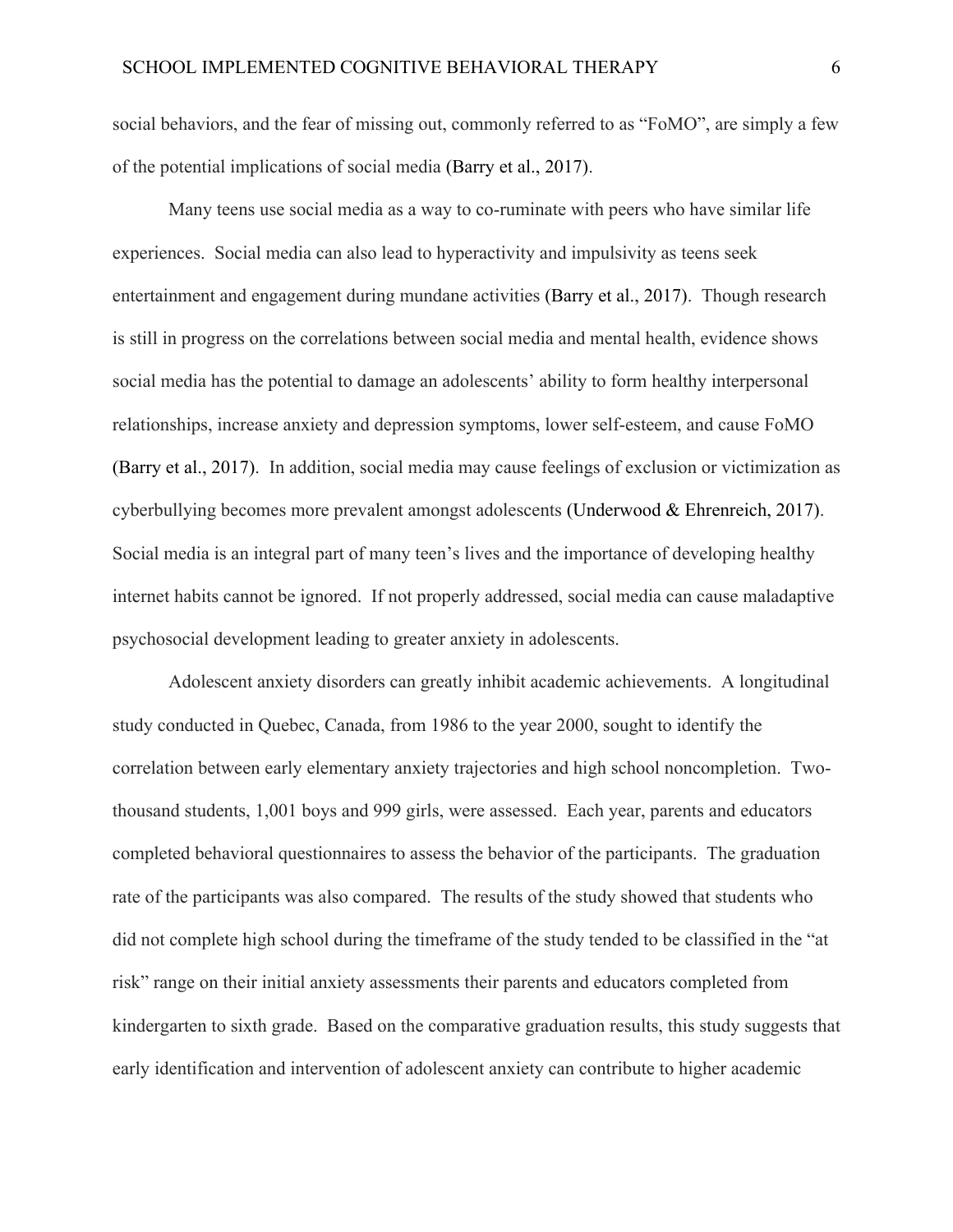success rates for students and decrease the rate of high school non-completion (Duchesne, Vitaro, Larose, & Tremblay, 2008).

When discussing the issue of adolescent anxiety, it is important to differentiate between typical adolescent worry and clinical anxiety. Worry is a normal emotion experienced by children and adults alike. Clinical anxiety, defined as an emotion "characterized by feelings of tension, worried thoughts, and physical changes," encompasses excessive worry (American Psychological Association, 2018). Weems (2000) sought to identify the difference between those who experienced typical worry and excessive worry which is classified as clinical anxiety. To identify the differences, he compared the results of anxiety assessments between children who were clinically referred for anxiety disorders and children in the community who were not. The study found the main areas of worry are very similar between the referred and non-referred children. The study assessed 14 broad areas which categorize worry: health, school, disasters, personal harm, future events, classmates, performance, money, family, war, appearances, little things, and other worries. The results indicated the most common areas of worry were health, school, disasters, family, and personal harm. When compared with the results of the community sample group of no referred children, finding indicated the areas of worry were the same as referred children (Weems, Silverman, & La Greca, 2000). The discussion prompted by this research was to find what specifically separates worry from anxiety. This suggests that while the majority of children may be worried about similar things, children with clinical anxiety experience more frequent and intense worry and worry in multiple areas, perhaps alluding to a definition for excessive worry. Worry may be a universal part of adolescence, but for some students, worry can turn into anxiety if not identified and treated at an early age.

Stress is an expected part of growing up, especially in the formative years of adolescence.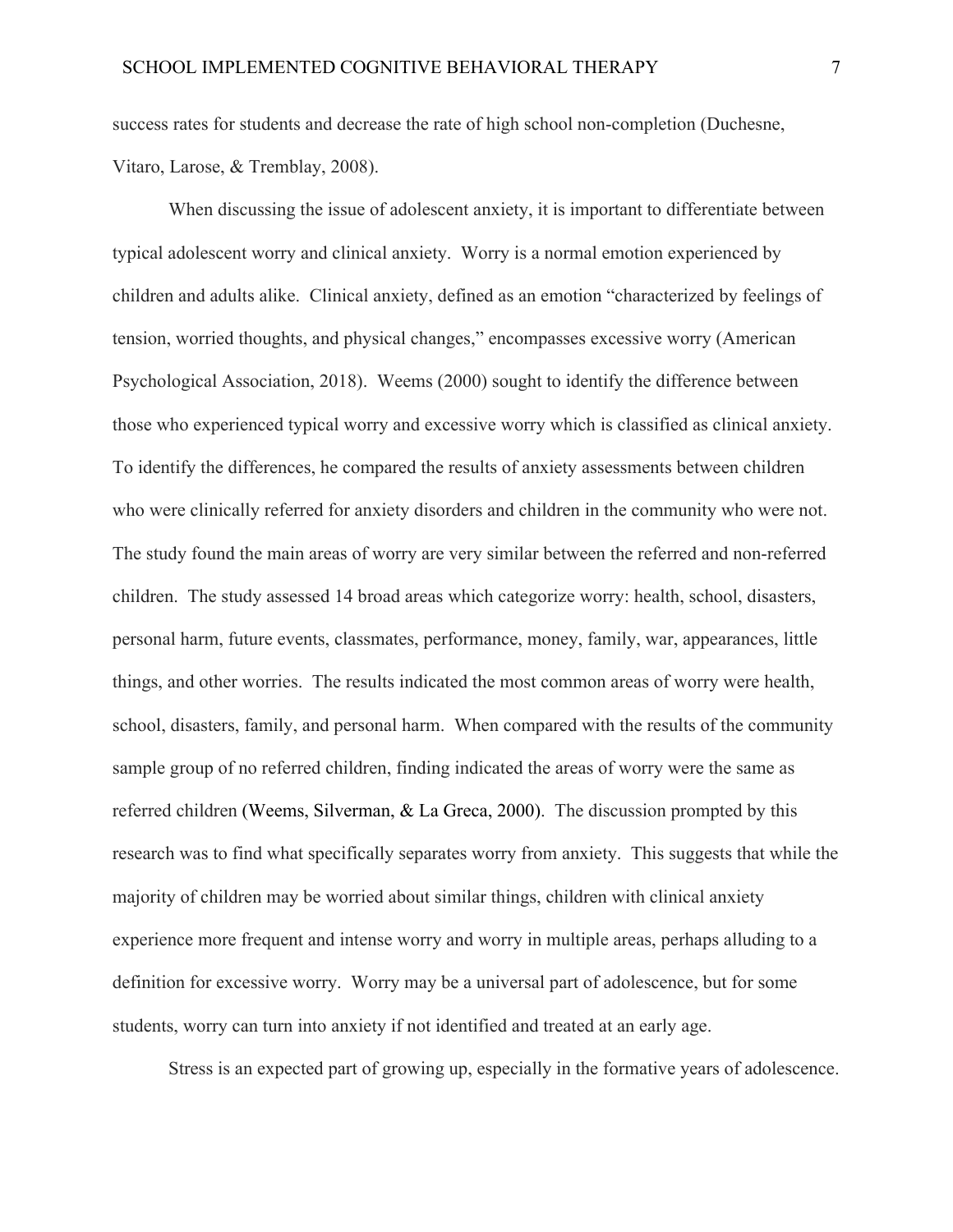Stress is commonly understood as the response to the everyday demands of life (Garner & Shonkoff, 2012). While stress is a typical physical response and is universally experienced, certain types of stress can have permanent psychological damage. The American Academy of Pediatrics (2018) defines toxic stress as repetitive stress which can disrupt or damage neural connections. Toxic stress can be the result of trauma from periods of prolonged negative experiences (Garner & Shonkoff, 2012). Those who have experienced toxic stress are more susceptible to maladaptive coping mechanisms, substance abuse, an unhealthy lifestyle, poor stress management, physical disease, and/or a mental disorder (Franke, 2014). While toxic stress may be unavoidable for some students, schools do have the opportunity to provide support so students can learn how to develop healthy coping mechanisms and resilience. In addition to responding with support, schools can develop curriculum and programs which teach preventative measures to improve resilience before toxic stress occurs.

Perhaps the biggest obstacle in providing support for students with mental health disorders is the stigma that is commonly attached. The terminology of students who exhibit symptoms of mental health disorders is often the subject of much controversy. For example, students who display disruptive behaviors which are attributed to emotional or behavioral disorders (EBD) are protected under the Individuals with Disabilities Education Act (IDEA). An emotional or behavioral disorder can be defined as "a disability characterized by behavioral or emotional responses in school so different from appropriate age, culture, or ethnic norms that they adversely affect educational performance (Kauffman & Badar, 2013)." For students who are identified as EBD, or occasionally referred to as having an "emotional disturbance," support and accommodations can be found through Exceptional Student Education services which are protected by the Individuals with Disabilities Education Act. According to IDEA, emotional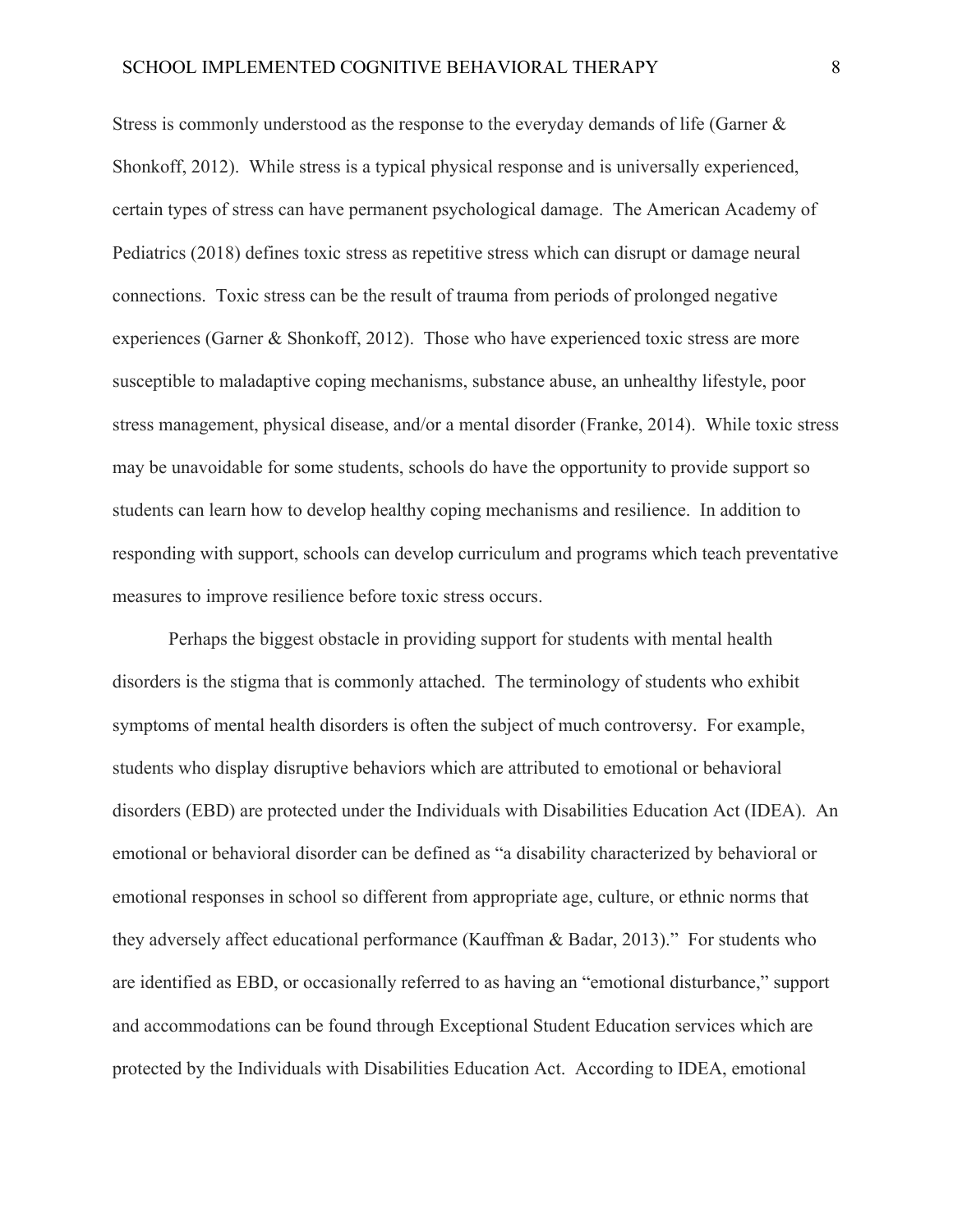disturbances are long term conditions that can adversely affect a child's educational performance. The following characteristics are associated with emotional disturbances:

- (A) An inability to learn that cannot be explained by intellectual, sensory, or health factors.
- (B) An inability to build or maintain satisfactory interpersonal relationships with peers and teachers.
- (C) Inappropriate types of behavior or feelings under normal circumstances.
- (D) A general pervasive mood of unhappiness or depression.
- (E) A tendency to develop physical symptoms or fears associated with personal or school problems (Council for Children with Behavioral Disorders, 2018)

These behavior related accommodations can range from providing "cool off" areas, personalized goals, sensory accommodations. specialized seating arrangements, or accommodations in a selfcontained classroom.

Bullock and Gable (2006) determined excessive worry and anxiety is considered to be an emotional behavioral disorder, but the lack of disruptive behavior often leaves children with a diagnosed anxiety disorder overlooked. Extreme cases of anxiety such as agoraphobia and panic disorders often have outward symptoms which not only affect the student's learning but the classroom environment as a whole (Bullock & Gable, 2006). Unfortunately, many students who do not fit into the "extremely anxious" category are not provided accommodations since many of their behaviors are internalized and are not considered disruptive. Anxious behaviors are not always recognizable in the classroom, therefore it is important to consider the implementation of mental health screening for those who may not be considered "disruptive," but do show signs of being unmotivated, passive, apathetic, or show signs of purposeful social isolation.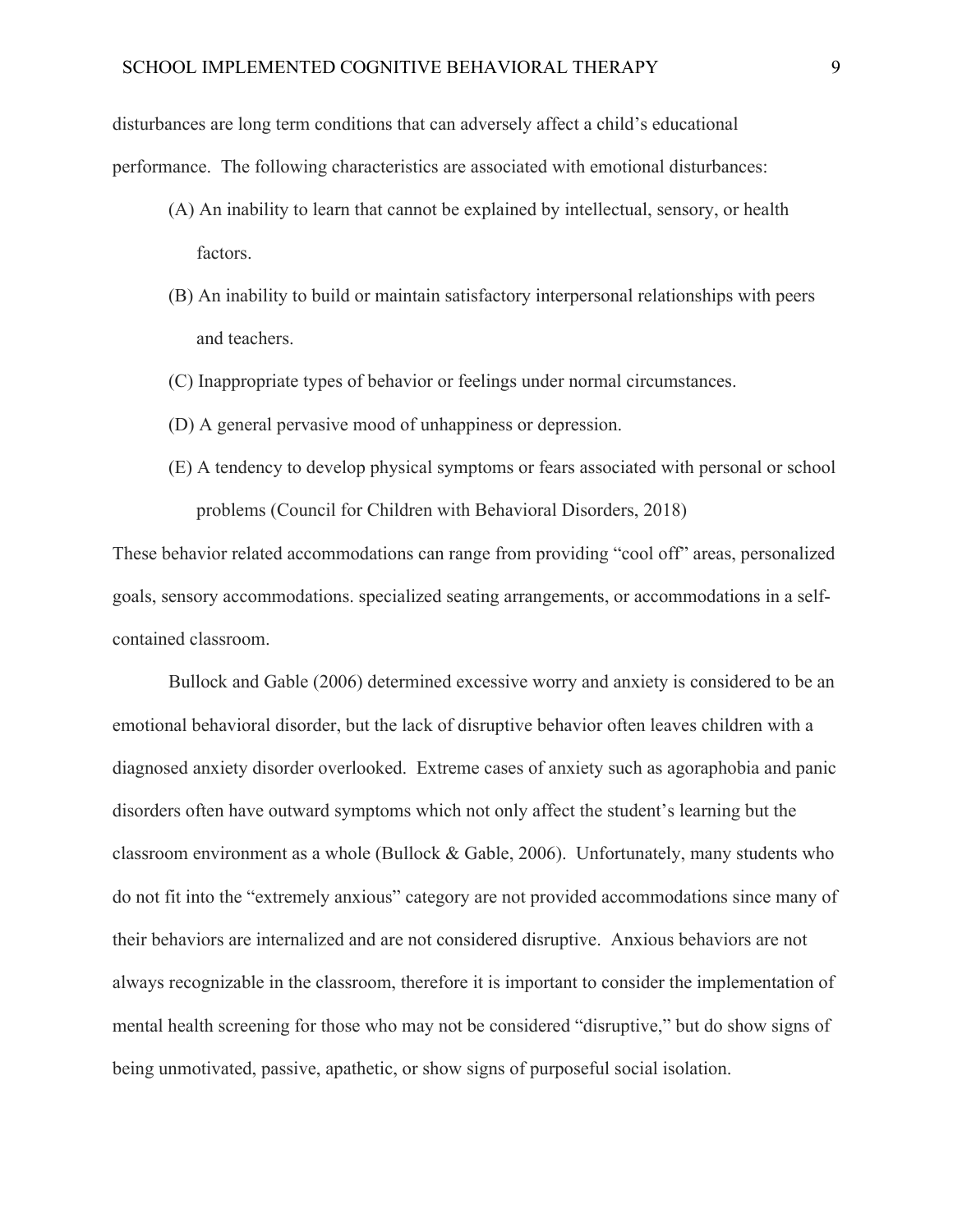Despite the increasing prevalence of anxiety disorders, especially in children, many schools do not have a plan on how to address these issues. Psychologist, Dr. Slade found that only 50% of middle schools and high schools in the United States have any health counseling services available through the schools. In addition, only 11% of schools offer mental health counseling, physical examination, and substance abuse counseling onsite (Slade, 2003). Slade asserted that since the primary role of schools is to "remove barriers of student learning and to provide a safe and effective learning environment, schools have an important role to play in helping children with mental health problems gain access to appropriate mental health services (p. 390)." The evidence provided by Slade suggested that mental health education and services are not priorities in schools. Though there are definite limitations that contribute to the lack of services, such as insufficient funding, it is imperative that school systems evaluate the needs of their students in order to implement the appropriate services to best serve their student population.

When considering the implementation of onsite mental health services, it is important to consider what portion of the student population it will affect. Before any program or intervention can be put in place, screening may be the best way to identify students that would benefit most from the integration of mental health services in schools. To address the growing anxiety and depression rates in adolescents, a group of American psychologists proposed that mental health screening should be incorporated in public-school settings (Weist, Rubin, Moore, Adelsheim, & Wrobel, 2007). The goal of these mental health screenings is to identify students who present with signs of emotional or behavioral concerns. Once identified, the school could provide families the option to participate in treatment during school hours. The researchers listed the benefits of mental health screening implementation such as identifying students at risk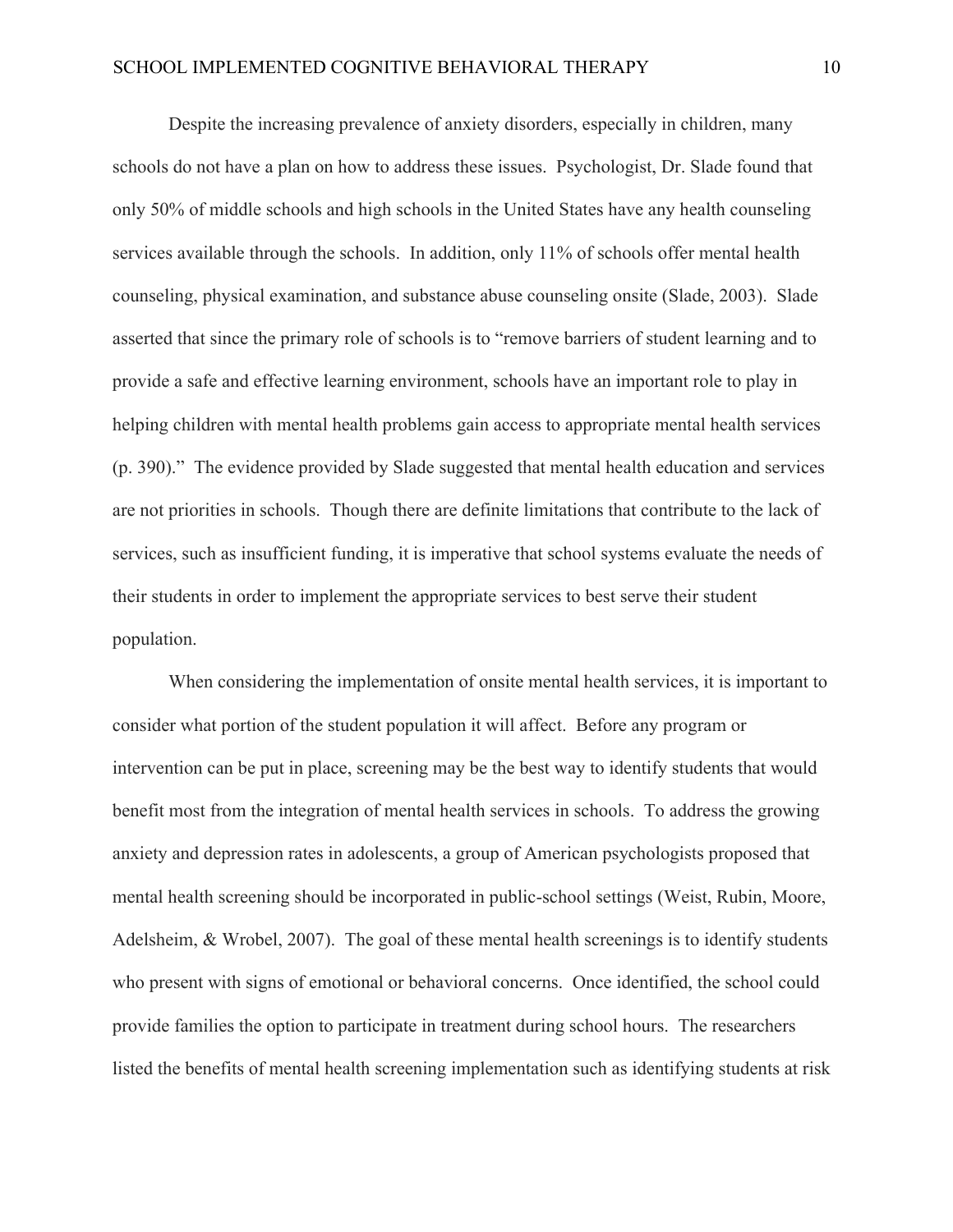of suicide and other mental health disorders. The obstacles and challenges also discussed insufficient funding, inadequate training, and parent cooperation. The researchers' goal was to present schools a detailed plan to implement mental health screening and to help school personnel determine if screening is a plausible addition to their school's mental health program. Mental health screening has the potential to transform the mental health systems of schools (Wesit et al., 2007). With screening, students with elevated anxiety levels can be identified early and referred to appropriate service providers before their anxiety levels have a negative impact on their academic performance.

Public schools are in a unique position which can be used to the benefit of mental health education. According to the National Center for Education Statistics, over 50 million children are currently enrolled in schools, therefore one-fifth of the US population is found in one of the over 98,000 schools in the nation (National Center for Education Statistics, 2017). This gives schools unparalleled access to children and enables schools to address issues such as anxiety, which affect a student's academic, emotional, and behavioral growth (Stephan, Weist, Kataoka, Adelsheim, & Mills, 2007). Students who struggle with mental health disorders, such as anxiety and depression, are overlooked by school counseling services since the symptoms are less likely to cause disruptive behaviors than other emotional behavioral disorders. Access to mental health services in schools can have positive benefits beyond academic achievements, such as decreasing stigmas, treating comorbid disorders, and preventing suicide (Stephan et al, 2007).

A negative stigma is one of the greatest barriers for individuals who seek treatment for mental health disorders. It was reported that only 30% of individuals with a psychiatric disorder seek treatment, which only addresses those who have been identified and diagnosed (Stephan et al., 2007). With the appropriate training and community support, school based mental health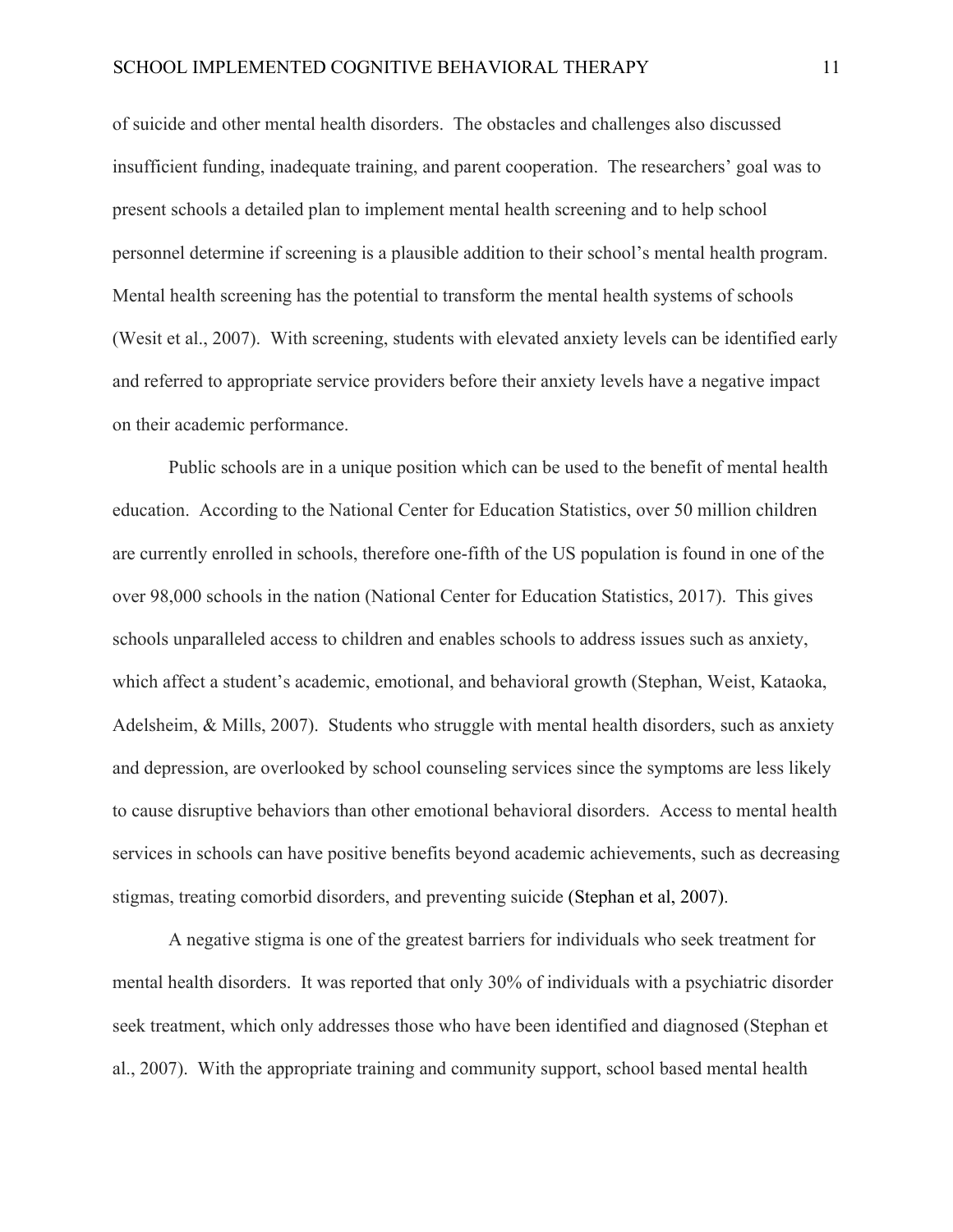programs have the opportunity to reduce the stigma of mental health disorders for both students and stakeholders. Mental health screening offers the ability to identify students with depression and anxiety, therefore playing a role in the prevention of childhood suicide. Although screening is the first step in a school implemented mental health program, schools must also have a follow up plan for addressing the results of these screenings.

One method of screening has become increasingly popular in recent years. Adverse Childhood Experiences (ACEs) assessments are being integrated into schools (Finkelhor, 2017). While mental health screening assesses symptoms that reveal an underlying mental health disorder, ACEs assess negative childhood experiences which could cause destructive behaviors and could even be the cause of common mental health disorders such as anxiety and depression.

Adverse childhood experiences include, but are not limited to sexual, physical, and psychological abuse, neglect, and parental divorce or incarceration. Although not always immediately correlated, the experiences of these ACEs can lead to disruptive behavior, substance abuse, increased anxiety, and suicidal behavior. Choi, DiNitto, Marti, and Segal (2014) conducted an in-depth assessment to identify the correlation between ACEs and suicide attempts. Data was used from the 2012-2013 U.S. National Epidemiological Survey on Alcohol and Related Conditions to determine the correlation of ACEs with suicide attempts. The study examined how many participants attempted suicide, had a mental disorder, and/or substance use disorder, and the number of ACEs that occurred. As predicted, the study found a significant correlation between ACEs and lifetime suicide attempts. The study found that females had a higher suicide attempt rate and the most common ACE was sexual abuse. Based on the results of this study, the authors argued that early intervention and prevention of ACEs is critical to the mental health and well-being of females having experienced sexual abuse. The results indicate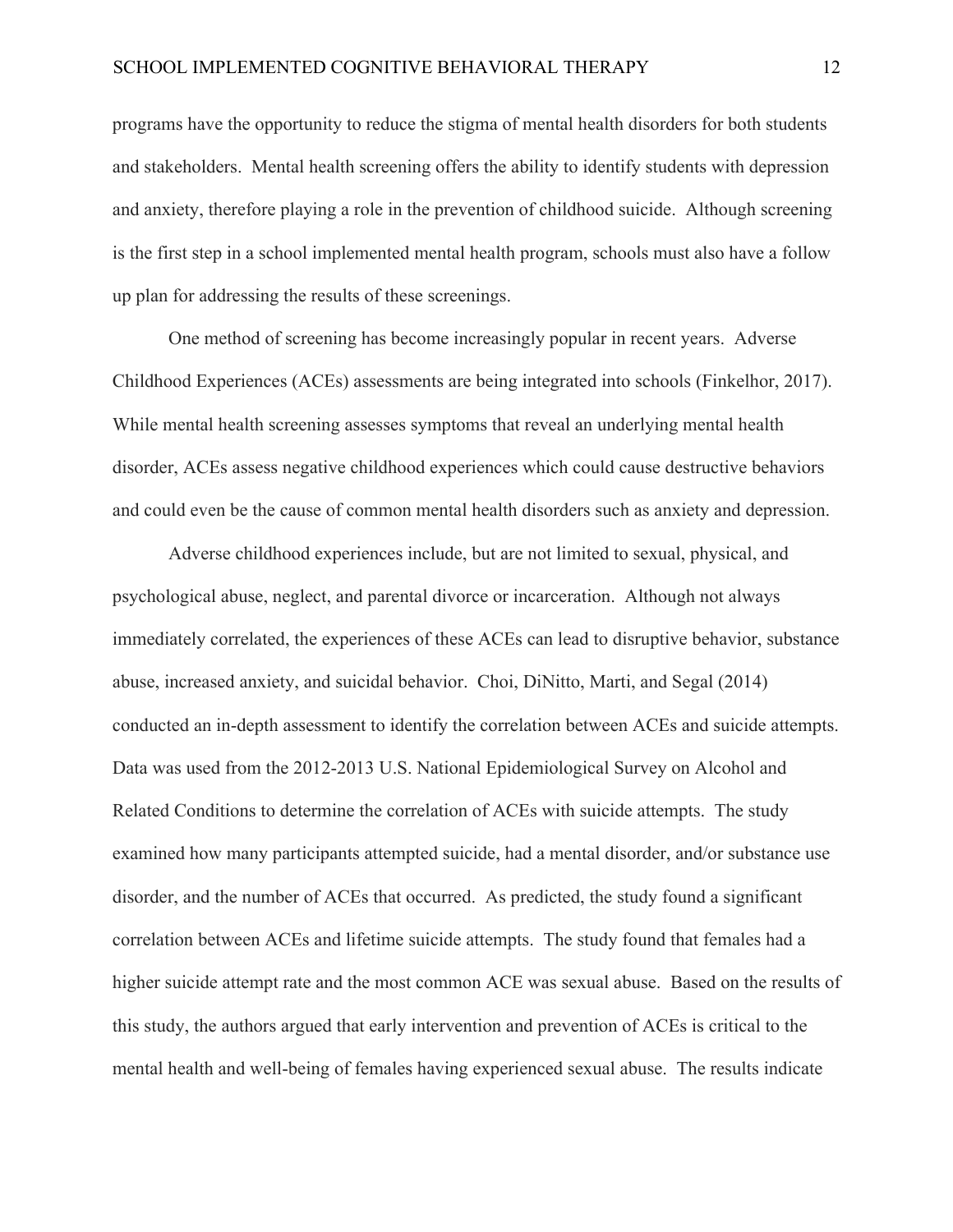"helping children who experience adversities do well in K-12 education and pursue higher education is likely to be a powerful antidote to suicidal behavior (Choi, DiNitto, Marti, & Segal, 2017)."

A documentary film released by writer and film director Redford (2015), entitled *Paper Tigers,* explored the role that ACEs play in destructive behaviors, truancy, self-harm, disengagement, and substance abuse. Lincoln Alternative High School in Walla Walla, Washington significantly increase their graduation rate, reduced suspensions, and improved the overall student behavior by implementing a trauma-informed care approach to discipline (Bath, 2008). A trauma informed care approach agrees with the beliefs of Maslow that before students can learn and achieve their highest potential, they must first have their lower level needs met, specifically safety needs (Kee-Smith, 2006). Students who have experienced trauma are often living in survival mode, meaning their immediate obstacles must be addressed before they can achieve their learning potential.

Another important concept explored in *Paper Tigers* is the role of mentorship when building resiliency. According to United States Army researchers, ACEs can lead to an adulthood full of physical and psychosocial maladies. Researchers found, with the help of supportive relationships, childhood traumas can lead to greater resilience. The soldiers that participated in this study attributed their resilience to a specific relationship in their lives (Arincorayan, Applewhite, Garrido, Cashio, & Bryant, 2017). The authors suggested meaningful relationships can help make meaningful differences. Resilience is a cognitive trait that allows students to face their anxiety in a healthy way. Meaningful relationships play a key role in creating resilience in both children and adults.

Meaningful relationships in a mentor-mentee capacity is an integral part of building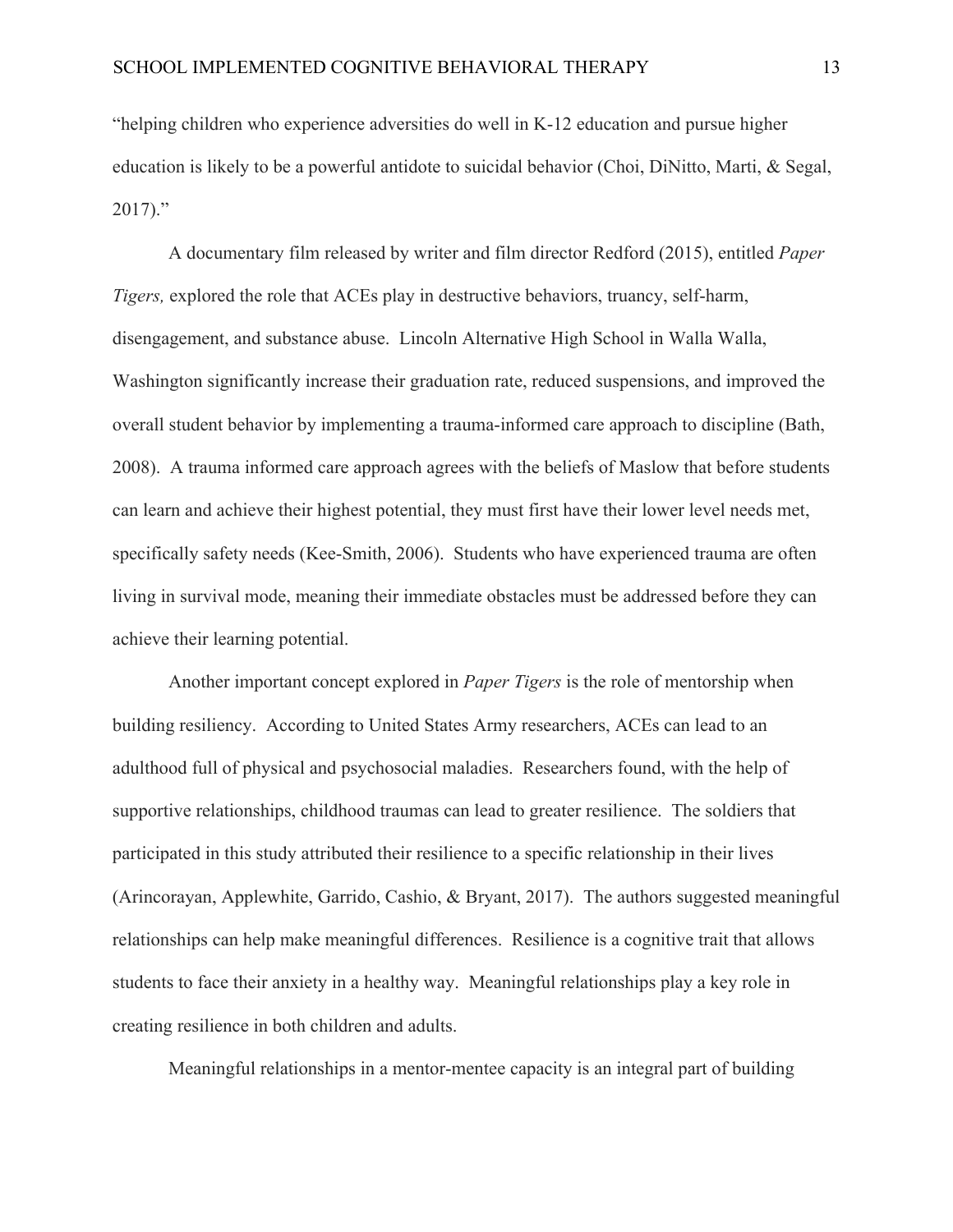resiliency in students. As displayed in *Paper Tigers*, the student's perception of a caring teacher can make a difference. Student behavior and achievement is closely linked to student's perception of the teacher and other staff members of the school (Wentzel, 1998). Although mentorship does not have a direct correlation to anxiety reduction, mentorship and meaningful relationships can lead to resiliency development which promotes healthier stress management and higher achievement for students. Since common side effects of adolescent mental illness are lower academic achievement, disruptive behavior, difficulty concentrating, and restlessness, the development of resilience through student-teacher mentorship opportunities is a feasible option for addressing mental health issues in schools.

Lincoln Alternative High School was able to integrate ACEs screening into their curriculum; every student was acquainted with the concept of ACEs and had the opportunity to participate in anonymous ACEs screening with their class. The intentions of integrating ACEs screening in schools is to reduce stigmas, provide appropriate treatments and resources for students, and to determine potential risks for students with a history of ACEs. Similar to generic mental health screenings, the actions taken as a result of these assessments will cause significant change in schools. Once identified, students with a history of ACEs can either be referred to resources outside the school or referred to in school counseling services or treatment programs.

Although the screening of ACEs can successfully identify students who are at risk for mental health disorders, there is still much debate as to whether ACEs screening should be implemented as a part of mental health support in schools. Sociologist Finkelhor (2017) authored an article to raise concerns and to caution against the universal application of ACEs screening in schools. Finkelhor posed three research questions as follows: (a) What effective interventions can be implemented?, (b) What negative outcomes can occur?, and (c) What are we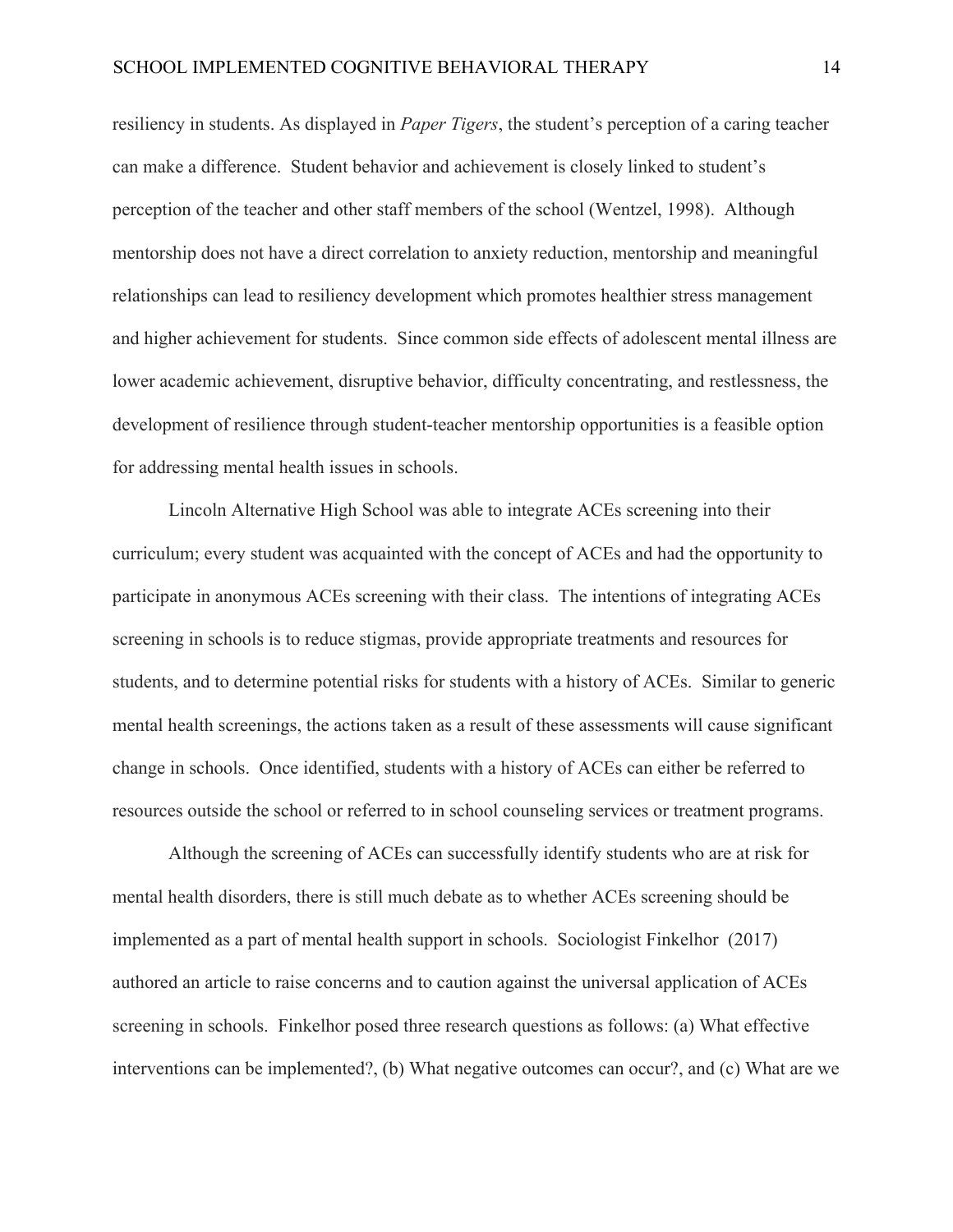screening for? His research suggested ACEs screening may not be the most effective way to prevent childhood maltreatment. While the author is not arguing that ACEs screening is useless, he is arguing that interventions and proper referrals must be in place before ACEs screening can be implemented (Finkelhor, 2017).

In summation, while adverse childhood experiences do not guarantee difficulties in regulating emotions, mental health disorders, or destructive behaviors, the assessment of ACEs allows educators and other stakeholders the opportunity to appropriately respond to student behaviors and assess risks. Once students have been identified, conversations are more appropriately focused on methods which promote resilience and implement healthy coping mechanisms to change the patterns of both destructive thought patterns and behaviors. With the help of school based mental health intervention, students can learn how to develop healthy coping mechanisms which can decrease the likelihood and severity of later mental health related behaviors.

Additional contributing factors of a child's mental health is the home environment and the parental perception of their child's mental health. The most commonly seen childhood health diagnoses are Attention Deficit Hyperactivity Disorder (ADHD), anxiety, Autism Spectrum Disorder, and emotional disturbances (Melchior & van der Waerden, 2016). The mental health characteristics of parents can greatly influence a child's propensity for developing a mental health disorder. Depression and anxiety among parents can develop serious consequences for children if not treated (Gupta & Ford-Jones, 2014). Parents with the potential for mental illness may not be able to identify the early symptoms of a mental health disorder, because they do not recognize their own symptoms, therefore are unable to recognize their illness. Mentally ill parents may also contribute to the development of a mental health disorder by encouraging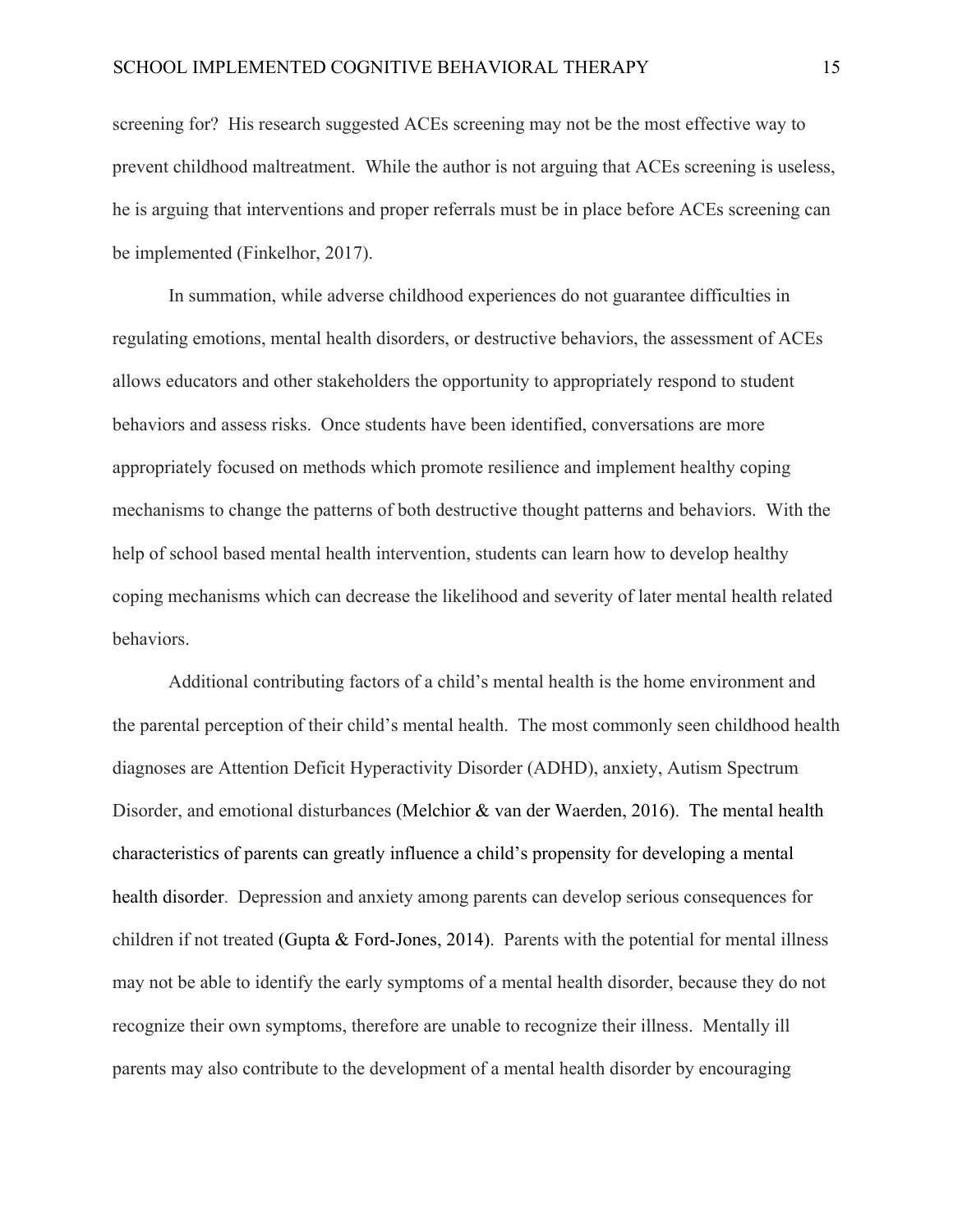unhealthy coping mechanisms. Not only does growing up in a home with mental illness hinder social and emotional development, it can also hinder cognitive development resulting in lower intelligence quotient (IQ) scores and academic progress (Gupta & Ford-Jones, 2014).

While many mental health disorders are genetic or are caused by chemical imbalances, external factors can also largely contribute to mental health disorders. One prominent external factor is poverty. Approximately one in four children in America spend some or the entirety of their childhood in poverty (Evans & Cassells, 2014). Research showed children who spent more time in poverty exhibited earlier and more frequent signs of mental illness. Low-income families are disproportionately affected by mental health challenges which greatly affect their abilities to succeed in school. Since poverty often affects the family as a whole, children are likely to develop a learned helplessness which can be an underlying cause of depression.

Poverty, along with other ACEs, can greatly affect a child's view of themselves. Ayre (2016) indicated that nearly two-thirds of students who identify as being "not well off" said they felt embarrassed because they could not afford all aspects of school (p. 11). Ayre (2016) also suggested that growing up in poverty contributes to "feeling like a failure" and can lead to the lack of optimism about the future. Children growing up in the poorest of households are three times as likely to develop a mental illness than those growing up in the affluent households (Ayre, 2016). Households experiencing severe economic loss are more likely to report higher rates of depression, anxiety, and antisocial behaviors.

While some schools have programs to accommodate students in poverty, for the most part, schools cannot control a student's out of school/home environment. While ACEs, such as sexual abuse, poverty, and parental mental health can greatly affect a student's mental health, school-based programs can teach students how to be resilient. Developing healthy coping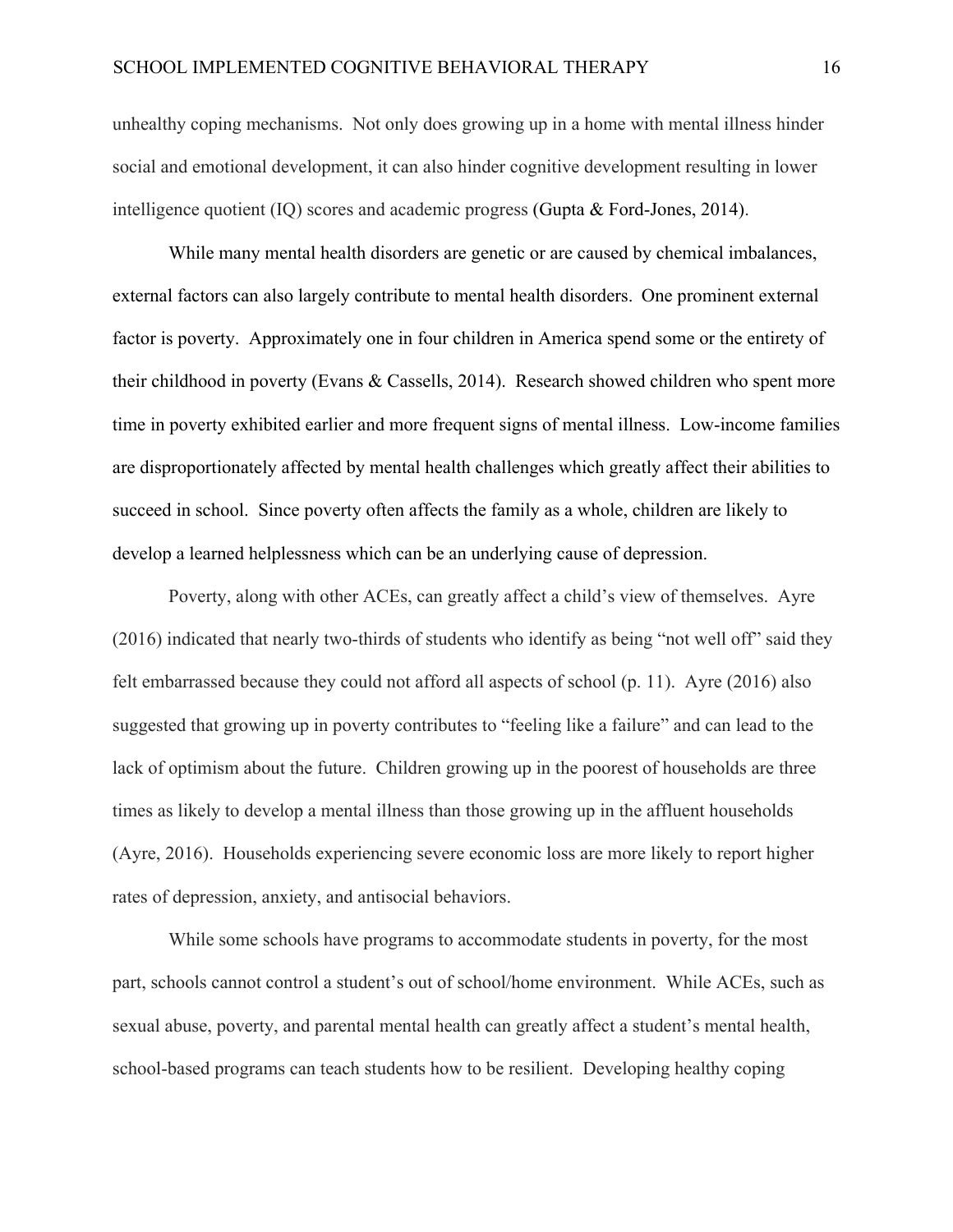mechanisms and forming positive relationships can increase students' self-efficacy and lead to greater school success. Schools may not be able to intervene in every child's life circumstance, but they can implement school-based programs to promote well-being, which can translate to developing resilience regardless of the challenges they may face.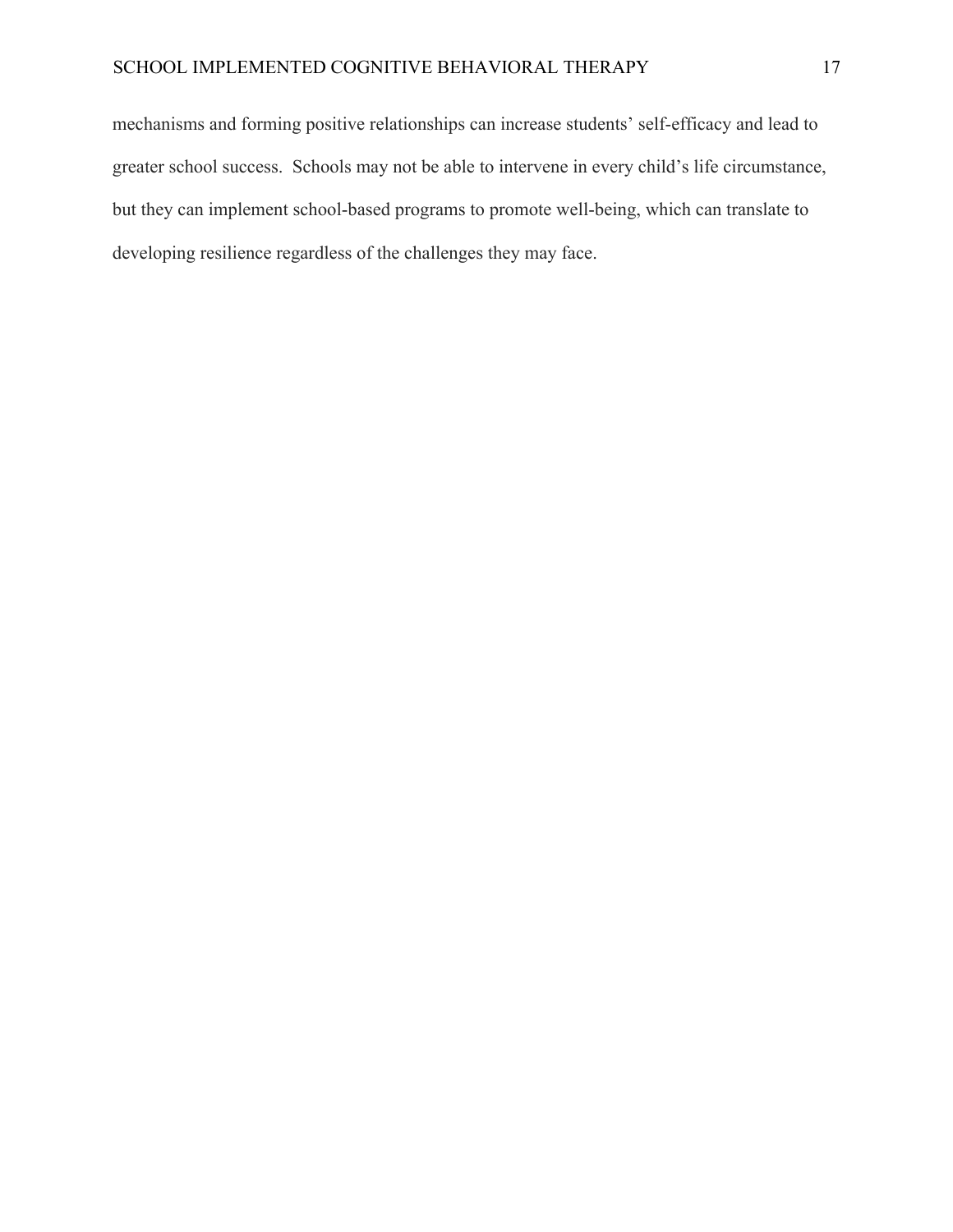#### **Chapter 3: Cognitive Behavior Therapy**

An increasingly popular method of both prevention and intervention for anxiety is through Cognitive Behavior Therapy. Cognitive Behavior(al) Therapy, is a strand of psychotherapy that is based on the cognitive model. The cognitive model is based on the concept that people's thoughts influence their emotions, and their emotions affect their behavior (Weinrach, 1988). Cognitive Behavioral Therapy "simply proposes that a person's thoughts mediate his or her emotions and behavioral responses to life circumstances and events, which in turn affects both short and long-term consequences for the individual (Joyce-Beaulieu, & Sulkowski, 2015, p. 42)." The goal of CBT is to modify dysfunctional emotions, behaviors, and thoughts. In a series of intervention sessions, participants will learn how to problem solve, find appropriate solutions, and challenge their patterns of dysfunctional thoughts and behaviors (Miller, Short, Garland, & Clark, 2010).

Cognitive Behavioral Therapy is a relatively new strand of psychotherapy in psychology. which is credited to the scholarship and research of Beck in the 1980s (Weinrach, 1988). His methods are based on the belief that maladaptive thought patterns can be controlled and consciously changed to create positive and adaptive thought patterns. Maladaptive thought patterns are considered to be negatively biased, rigid, inaccurate, and often play a role in anxiety and mood disorders (Boden et al., 2012). Some examples of maladaptive thoughts include rumination and worry. Using Cognitive Behavioral Therapy participants are taught how to correct maladaptive thought patterns through logical thought processing which can lead to lasting and beneficial changes to their emotions, thoughts, and behaviors.

A research study sought to assess the role of maladaptive social beliefs in the development of social anxiety disorders (Boden et al., 2012). Forty-seven individuals with a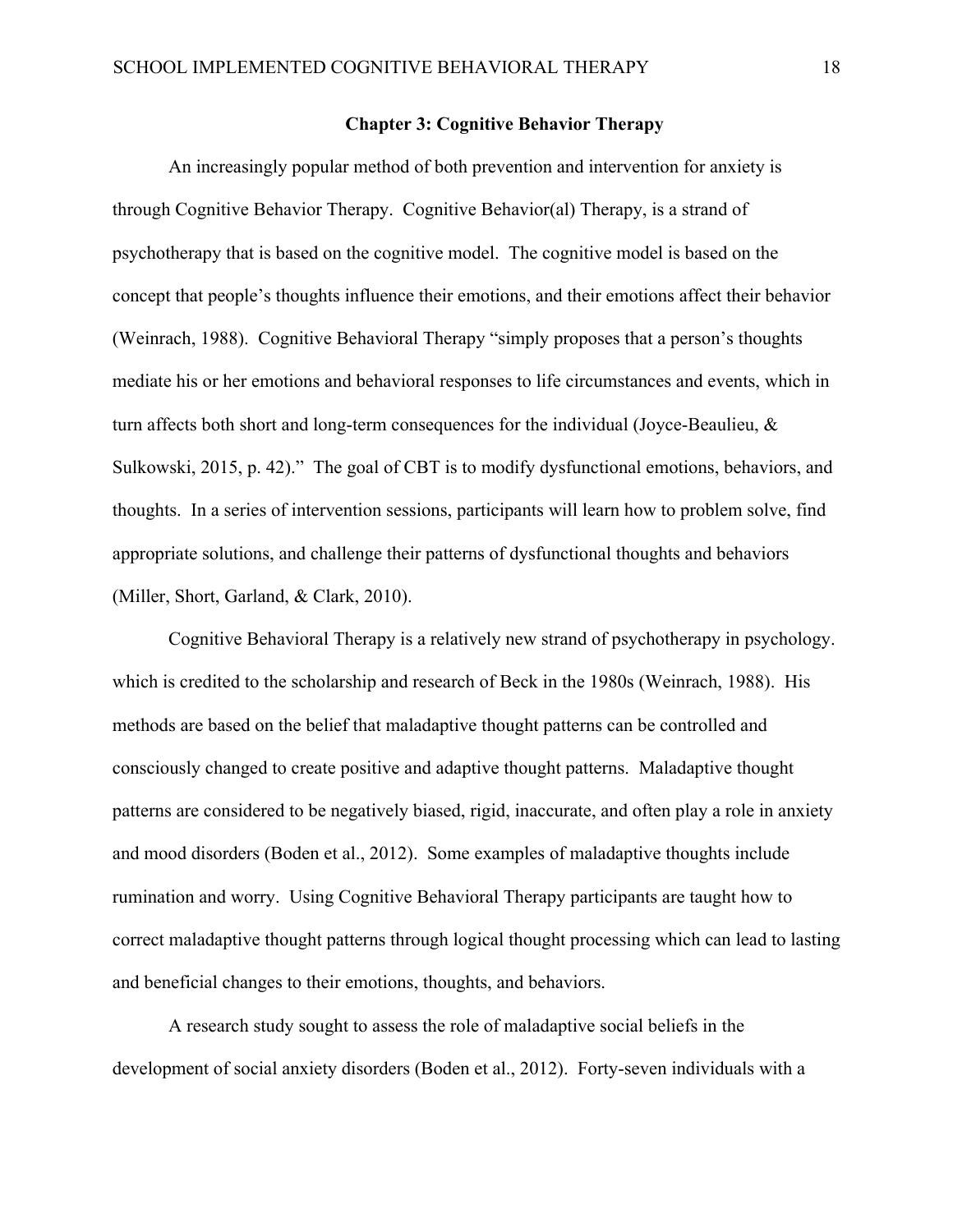previously diagnosed social anxiety disorder participated in this research. The self-concepts of participants were measured using the Maladaptive Interpersonal Belief Scale to establish a baseline anxiety score. The intervention was comprised of 16 one-hour weekly sessions in which participants were taught cognitive restructuring skills. Through cognitive restructuring, participants were able to reduce the theoretical causes of anxiety (Boden et al., 2012). At the end of the intervention period, the participants were reassessed, findings indicated maladaptive interpersonal beliefs were significantly reduced after their CBT treatment. The results of this research concluded that maladaptive interpersonal beliefs play a casual role in social anxiety disorders and can be reduced through the implementation of CBT (Boden et al., 2012).

Cognitive Behavioral Therapy can be implemented using various forms. These forms are generally focused on individual or group therapy. Several recent studies have tested unconventional uses of individual CBT in school settings with favorable results. Instead of traditional school-based therapy sessions, researchers in Russia created a correctional program named the "Magic Circle of Power," which used a form of Mandala Art Therapy to lower anxiety levels in school age children (Kostyunina & Drozdikova-Zaripova, 2016). This research study assessed 79 fifth grade participants using a survey by Philips (1978), which measured eight factors of school anxiety. The survey included factors of childhood anxiety such as relationships, stress, fear of expectations, and fear of knowledge amongst other anxiety inducing situations. The researchers concluded 33% of the students assessed had abnormally high anxiety levels. The selected students then participated in Mandala Art Therapy which allowed students to spend 40 minutes to color and decorate a mandala in whatever manner they liked with little to no interaction with the counselor during the session. The therapy session promoted relaxation which led to increased concentration. The researchers found the Mandala Art Therapy lowered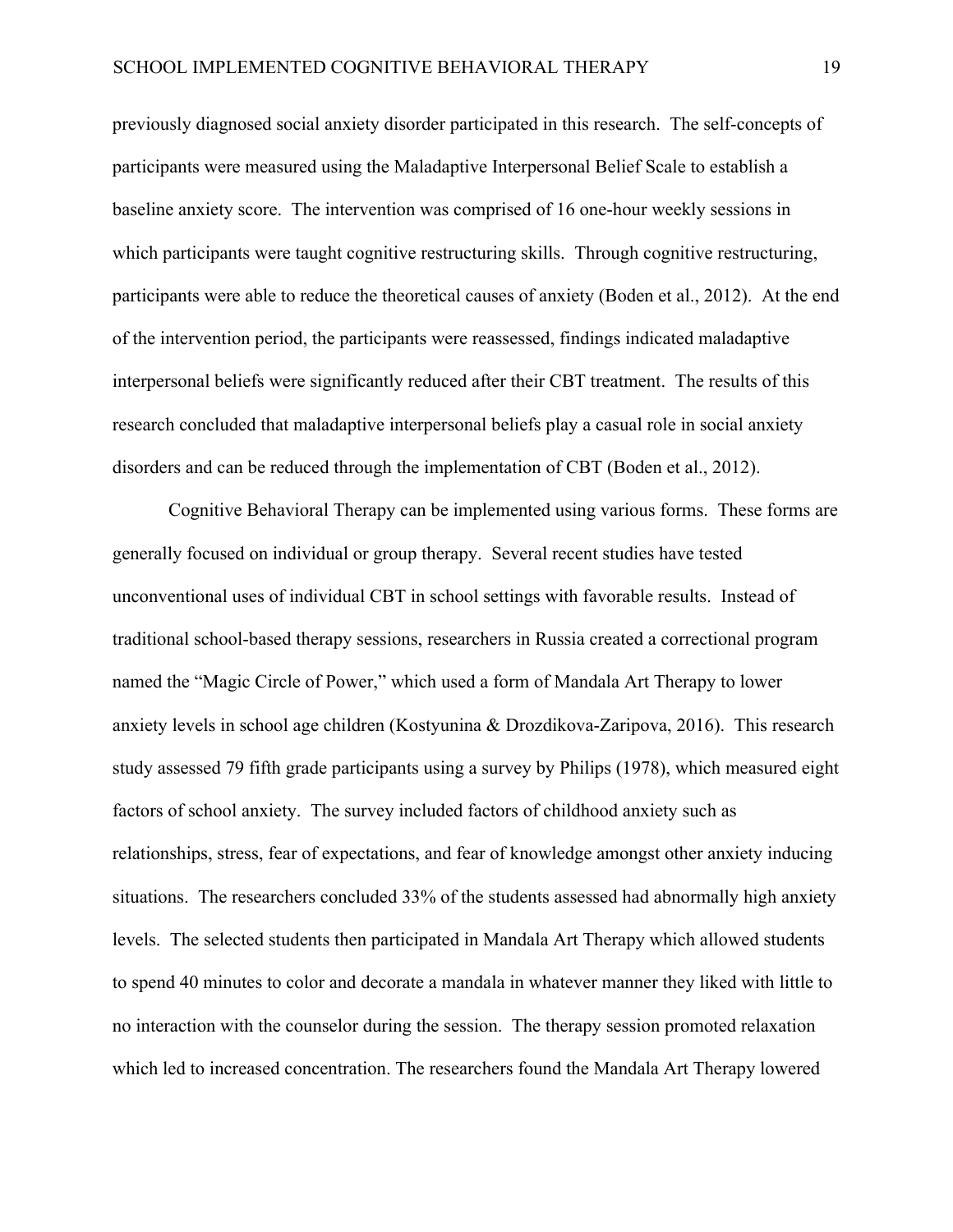anxiety levels by over 6% and was an effective method for preventing and treating mild anxiety disorders in children (Kostyunina & Drozdikova-Zaripova, 2016).

Art based Cognitive Behavior Therapy has been tested in the United States as well. Morris, a self-proclaimed eclectic therapist, studied two young adult females (Morris, 2014). One who suffered from Panic Disorders and Agoraphobia (PDA). The second female suffered from Generalized Anxiety Disorder (GAD). Morris conducted seven weekly intervention therapy sessions for both participants. In these sessions, Morris incorporated art therapy into Cognitive Behavior Therapy. The goal of this study was to measure whether or not art therapy, when combined with Cognitive Behavior Therapy, would decrease self-reported symptoms of PDA and GAD. Art therapy included participant drawings of feelings associated with their anxieties during psychoeducation, breathing retraining, cognitive reconstructing, interoceptive exposure, and imaginal exposure. After seven sessions, the participants reexamined their art work which is expressed their anxiety during the previous sessions and reflected on their progress. In both cases, the panic and anxiety lessened, although not to the degree as hoped for. These results suggested integrating general art into CBT could be a viable treatment method for decreasing anxiety (Morris, 2014).

Narrative Therapy is another creative use of individual CBT (Chhabra & Puar, 2016). Psychologists from New Dheli, India sought to test the efficacy of using Narrative Therapy to implement CBT. A nine year male case study participant with Panic Disorder and emerging Agoraphobia was studied in connection to Narrative Therapy. The participant was referred to the school counselor and underwent therapy during school. He was asked to create a narrative story of his life and to identify major conflicts. After a few sessions, the participant was able to challenge his original narrative and could re-author his story based on his life goals. The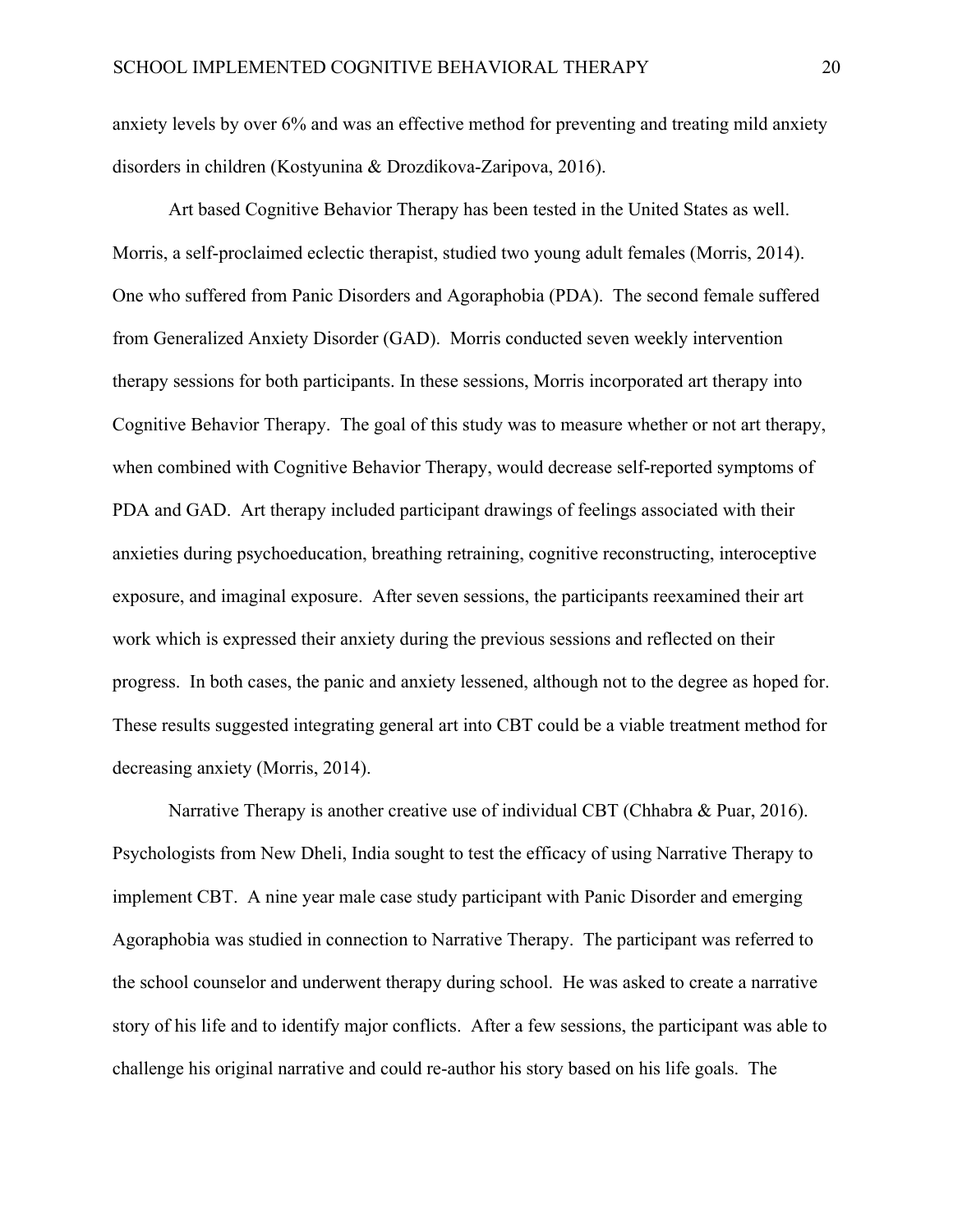participant regained control over his fears. After counseling sessions with his parents, teachers, and later with a few of his friends, the participant returned to the classroom to participate in most typical school activities as a result of decreasing his Agoraphobia using the Narrative Therapy.

Though not as commonly applied in public school settings, transdiagnostic group cognitive behavioral therapy has been successful in reducing a number of anxiety disorders. In this context, the term transdiagnostic refers to a treatment program that is not tailored to one specific type of anxiety (Norton, 2012). Transdiagnostic group therapy applies the same treatment methods to address multiple anxiety disorders such as phobias, post-traumatic stress disorder, and panic disorder. This type of CBT differs from traditional CBT because it focuses on the anxiety disorder as a whole, instead of any specific fear. The center of this treatment method is psychoeducation, by which participants can correct their misconceptions about why they are having anxiety. The transdiagnostic model developed by Norton (2012), breaks the treatment down into a 12 session program. According to the treatment manual, the main components of this treatment include education and group socialization, cognitive restructuring, exposure and response prevention, advance restructuring of core beliefs, and eventually, termination and relapse prevention (Norton, 2012).

Research indicates schools around the world are implementing group-based CBT programs for students (Creed, Waltman, Frankel, & Williston, 2016). Although not many of the programs are specifically designed to target and reduce anxiety, the results of the programs strongly suggest that the cognitive model can be adapted for school based programs (Creed et al., 2016). Two school-based CBT programs have produced successful results in reducing aggressive and disruptive behaviors. *Coping Power* and *Becoming a Man* are multisession correctional programs which have proven to reduce aggression, violent acts, and have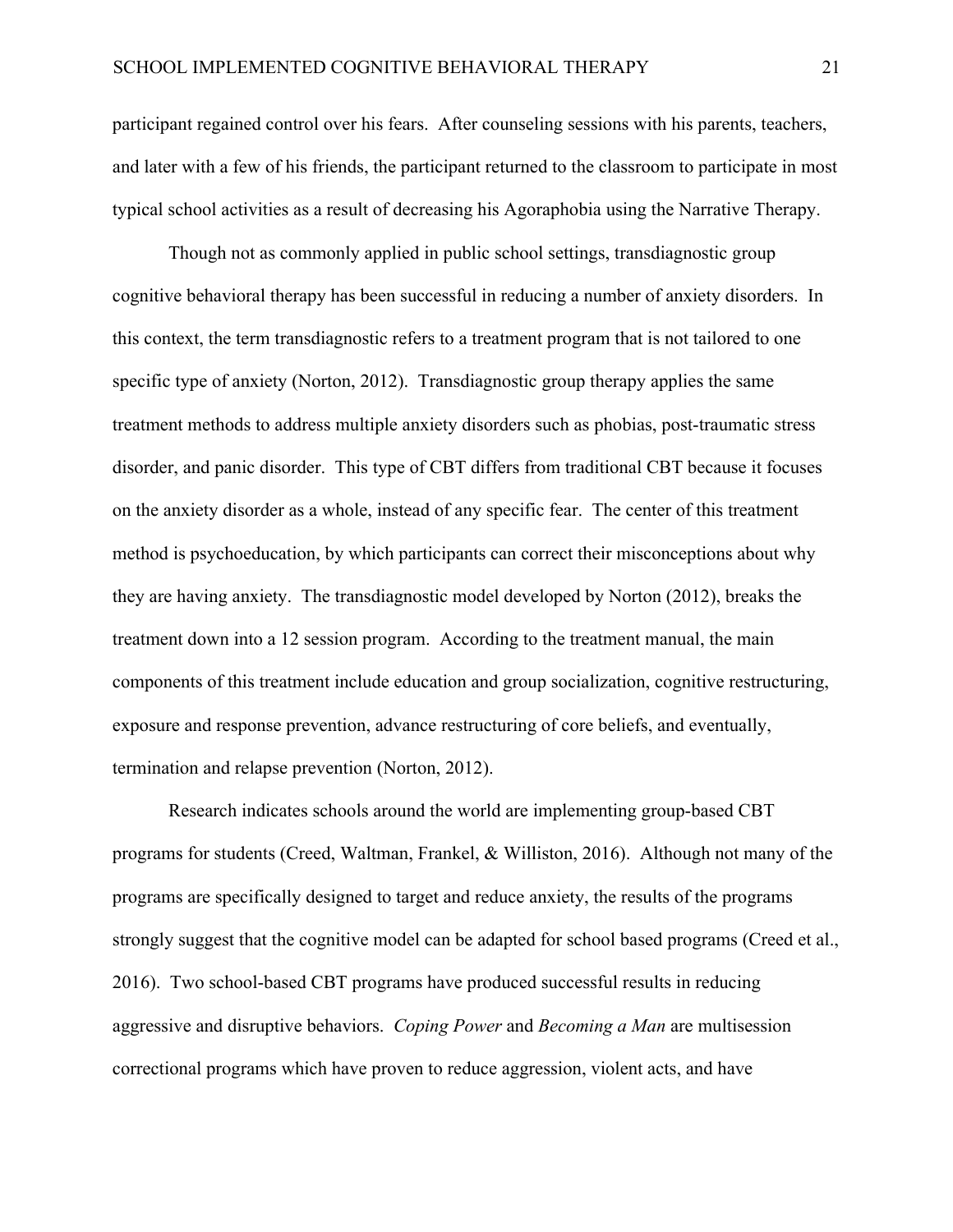encouraged academic success in males, grades seventh through twelfth (Creed et al., 2016). Other programs such as *Coping Cat* and *ACTION* have found moderate success when addressing the issues of depression and anxiety in school age children (Creed et al., 2016). While these CBT programs have produced favorable results, there is still great question as to the feasibility and sustainability of these programs in public school settings.

In addition to the debate about the efficacy of school implemented CBT, there has also been discussion about whether or not parental involvement in CBT sessions is beneficial. A collective of European psychologists and researches compiled a literature review to discuss why parental involvement has not enhanced outcomes of CBT for children with anxiety disorders (Breinholst, Esbjørn, Reinholdt-Dunne, & Stallard, 2012). The authors identified some potential reasons that the results of parent involvement were inconsistent. One reason is that parents of anxious children also have anxiety disorders and often model and can reinforce unhealthy anxious behaviors. Anxious children in the research study also perceived their parents as less accepting when compared to the perception of non-anxious children, respectively. Lastly, the authors asserted that it may be necessary for parents to have treatment for their own mental health before participating in CBT with their child and that there is simply not enough information to support the theory that parent involvement in CBT is beneficial (Breinholst, et al. 2012).

Although the verdict on the effectiveness of parental involvement has not been determined, research psychologists from Boston studied ways to increase parental involvement (Mian, Eisenhower, & Carter, 2015). In this research study, the researchers explored a variety of strategies to increase parental involvement in an anxiety prevention program. Mailed flyers, personalized letters, and phone calls were all used in attempt to gain parental support. Despite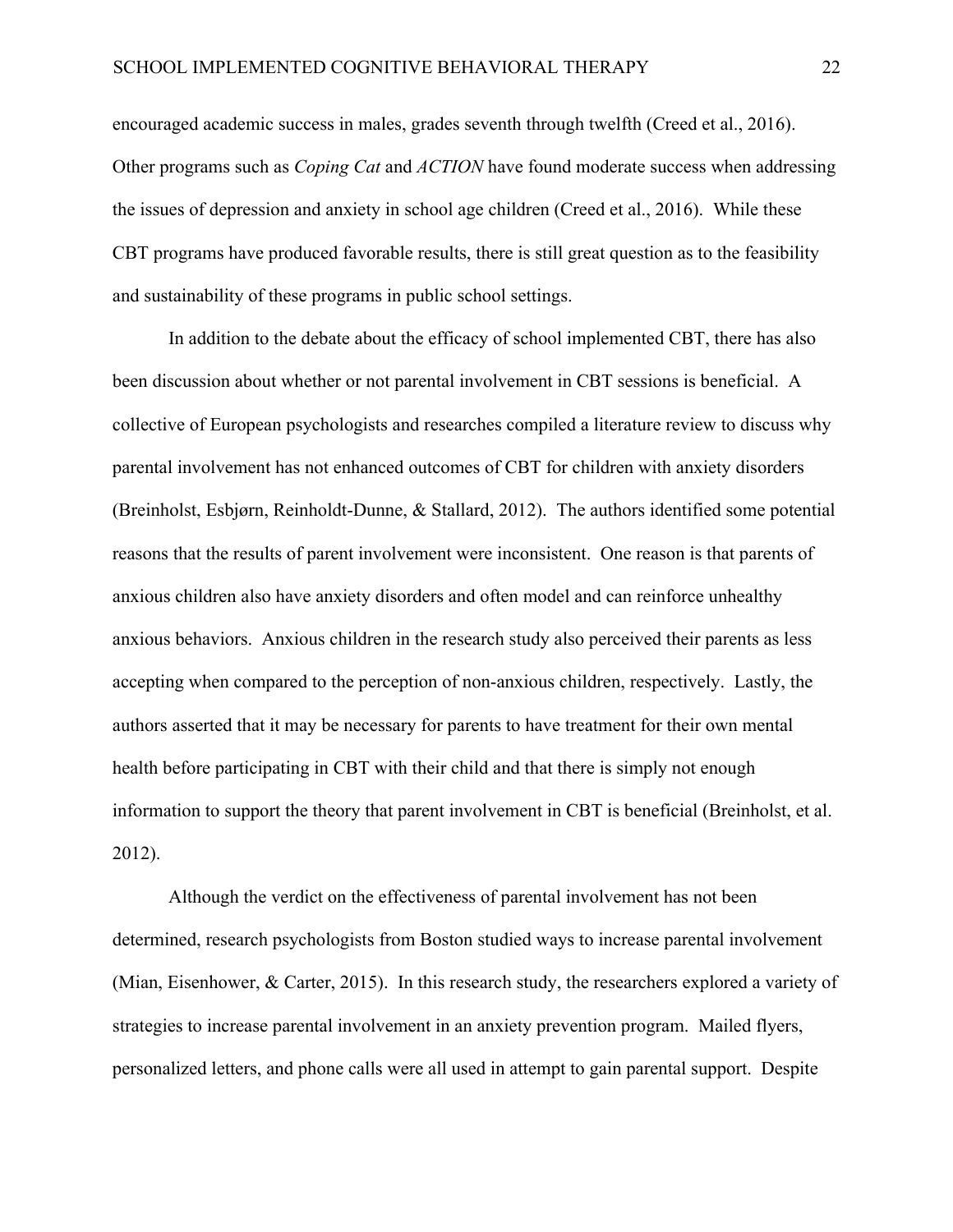their efforts, the researchers found less than one-fifth of parents who were contacted planned on attending and of the one-fifth only one-third of those who committed attended. According to Mian, Eisenhower, and Carter (2015), parental involvement may be beneficial in CBT programs, however the feasibility of parental involvement is yet again questionable.

As previously addressed, the feasibility of school-based CBT programs is still in question. Though not immune to the traditional obstacles faced by CBT programs, one Australian based CBT program has made significant strides in the application of CBT in school settings. In 1988, Barrett, an Australian psychologist launched a CBT program specifically tailored to treat and prevent anxiety and depression and promote resilience and overall wellbeing of school aged children (Friends Resilience, 2017). The program has garnered increased credibility over the past decade and has been endorsed by the World Health Organization as being an effective program in reducing anxiety as a universal and targeted intervention since 2004 (Friends Resilience, 2017).

The acronym of Barrett's (2017) program title stands for Feelings, Remember to Relax, Inner Helpful Thoughts, Explores Solutions and Coping Step Plans, Now Reward Yourself, Do It Every Day, and Smile. Over the course of 8-11 sessions, participants learn how to correct their destructive cognitive patterns in order to manage their anxiety or prevent future anxiety. The program aims to improve student's wellbeing by increasing resilience, self-confidence, selfefficacy, self-esteem, and social emotional skills. Due to the collaborative nature of the program, FRIENDS has been shown to improve peer relationships, and positive attitudes in a school setting. The skills taught using the FRIENDS program are founded on the following principles:

• Our body is our FRIEND and tells us when we are feeling worried by giving us clues so that we can choose to think helpful thoughts and practice thumbs up choices.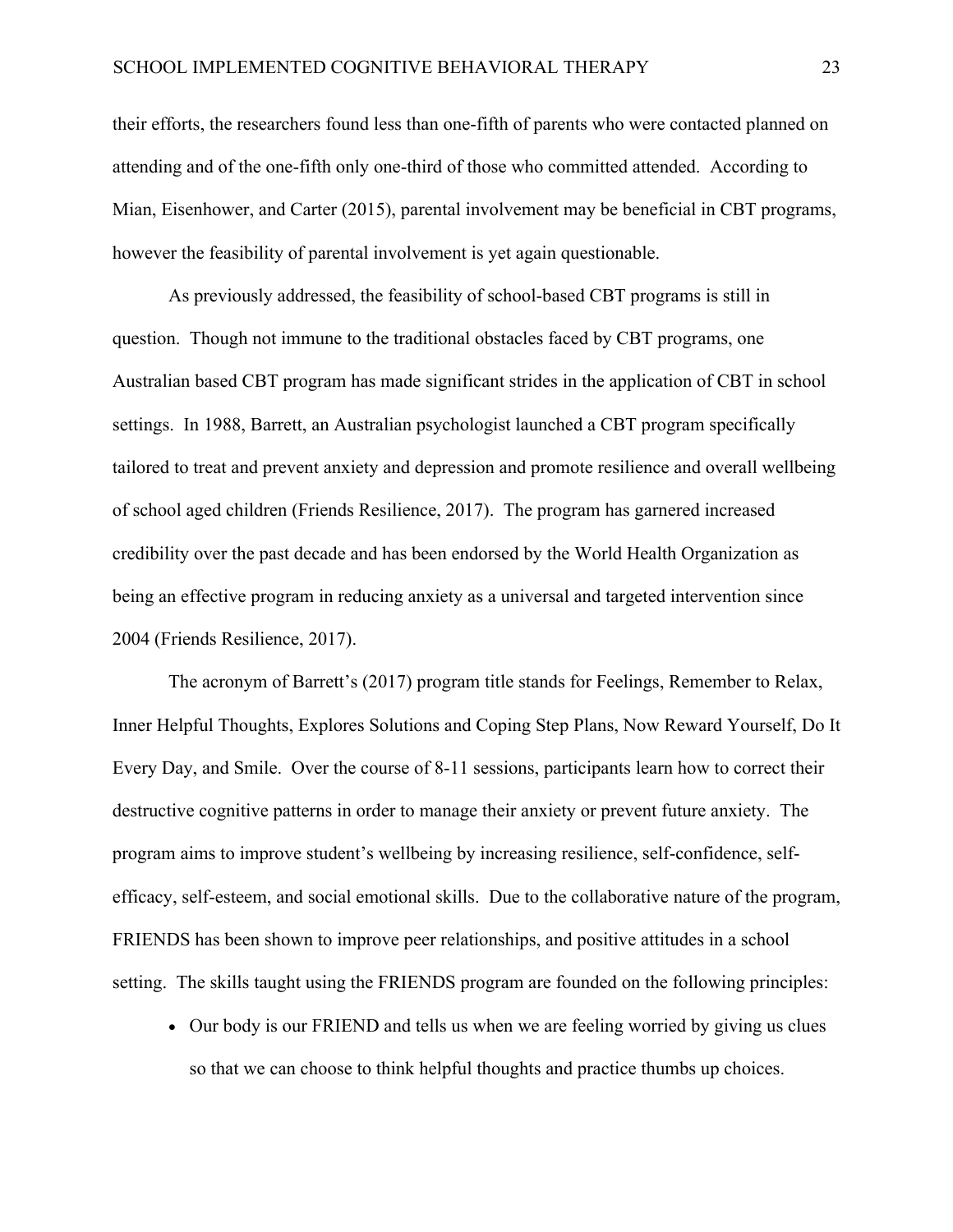- We are FRIENDS to ourselves when we choose positive, helpful thoughts and thumbs up actions such as relaxation and mindfulness strategies
- It is important to learn to be our own FRIEND and reward ourselves when we try our best.
- It is important to think of our FRIENDS and values-based role models/support networks when we are making choices about our thumbs up actions (FRIENDS Resilience, 2017).

The program is broken down into four developmentally appropriate stages: Fun FRIENDS, FRIENDS for Life, My FRIENDS Youth, and Adult Resilience for Life (Friends Resilience, 2017). The first stage of FRIENDS is called Fun FRIENDS (ages 4-7). Barrett (2017), explains this stage in four skills in which students learn resilience though play based activities. The skills that students gain in this program include self-awareness of body clues, relaxation techniques, helping people, and relating to peers. This stage is structured into five sessions lasting 2-2.5 hours. The activities practiced in these group sessions encourage students to smile and make eye contact, develop empathy, speak with confidence, approach groups of peers to make friends, and identify negative thoughts to turn them into positive thoughts (Friends Resilience, 2017).

The next stage of FRIENDS is called FRIENDS for Life (ages 8-11). According to Barrett (2017), students in this age range are facing new challenges in both their home and school life. Without developing the proper coping mechanisms, students may face increased levels of anxiety which could cause problems later on in life. During this five-session course, students will learn to creatively solve problems, develop confidence and self-esteem, and transition smoothly into adolescence (Friends Resilience, 2017).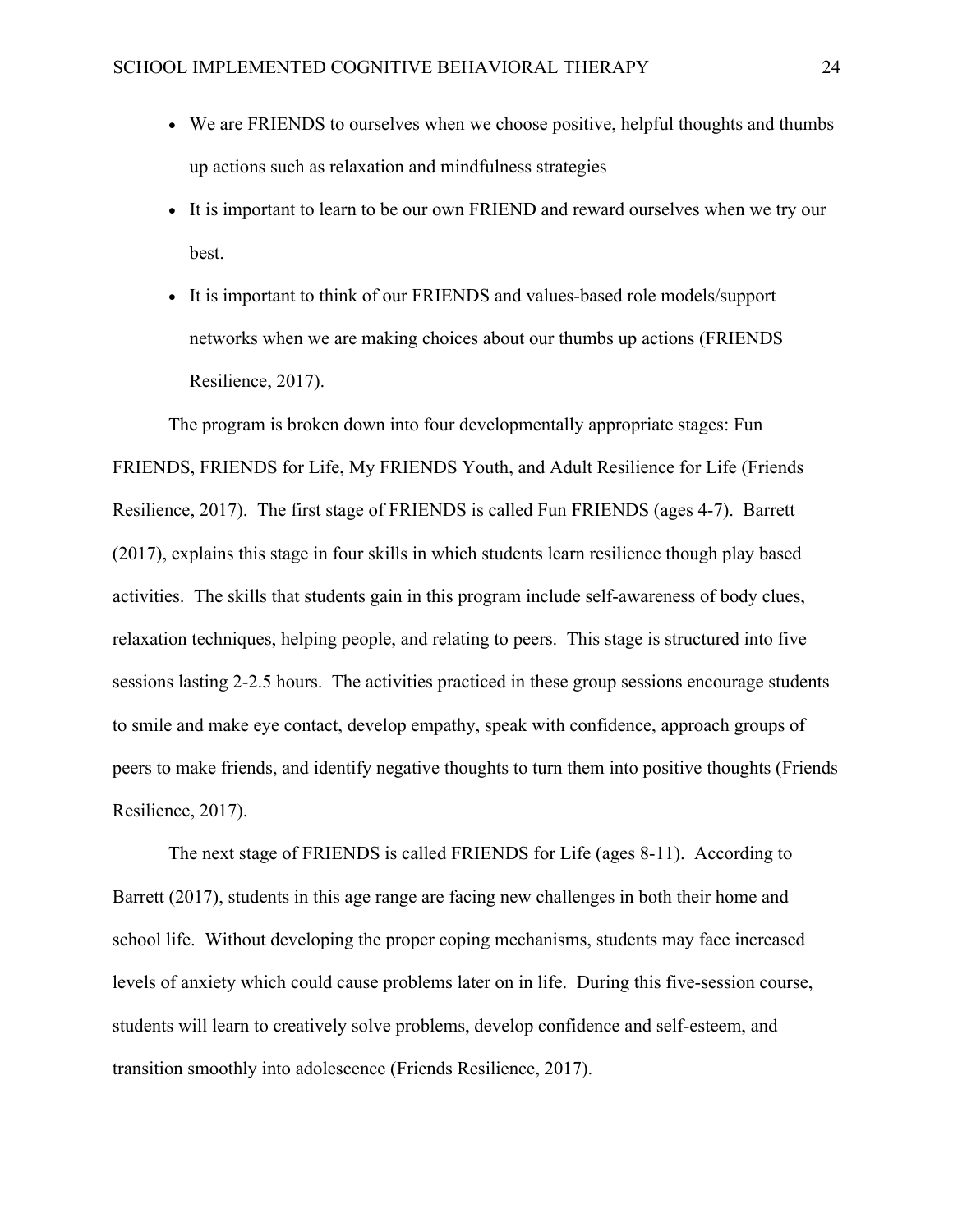After FRIENDS for Life, students can participate in the next stage called My FRIENDS Youth, which is appropriate for students ages 12-15. Barrett (2017) suggested the challenges in this stage encompass difficulty maintaining friendships due to an increase in study loads, adolescent transitioning, and peer pressure. When students face these new challenges, the possibility of an increase of stress and anxiety occurs. The skills developed in this stage of the program include building positive relationships with peers, self-esteem, and positive verbal and nonverbal communication skills (Friends Resilience, 2017).

A unique component of the FRIENDS program is its curriculum for people ages 16 and above titled Adult Resilience. Barrett (2017) proposed this stage of the program is ideal for students who are finishing high school and who are about to enter a transitional phase of life, such as the transition from high school to adulthood. Through this program, students will be equipped to choose appropriate role models, set realistic goals, focus on the moment, and develop meaningful non-internet friendships. By acquiring and practicing these skills, students can become the best versions of themselves. The activities for this stage of the program are part of the activity book, *Strong Not Tough: Resilience Throughout Life.* In addition to the values and skills of the FRIENDS program, the Adult Resilience phase also encourages the values and skills of the acronym LIFE which is identified by the first letters of the following phrases: Learning to be mindful, Inner helpful thoughts, Feel like a resilient person, and Enjoy a healthy lifestyle (Friends Resilience, 2017).

Though this stage of the FRIENDS program applies perfectly to students ages 16-18, the skills learned through this program can help adults be successful in any stage of life. In addition to adults participating in this program to develop skills for themselves, the Adult Resilience program also teaches parents how to increase resilience and encourage their children using the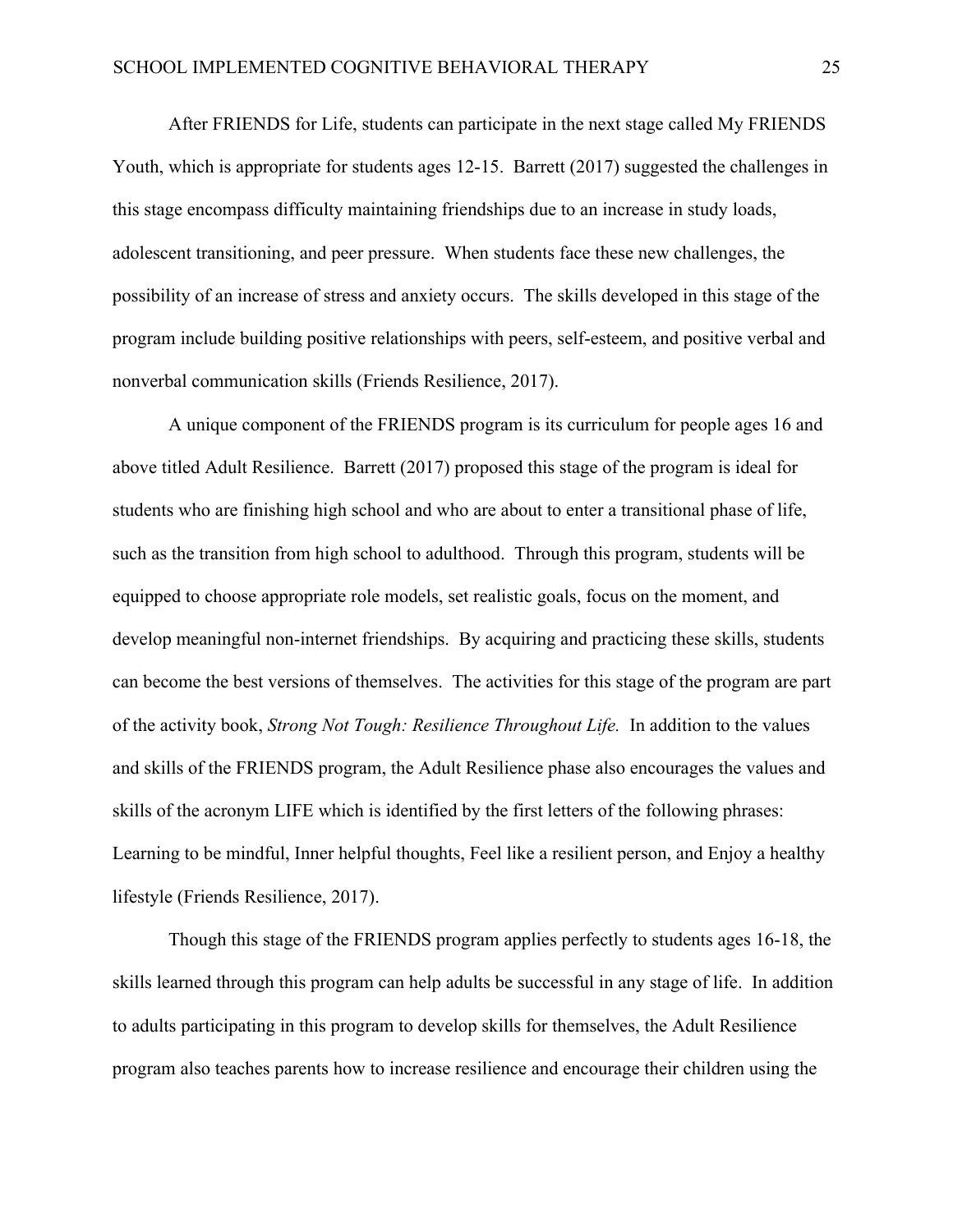language and methods found in the FRIENDS program (Friends Resilience, 2017). When applied to the family as a whole, the FRIENDS program has the potential to not only cultivate well-being for children, but can also encourage positive interfamilial relationships as each family member seeks to better manage their feelings and learns how to cope with life's transitions (Friends Resilience, 2017).

The FRIENDS program was piloted in over 2,000 schools worldwide including Canada, Australia, Denmark, the United States, and over a dozen other countries, reaching over 8,000,000 students (Murphy, Abel, Hoover, Jelinek, & Faze, 2017). The FRIENDS Program offers trainings for teachers, administrators, health professionals, and anyone else who would like to facilitate the FRIENDS program in their community. "Accredited facilitators must be registered allied health professionals or education professionals (Friends Resilience, 2017)." Facilitation rights are granted for three years with renewal available. The program is designed as a series of ten-week, 70-minute sessions, but can be easily adapted to meet the needs of the school and the students. Unlike traditional individual CBT, FRIENDS is a curriculum-based group therapy approach which includes a series of workbooks for each age appropriate program. Since FRIENDS can serve as both a preventative and treatment program, it can be adapted to either an individual treatment to be facilitated by a health professional, or as an inclusive class/group therapy program facilitated by a teacher.

Irish researchers, Higgins and O'Sullivan (2015) reviewed current literature to determine the effectiveness of the FRIENDS program. In the evaluation of five research studies, the authors found the FRIENDS program does indeed have positive impacts on primary anxiety outcomes. The authors also suggested the need for more research in the areas of cost effectiveness, researcher bias, and whether the program is best facilitated by trained teachers or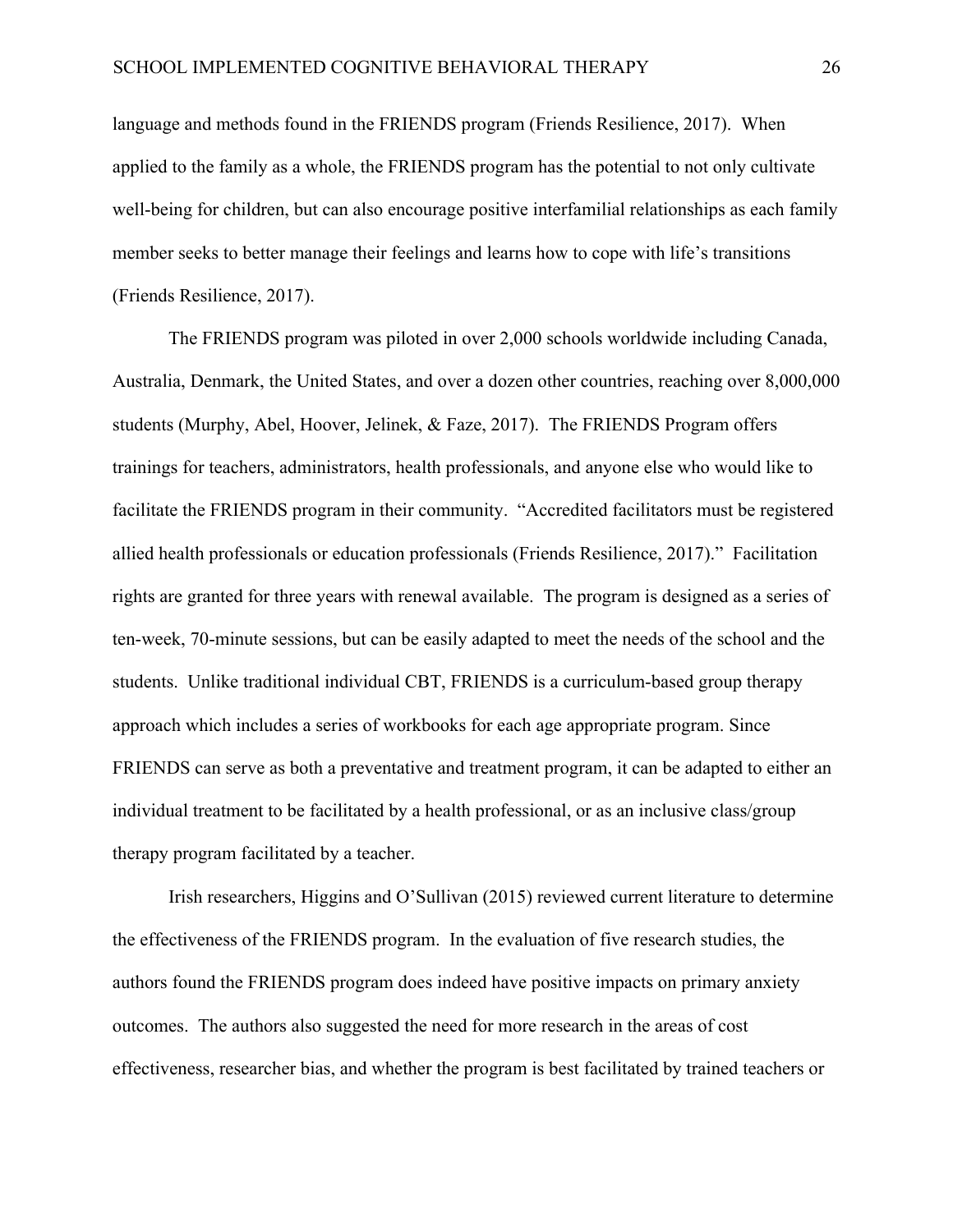mental health professionals (Higgins & O'Sullivan, 2015).

The results of a research study conducted in Iran aligned with the findings of Higgins and O'Sullivan (Moharreri & Yazdi, 2017). Behavioral science researchers Moharreri and Yazdi (2017), developed a clinical trial that tested 40 students ages 9-12, who were identified as having anxiety and or depression according to their results on the Revised Children's Manifest Anxiety and Children's Depression Inventory. These students participated in the FRIENDS for Life (ages 8-11) program for a series of eight sessions. The students were reassessed immediately after the program, and at a three month follow up using the Depression-Anxiety-Stress Scale (DASS). The results of this research study found the program led to decreased levels of anxiety in both the immediate and follow-up evaluation. Moharreri and Yazdi (2017) concluded the FRIENDS for Life program (ages 8-11) was both an effective prevention and intervention treatment for children who suffer from anxiety and depression.

The research of Mostert and Loxton (2008) sought to assess the effectiveness of the FRIENDS program in reducing anxiety symptoms amongst South African children. The prevalence of anxiety is fairly high in South Africa. The children assessed in this study were all from low socioeconomic backgrounds (Mostert & Loxton, 2008). A total of 46, 12-year old children participated in this study. Of the 46 participants, 25 were used in the intervention group and 21 were used in the control group. Each child's anxiety level was assessed before treatment using The Spence Children's Anxiety Scale (SCAS). After participating for ten weeks in the FRIENDS program, the students were reassessed using SCAS. Children were reassessed four times over a sixth month timeframe to measure the long-term effects. The results of the intervention group became more statistically significant over time in comparison with the students in the control group. The findings of this research study suggested the FRIENDS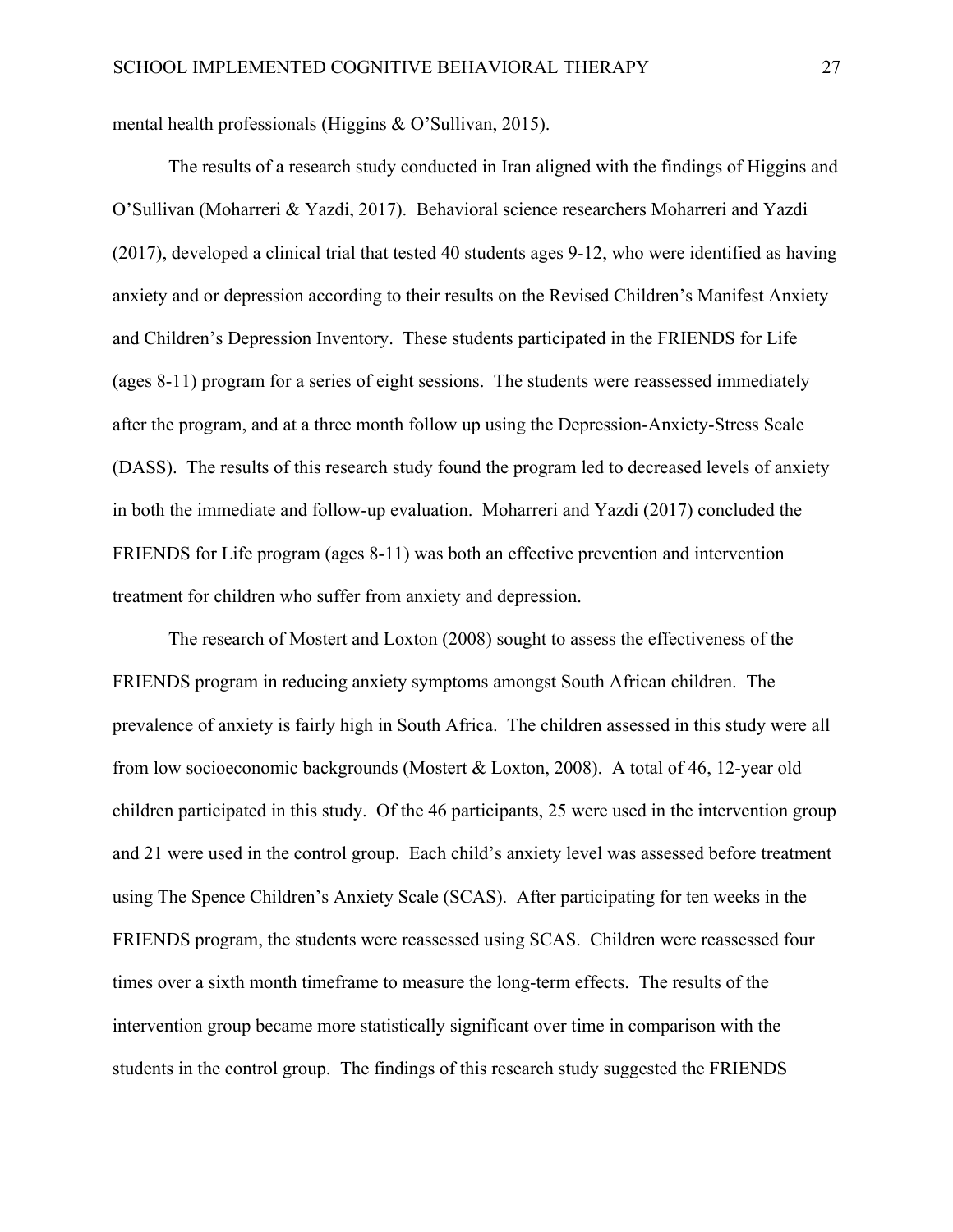program is effective for producing long term results in reducing anxiety in school age children (Mostert & Loxton, 2008). Based on follow-up data, the authors also asserted the skills learned in the FRIENDS program help children develop the necessary coping mechanism to deal effectively with anxiety on their own.

English psychologists Rodger and Dunsmuir (2015) conducted a research study to assess the efficacy of FRIENDS in reducing anxiety and promoting positive school adjustment for Irish students aged 12-13. After the students participated in the program, they were immediately reassessed, and then again in four months. The results of this research study found that FRIENDS is effective for both reducing anxiety and for promoting positive school adjustment (Rodgers & Dunsmuir, 2015). Separation anxiety was the subtype of anxiety which was most affected by the program. The paramount conclusion of this study is that "therapeutic interventions, originally designed to be conducted within clinical settings can be equally effective when delivered in educational settings by an appropriately trained and knowledgeable professional (Rodgers & Dunsmuir, 2015)."

While many research studies have assessed the efficacy of FRIENDS for reducing anxiety, a team of English researchers explored the academic effects of a universal implementation of FRIENDS (Skryabina, Taylor, & Stallard, 2016). The researcher based their determination of effectiveness on the student's end of the year exam scores. The research study found that the program did decrease self-reported anxiety, but the study did not find any correlation to the student's academic success (Skryabina, et al., 2016).

There are two approaches that can be taken when researching the implementation of FRIENDS. Due to the nature of the program, FRIENDS can be used as both a therapy and intervention program. Many clinical research studies used the program as an intervention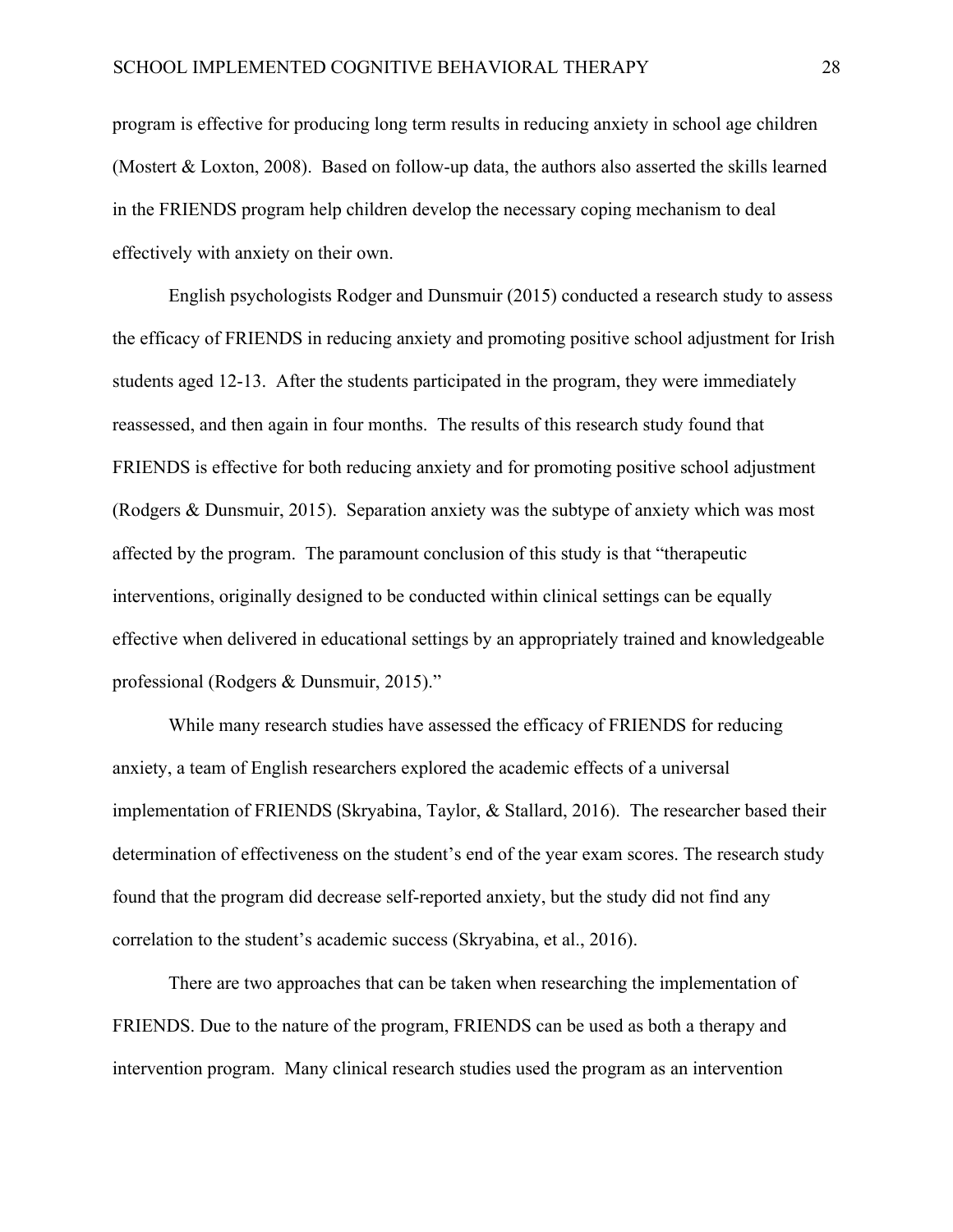technique by selecting students who have already been diagnosed with an anxiety disorder. The results of these aforementioned research studies have found FRIENDS to be effective in reducing anxiety; some argue that FRIENDS would be most beneficial when implemented as a preventative program (Higgins & O'Sullivan, 2015; Moharreri & Yazdi, 2017; Mostert & Loxton, 2008; Rodgers & Dunsmuir, 2015). Mental health specialist Stallard (2010) argued the FRIENDS program would fit comfortably with other school based mental health programs in the United Kingdom. He argued this program is beneficial for all students, regardless of their level of anxiety, since they learn how to face their worries and how to acknowledge and accept personal differences between their peers in a way that supports other students (Stallard, 2010).

Despite much initial positive reception, some psychologists have doubts about the feasibility and effectiveness of the FRIENDS program. Maggin and Johnson (2014) published a meta-analytical review as an evaluation of the FRIENDS program for preventing anxiety in students. The authors evaluated 17 research studies in areas such as participants and study characteristics, methodology, procedures, and reliability. The review critiqued the methodology of the FRIENDS program and asserted that program length may need to be extended in order to achieve long lasting results (Maggin & Johnson, 2014). The main conclusion of this review was the FRIENDS program, "lacks the rigor to certify it as an evidence-based practice (Maggin & Johnson, 2014, p. 298)."

Three years after the Maggin and Johnson (2014) review, Barrett, Cooper, Stallard, Zeggio, and Gallegos-Guajardo (2017) responded to the review. In the response, the authors' greatest criticisms were the inclusion of low, middle, and high-risk students in a comparison study, the assumption the program is only used as a preventative program, and the absence of studies that fit their research criteria (Barrett et al, 2017). The authors suggested the need for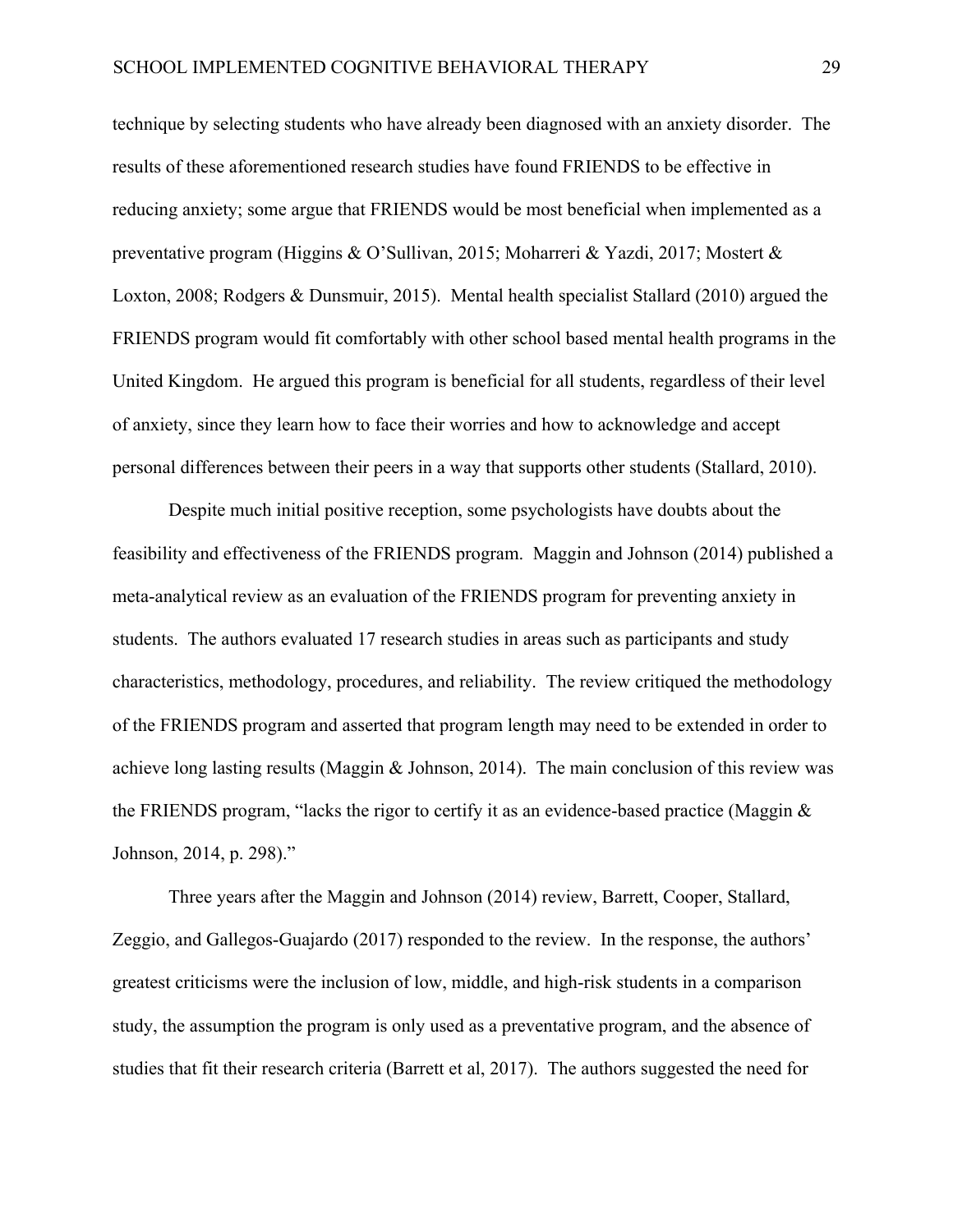more research, but researchers need to provide more accurate evaluations and interpretations of the effects of the program which Barrett (2017) authored and founded.

The debate over the efficacy and feasibility of the FRIENDS program is sure to continue, but the criticism does not negate the positive results that have already been witnessed. FRIENDS has been widely accepted as a viable treatment program for the reduction of adolescent anxiety throughout Australia and New Zealand (Fay, 2016). In 2013, the Ministry of Education in New Zealand piloted My Friends Youth as the universal mental health program for 9<sup>th</sup> grade students in 50 secondary schools across New Zealand. The program was implemented as part of the school's physical education curriculum. Using data analysis and multiple program participant interviews from 2013-2015, the researcher concluded the program improved resilience, built self-esteem, and reduced anxiety and depression among the participants as intended (Fay, 2016).

In addition, the students found the program to be positive and enjoyable which helps to take away the stigma of mental health treatment (Fay, 2016). By implementing the program to entire classes, students were also able to cultivate healthier social skills with their peers and taught them how to deal with conflict more appropriately along with several other social benefits. Two important foundational lessons that can be gleaned from the FRIENDS program are the value of experiential learning and peer learning (Fay, 2016). The social aspect of FRIENDS is what sets this program apart from other CBT programs and causes it to be effective in school settings. It is apparent FRIENDS teaches students how to cope with life and the value of positive relationships with peers and family members.

The aforementioned research indicated the results of using the FRIENDS program has been favorable worldwide. There are still many aspects of the program that need to be explored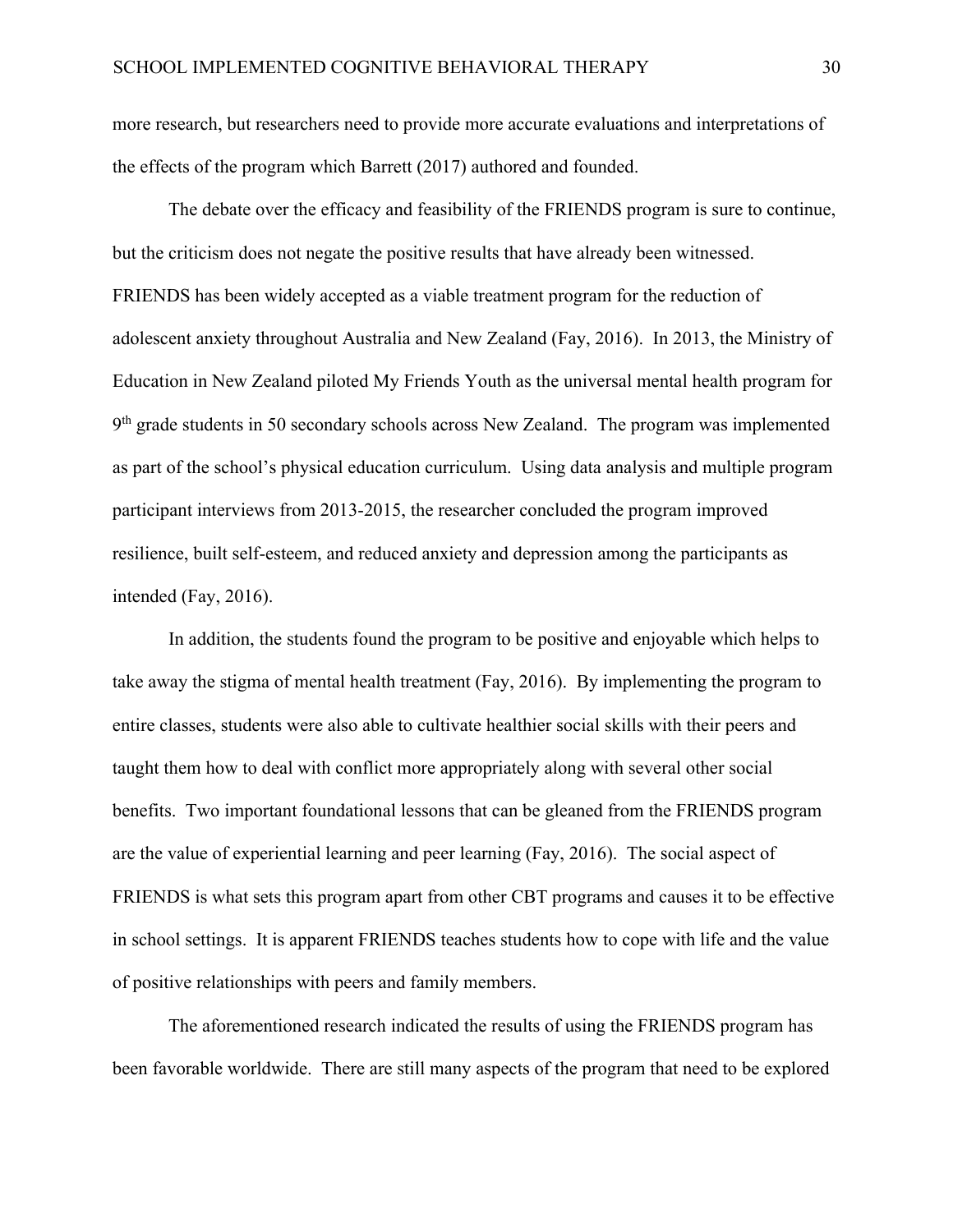before deciding if it is a feasible option for American public schools. While individual CBT is highly effective, group-based CBT is highly efficient. Group based CBT allows fees to be lower, which greatly increases the accessibility of treatment (Skryabina, et al., 2016) . Another hindrance of CBT that group-based therapy overcomes is the lack of trained professionals. By expanding the amount of clients, a single therapist can treat, less CBT trained therapists are needed to address the myriad of individual anxiety disorders. Another significant benefit of group-based CBT is the social learning aspect of the therapy (Skryabina, et al., 2016). Observing the success and progress of others often inspires and motivates clients to face their own fears. Though traditionally implemented in a therapist and client setting, these principals of psychoeducation and group based social learning can be a valuable tool when addressing anxiety in a school setting. Potential obstacles which could be faced by American school districts include, but are not limited to lack of funding, insufficient staffing, mental health stigmas, time restraints, and parental objections.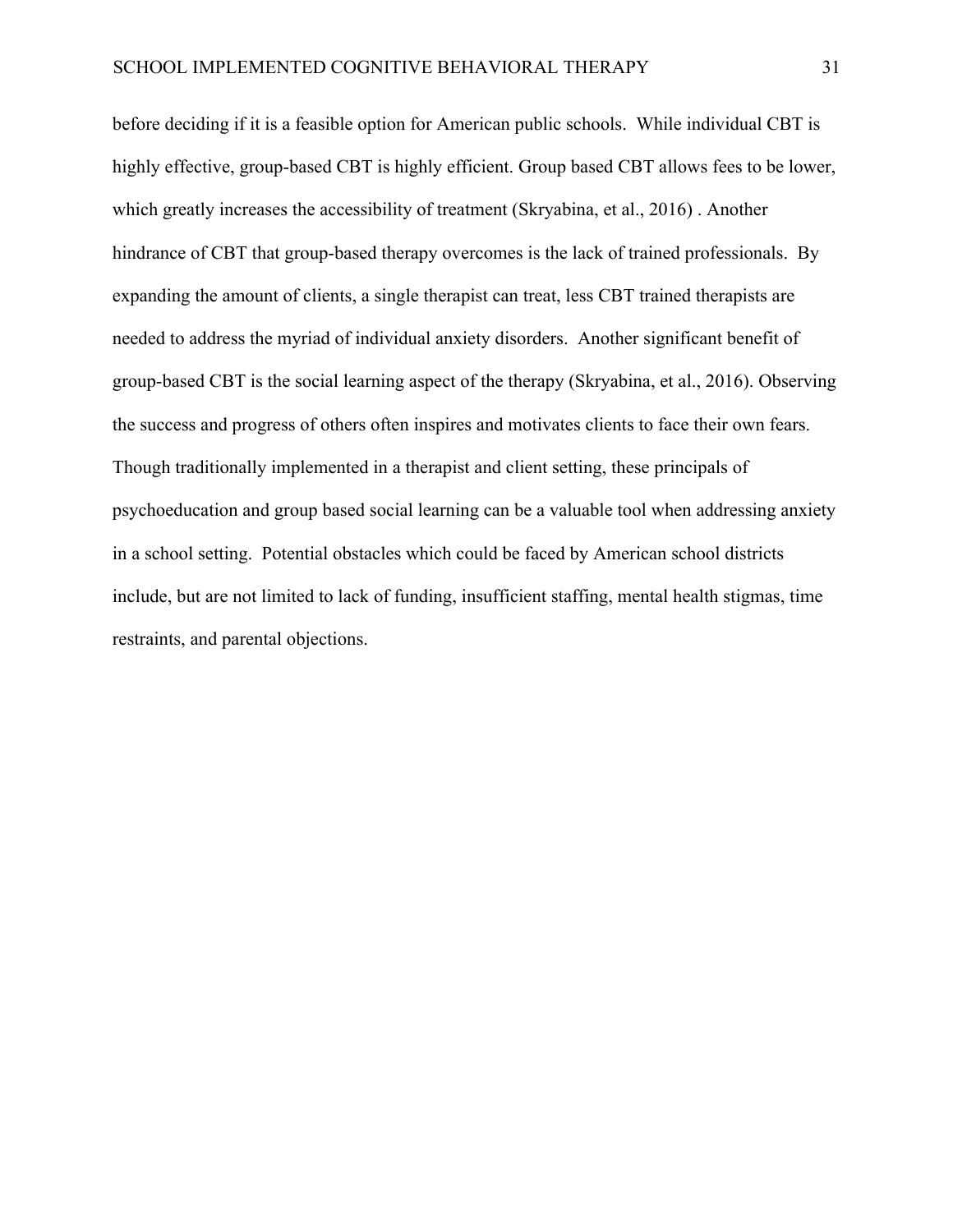#### **Chapter 4: Application**

In New Zealand, the FRIENDS program is available to any public school that would like to utilize the program. The United States does not require or promote a single curriculum or program for mental health education like it does for academic standards (Adelman & Taylor, 2010). Despite not having a common framework for mental health education in the United States, individual states and districts are developing programs to address the mental health needs of their students.

One of the greatest hindrances to the creation of a mental health program or plan in schools is the lack of agreement of the definition of mental health (Adelman & Taylor, 2006). Many stakeholders are wary to support a school-wide implemented plan to address mental health because a school-wide plan is often seen with a negative connotation as a correctional program, rather than the school having the opportunity to promote self-efficacy, self-management, and overall well-being for students (Adelman & Taylor, 2006). While many recognize the need to address mental health for students within a school setting, the lack of agreement related to implementation becomes an obstacle. There are an abundance of advocates all competing for their cause and the same dwindling resources to fund each cause. Without a nationally implemented mental health agenda, school districts are left on their own to allocate funds for programing and staffing to meet the mental health needs of their students.

There are certainly advantages for differentiated. mental health education between districts. As previously discussed, a correlation exists between an increased number of ACES, poor mental health, and decreased abilities to cope in a healthy manner. Similarly, research studies have found socioeconomic status impacts a child's mental health (Reiss, 2013). Evans (2016) found those belonging to a low socioeconomic group had four times the odds of reporting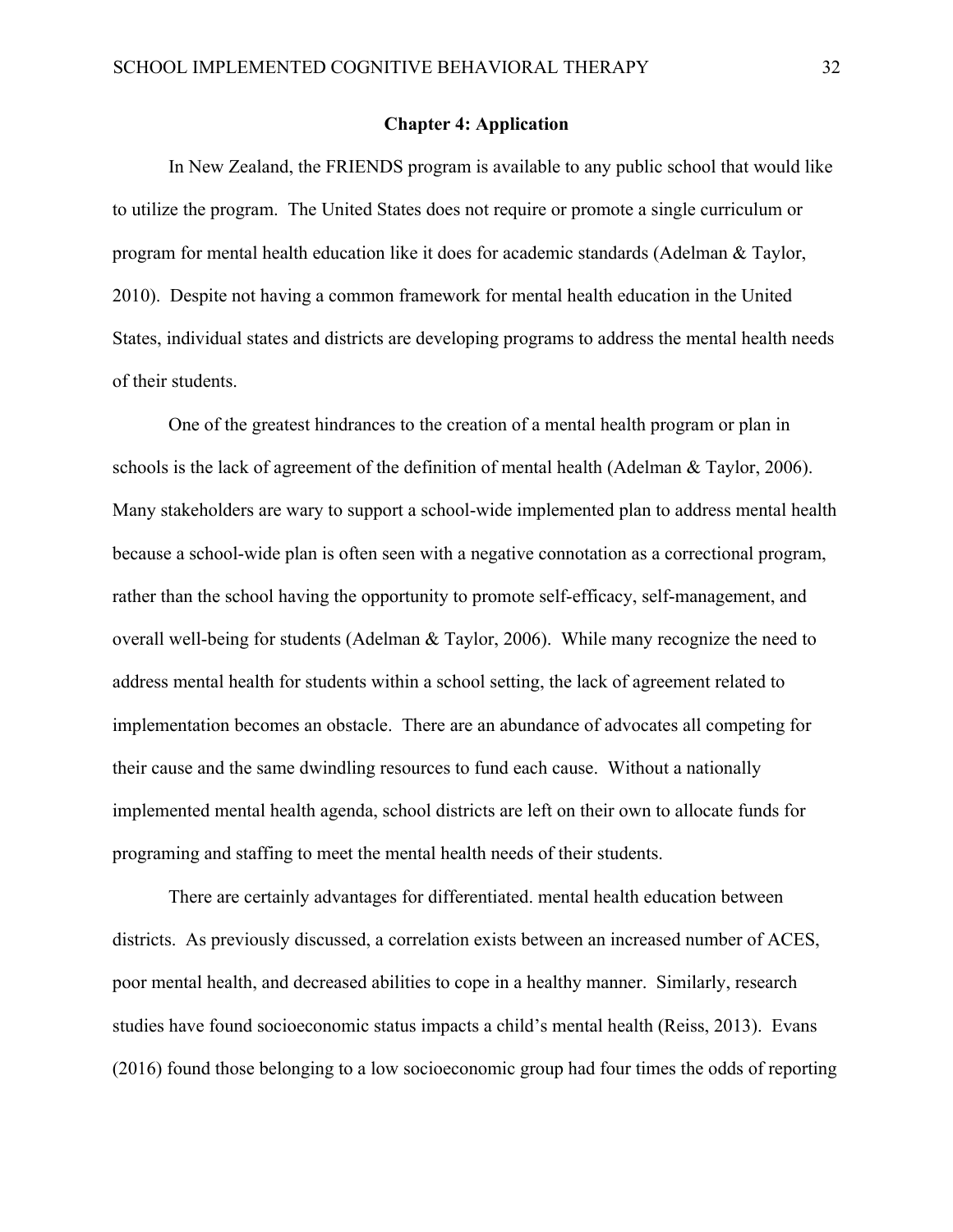poor mental health than those who belonged to a higher socioeconomic group. Similar to the correlation between ACES and resilience, economic stress associated with a low SES is often considered a social causation for mental illness (Arincorayan, Applewhite, Garrido, Cashio, & Bryant, 2017; Hudson, 2005). School districts with high violence rates, low social cohesion, and increased poverty, in addition to typical factors of race and gender, would significantly benefit from a school implemented mental health program. Though students from higher socioeconomic status are certainly not immune to poor mental health, it would be beneficial to districts as a whole if an increased mental health emphasis began in areas where a history of widespread mental health challenges occurred. In urban areas, it is reported that 64% of students are eligible for free and reduced lunch, indicating that these families are near or under the national poverty line (Hudley, 2013). Since poverty has been linked to negative self-perception and poor views of self-efficacy for students, urban areas would benefit from a school-wide mental health program that encourages resilience.

For these reasons, it is understandable why there is currently no single mental health program that is universally endorsed since the needs of students vastly differ from district to district, however mental health education is just as much prevention as it is treatment. Mental health education does more than address mental health disorders, it promotes healthy social and emotional development, and fosters overall well-being (Adelman & Taylor, 2006). From that perspective, mental health education is a relevant topic for every school, not just those with a greater number of at risk students regardless of geography and socioeconomic status.

According to the Collaborative for Academic, Social, and Emotional Learning (CASEL) foundation, all fifty states have integrated Social and Emotional Learning (SEL) goals in their preschool competencies (CASEL, 2018). At the end of 2017, it was reported that eight states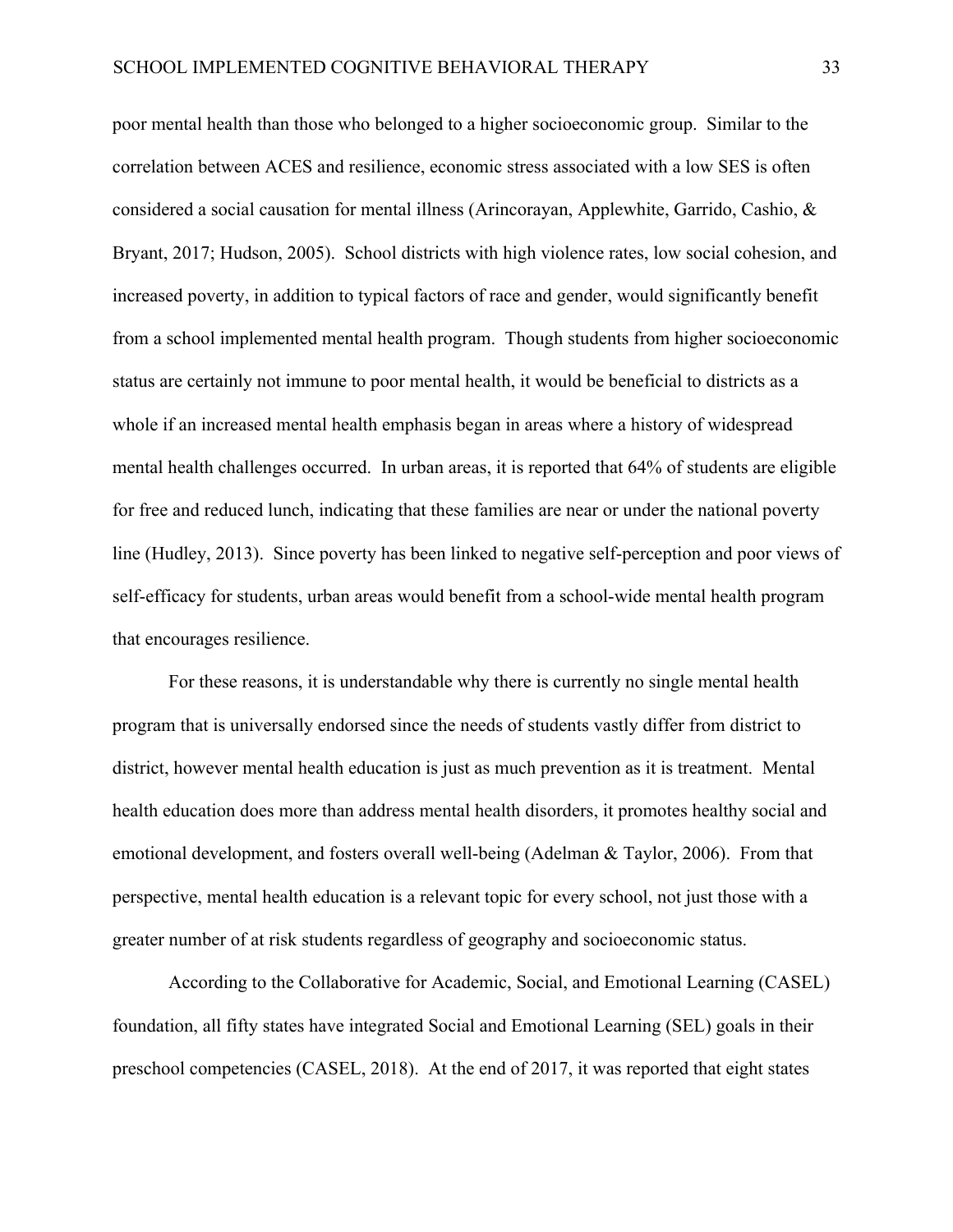had fully integrated SEL competencies for grades K-12: Illinois, Kansas, Maine, Michigan, Nevada, New Jersey, Rhode Island, and West Virginia. Social and Emotional Learning goals include developing self-awareness, social-awareness, and responsible decision making and behaviors. The assessment of said competencies is still under debate. "Many educators and researchers are also exploring how best to assess these competencies (CASEL, 2018)." The goals of these SEL standards are similar to the goals of FRIENDS, which ultimately seek to teach students how to manage their emotions to promote positive relationships and make healthy and responsible decisions (CASEL, 2018)*.* 

One of the most significant factors to consider before implementing a school-based CBT programs such as FRIENDS, is the question of who would facilitate and implement the program. Among school psychologists, school nurses, school guidance counselors, and general education teachers, there are many choices for staff members who could implement these programs (Drake, et al., 2015; Skryabina, et al., 2016; Weeks, et al., 2017). While each category of staff member has an advantage and disadvantage for implementing a CBT program, they have a similar strength. Professionals have the students' best interest in mind and serve as stakeholders Each category of staff member has unique access to the students and has the potential to promote change.

The first category of professionals to consider are licensed school psychologists, commonly referred to as an Educational Psychologist (EP). Weeks, Hill, and Owen (2017) examined the effects of a CBT program implemented by EPs. The researchers chose to have an EP conduct the small group CBT due to their knowledge of child development, psychological training, and understanding of the school systems (Weeks, Hill, & Owen, 2017). The researchers focused less on the efficacy of CBT in schools, but rather on the role and importance of an EP to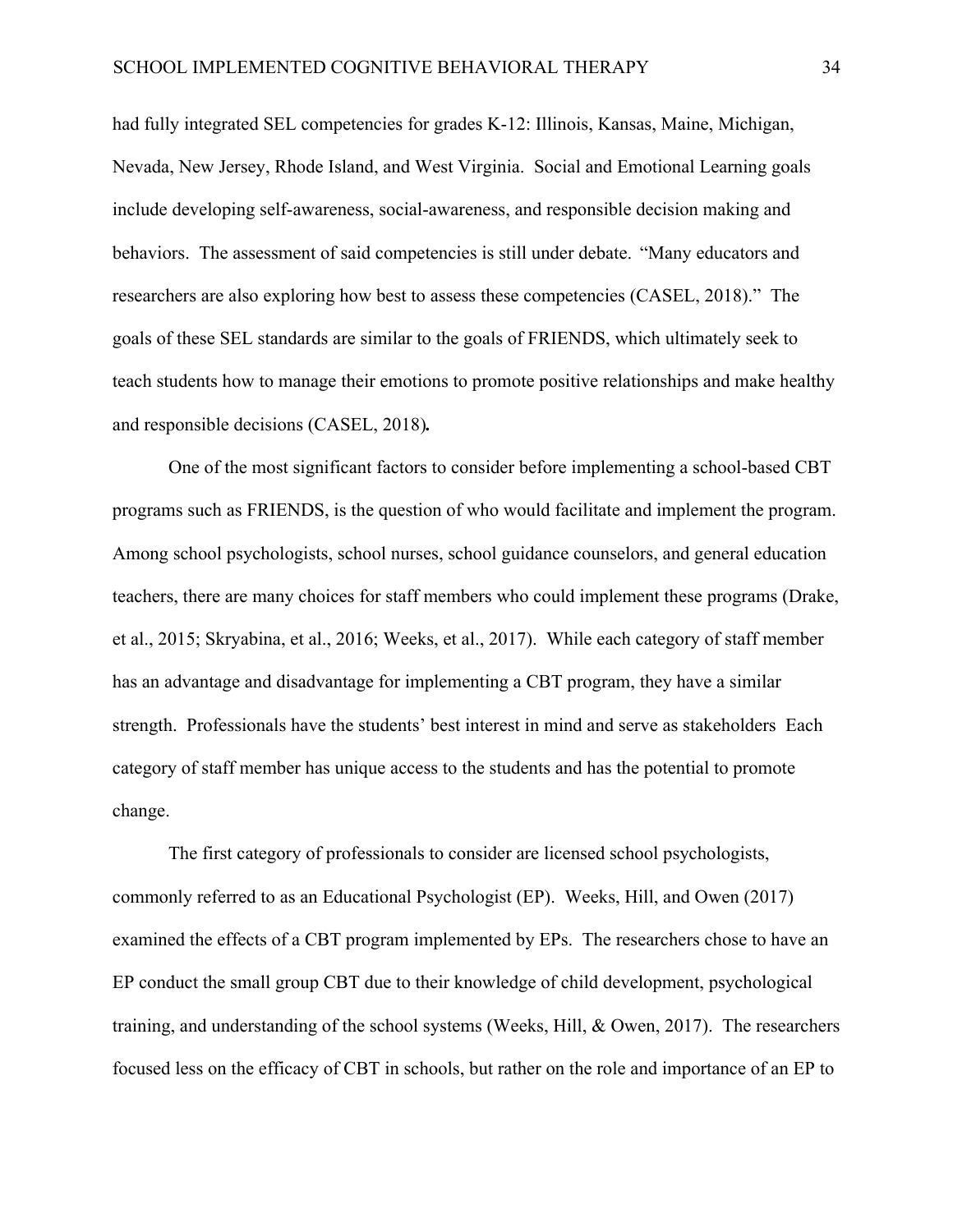facilitate the program through small group based approach.

The EP was vital in the process of identifying students with anxiety, however EPs do not always have access to students when compared to the access guidance counselors, nurses, and general education teachers have (Weeks, Hill, & Owen, 2017). Staff members expressed concerns about choosing students based on the typical adult perception of anxiety. An advantage of having EPs facilitate a CBT program is their ability to train staff members such as those listed in the above categories and to properly identify anxiety and other mental health disorders. Programs that utilize small group CBT, facilitated by an EP, would likely need to develop a process of student identification. Small group CBT places a greater responsibility on staff members to accurately identify students with mental health disorders in order to administer effective treatment.

School nurses also have the potential to be effective CBT facilitators for similar reasons as EPs. Due to their child development and general health knowledge, school nurses can make a positive public health impact when dealing with mental health disorders in schools (Drake, Stewart, Muggeo, & Ginsburg, 2015). School nurses have access students, parents, administrators, and outside mental health agencies. Similar to EPs, school nurses may lack the available time needed to implement a CBT program (Haugland et al., 2017). As well, school nurses have a wide range of responsibilities lending to the support of their assigned school. The vast range of responsibilities may hinder a school nurses' potential to facilitate such a specific type of intervention among a large group of students as opposed to a smaller group of students.

An additional option for a CBT facilitator is the school guidance counselors. While the role and job description of school guidance counselors may differ greatly from school to school, their purpose is similar; to support, guide, and counsel students. Promoting healthy mental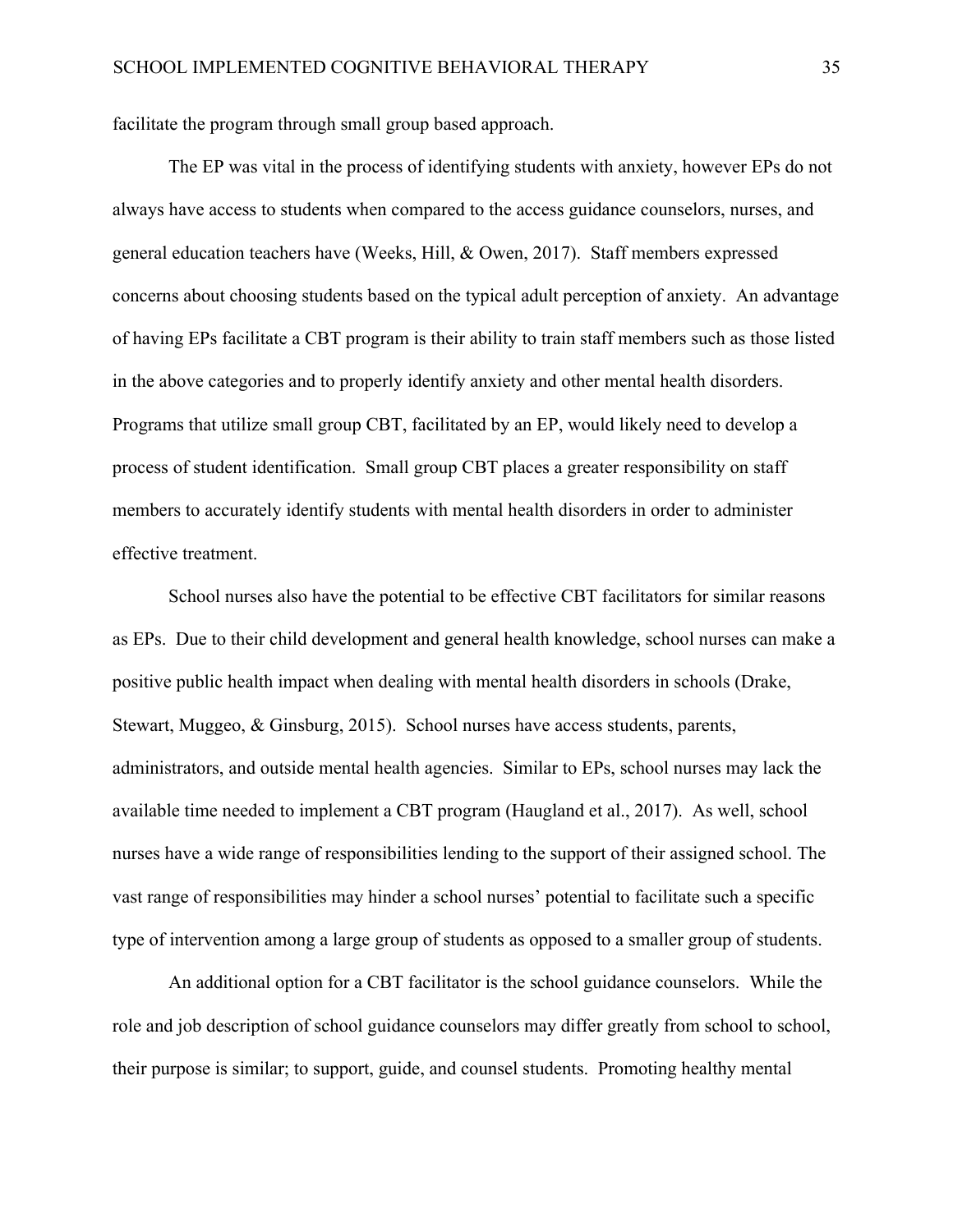health habits is a significant part of encouraging student success (Herzig-Anderson, Colognori, Fox, Stewart, & Warner, 2012). School guidance counselors have access to student files, therefore observable changes may be noted, allowing for accurate student identification. The flexibility in individual schedules allows school counselors to be appropriate candidates for implementing CBT (Herzig-Anderson, et al., 2012).

When considering a school-based CBT program, general education teachers are also viable options for implementation. General education teachers present with both advantages and disadvantages to implementation. General education teachers have the greatest and generally most consistent access to students, especially at an elementary level. Due to their access, general education teachers would be able to anecdotally observe and identify change(s) in students as the program is implemented. Although general education teachers would be the least familiar with CBT, facilitator training is available. Another disadvantage to general education teacher implementation is time availability. Regardless of the implementation method, if CBT is implemented in a classroom setting by a general education teacher, the process would result in the loss of instructional time (Skryabina, et al., 2016). Teachers could apply the program as a small group or individual intervention, or to the whole class as a preventative program. Results of a recent research study found similar manualized CBT programs differed greatly based on the facilitator, yet the correlation between program success and the facilitator has been seldom investigated (Skryabina, Taylor, & Stallard, 2016).

The question of whether CBT is used as a preventative measure or treatment, largely affects the method of implementation. For example, when used in a clinical setting, CBT is traditionally considered a treatment program since it is implemented with patients who have a history of mental health disorders such as anxiety, depression, and/or panic disorder (Cully &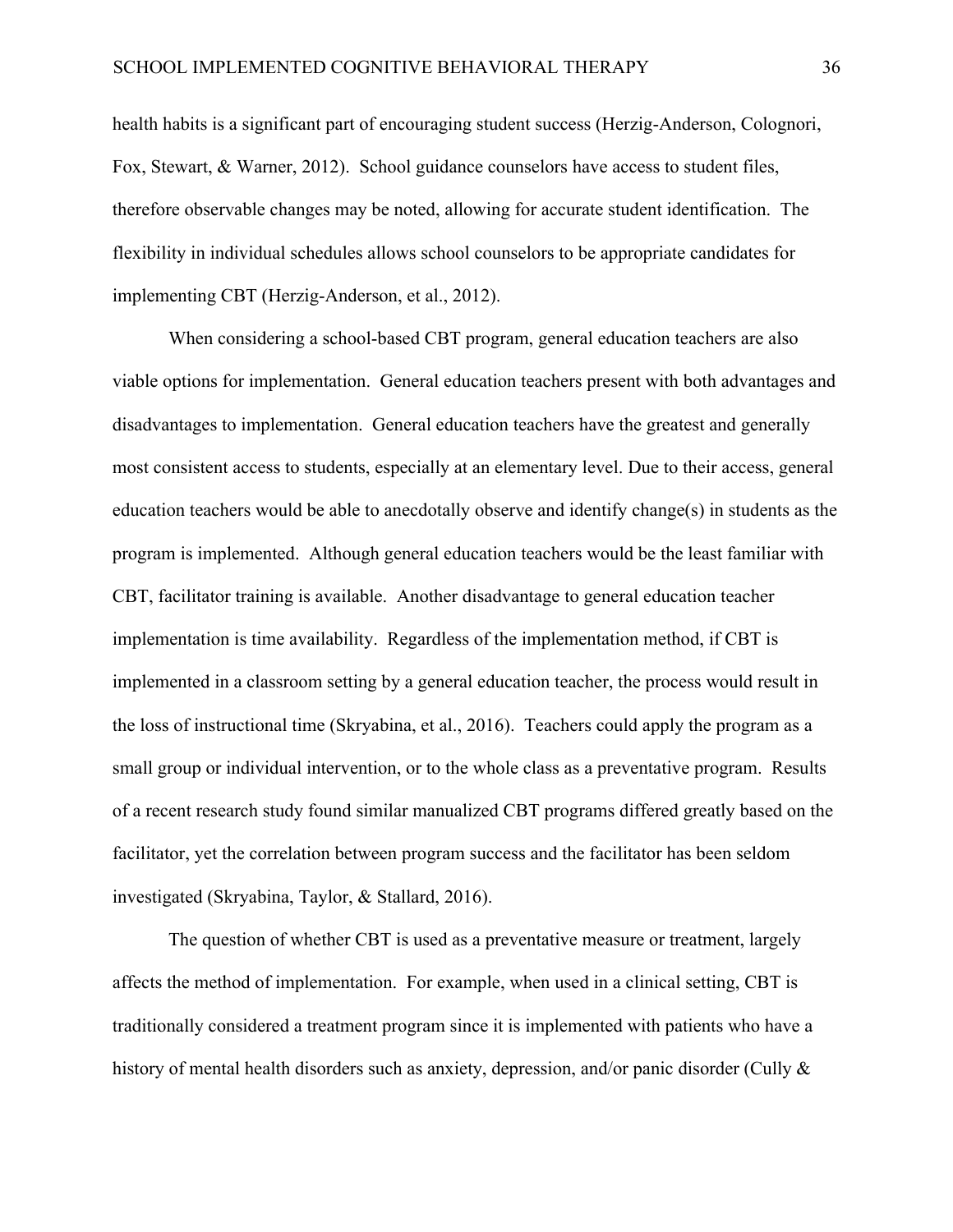Teten, 2008). Through the use of CBT, participants learn how to change thoughts and behaviors in order to change distressing emotions. The assumption is identifying how situations, thoughts, and actions influence emotions will help correct dysfunctional behavior (Cully & Teten, 2008).

Though most often seen as a treatment, CBT is an effective preventative tool. Another example of an effective use of CBT is seen in the research associated with the FRIENDS program. Employing a class-wide, or school-wide CBT program, can help students cope with feelings, manage emotions, and develop problem solving skills (Skryabina, et al., 2016). The use of CBT as a preventative program has the propensity to target potentially destructive thought patterns which could lessen the likelihood of developing a depressive or anxiety disorder (Rasing, Creemers, Janssens, & Scholte, 2017). Despite CBT being most commonly used to decrease the symptoms of mental health disorders, CBT can develop skills which are useful for increases emotional wellness for both those with a mental illness and those without a mental illness. Cognitive behavior therapy develops cognitive awareness which can help people cope with the demands of everyday life, irrespective of whether there is a diagnosed mental health disorder.

Before determining which of the varied methods of CBT will be implemented, the participants of the program need to be established. Aside from the varied facilitators, there are several approaches to CBT implementation which include different populations of students. There are four main groups of students who should be considered to participate in an CBT program. These groups of students include those who have been identified as having high ACES (defined as adverse childhood experiences), those with an emotional behavioral disorder, those who have been referred by a parent or teacher, or those using a universal intervention with all students in a specified classroom or the entire school population.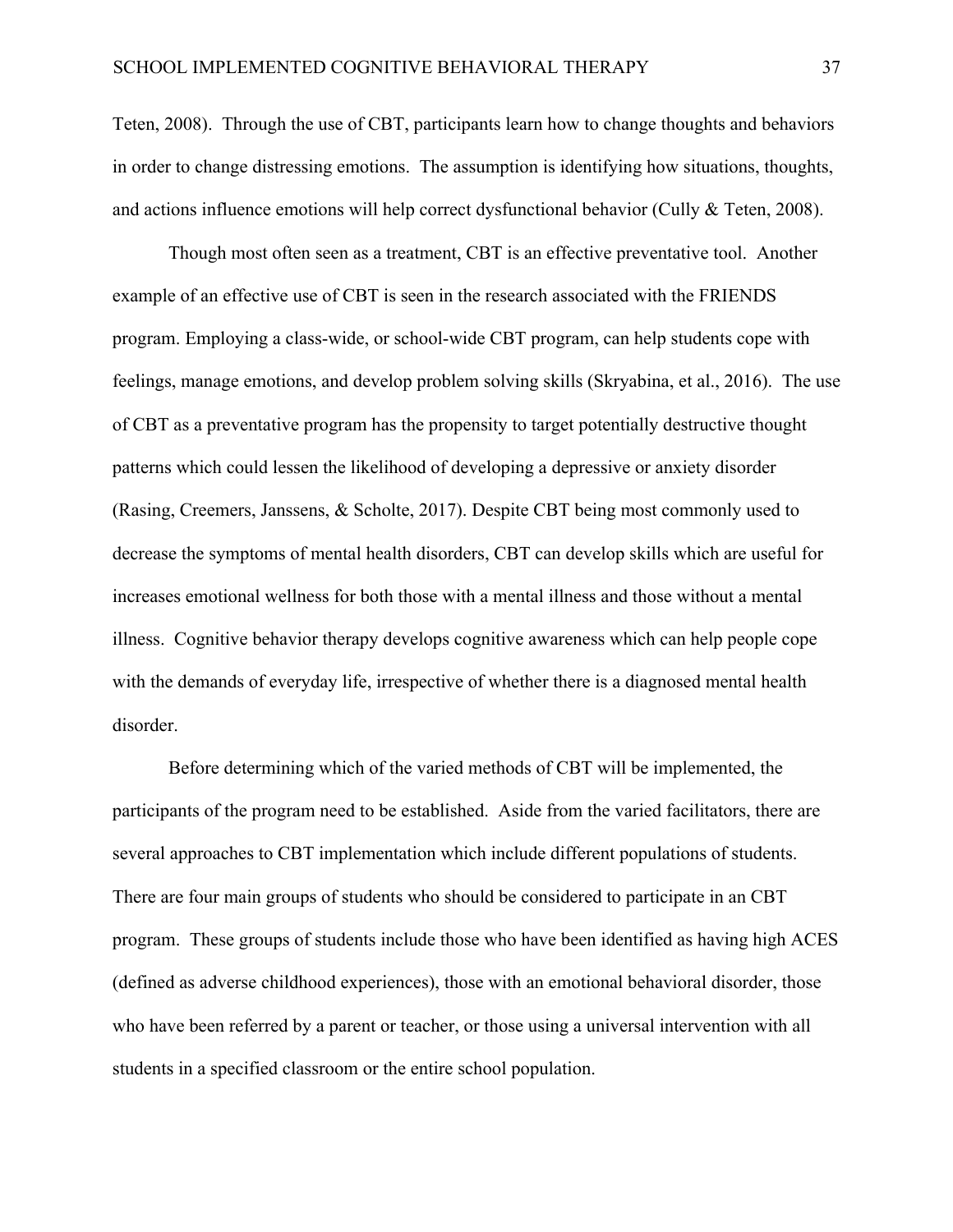The following is a discussion of the potential participants and characteristics which make participants the best candidates for school implemented CBT. Students who have been identified as having a high number of ACES are more likely to develop a mental health disorder. The everyday demands of life are often far greater for students who have experienced ACES such as abuse, poverty, divorce, and other events which can affect a student's well-being (Choi, et al., 2017). Though these students are appropriate candidates for CBT and would benefit from learning how to manage their emotions, the identification process of these students could be an obstacle. A school-wide screening process could be the most effective in order for students to be properly identified (Finkelhor, 2017). If a school-wide screening is not done, students could also be referred for screening on an individual basis by staff members. Once students are identified, they would participate in a small group or individual intervention with the trained facilitator.

Students who have EBD would also benefit from CBT. Though EBD students often have needs that could extend beyond the capabilities of a school-based CBT program, a school-based CBT program could help students manage the thoughts leading to their behaviors. Students who have been diagnosed with EBD have provisions in their Individual Education Plan (IEP). Individual CBT intervention is an appropriate accommodation for students with EBD, providing facilitators have been trained to administer the intervention (Kauffman & Badar, 2013). Students with EBD usually display characteristics that impede the student's ability to succeed in an academic setting. Due to the potential severity of these symptoms, students with EBD may need extra support beyond the limitations of CBT. Since EBD covers a wide variety of emotional disorders, not all students with EBD would benefit from CBT. Anxiety and depression are often the disorders that benefit the most from CBT (Norton, 2012). While CBT has the potential to help students with EBD identify how their thoughts lead to their emotions and behaviors, CBT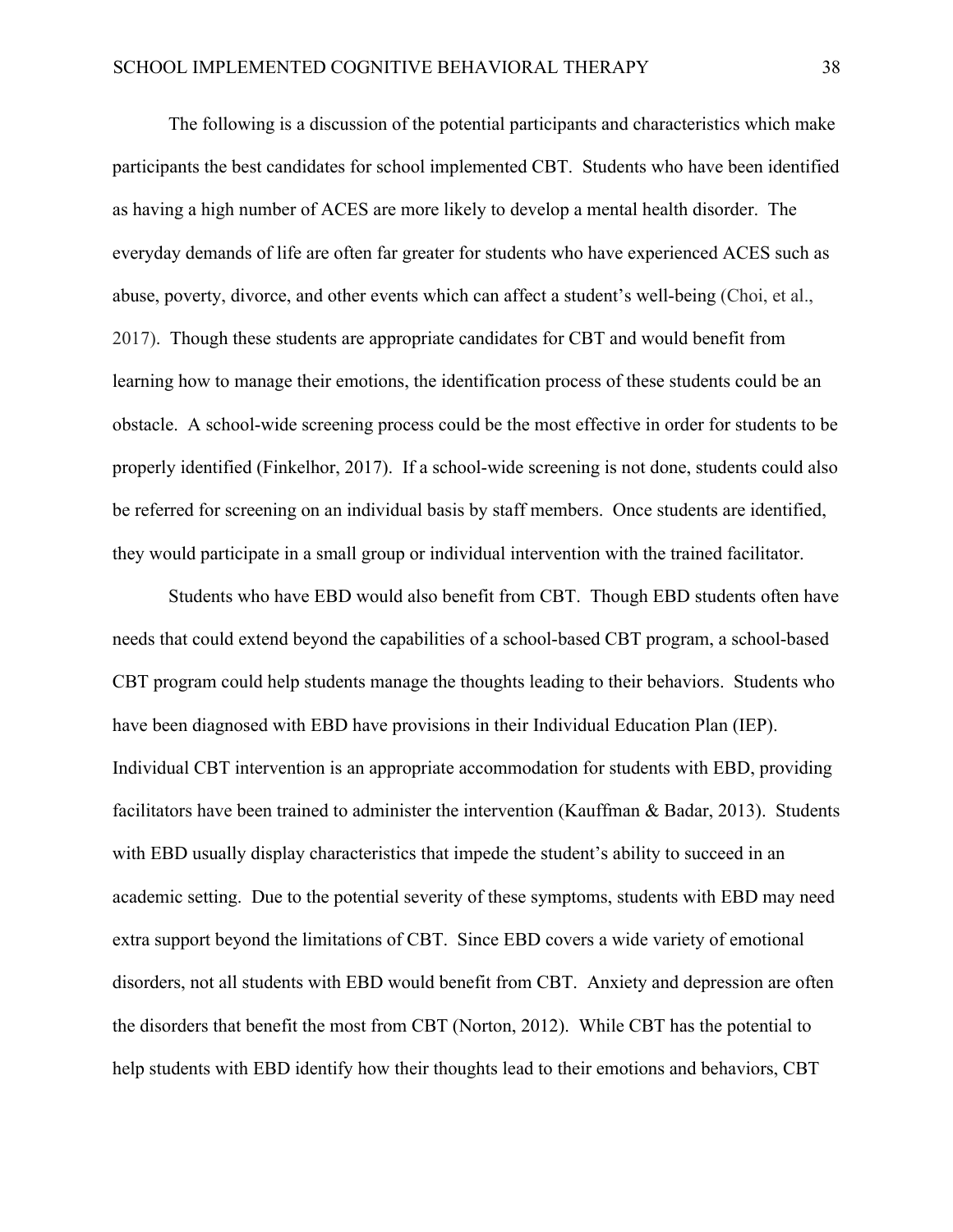also has the potential to help a wider range of students than just those who have been diagnosed with EBD.

Another way to decide which students should participate in a CBT program is based on referrals. Whether a written referral is based on the data results of the screening process or an individual referral is based on observation, students who have been identified as having trouble managing their emotions, or those who have been previously diagnosed as having a mental health disorder could benefit from a CBT program (Weist, et al., 2007). Parents are able to observe the characteristics of students outside the classroom, therefore their recommendation holds significant weight. Many parents have identified excessive worry or destructive behaviors in their children from a young age and may have already had them diagnosed by a professional (Weist, et al., 2007). By providing school-based CBT implemented with an EP or nurse, parents can choose to have their children participate in the school based program. In addition to parent referrals, general education teachers who observed noticeable changes in their students could also recommend students for screening or potential intervention.

Lastly, an option for school-based CBT implementation is for the program to be employed class-wide or school-wide. As previously discussed, CBT has been proven to be beneficial as both a treatment and a preventative plan (Skryabina, et al., 2016). The FRIENDS program has identified three categories of intervention: universal, selected, and targeted. Universal intervention is directed at all students regardless of an at-risk identification or the display of symptoms of a mental health disorder. Selected intervention focuses on those who are not displaying symptoms but who are considered to be at risk. Lastly, targeted interventions focus on those who are already displaying symptoms of a developing mental health disorder (Skryabina, et al., 2016). Each type of intervention has advantages, but universal intervention or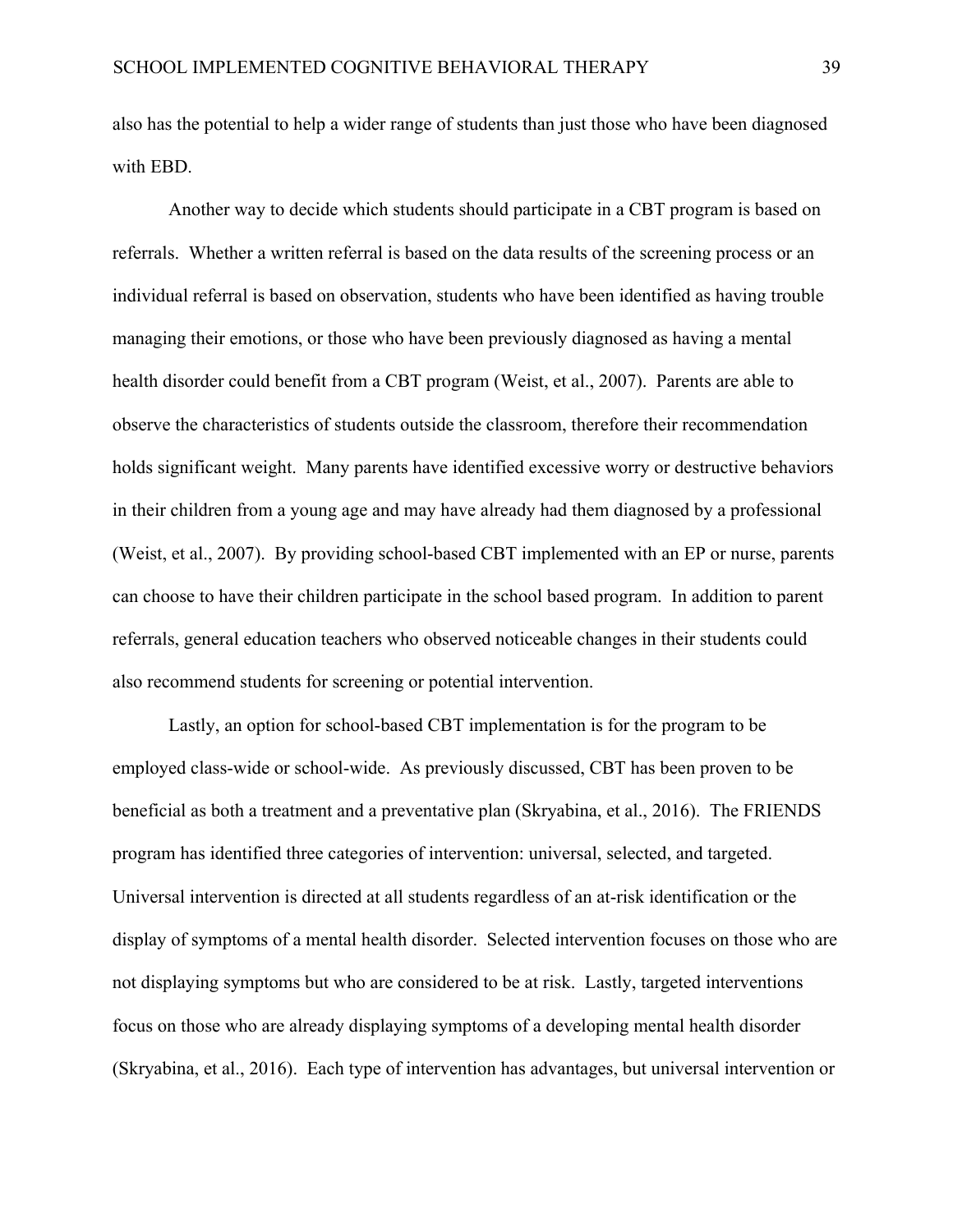prevention has specific social advantages in the classroom. Through universal intervention or prevention, schools can reach a diverse population of students, reduce stigmas, and encourage peer support as CBT methods are used universally (Skryabina, et al., 2016).

The questions of who should facilitate CBT and who should participate are important things to consider before implementing a school-based CBT program. Another factor that needs to be addressed is the financial requirements of the program. Since CBT programs can range in application, there is no standard cost. Depending on how the CBT is used, the cost could significantly differ from school to school. For a program such as FRIENDS that involves a manualized treatment curriculum, licensing, and training for facilitators, the costs could potentially outweigh the benefit to the school (Higgins & O'Sullivan, 2015). For programs that operate on an individual basis the cost would be significantly less since there would only be one trained professional and less materials used.

Though the cost for a selective or targeted intervention would be less, the program would also reach less students. It is imperative to consider both the needs of a school and the resources available, which include funding. If a universal CBT program, like FRIENDS, were to be implemented school-wide, each teacher would need to attend multiple days of training resulting in licensure, purchase the activity work books and the materials needed accommodate every student (Friends Resilience, 2017). Depending on the size of the school, these costs could quickly add up and may not be considered as a viable option. Districts which are already struggling to allocate resources effectively might have the most difficulty implementing a program of this nature.

Federal funding for expanded school mental health is often limited to treatment services of diagnosable mental health disorders. Programs that are considered to be preventative, are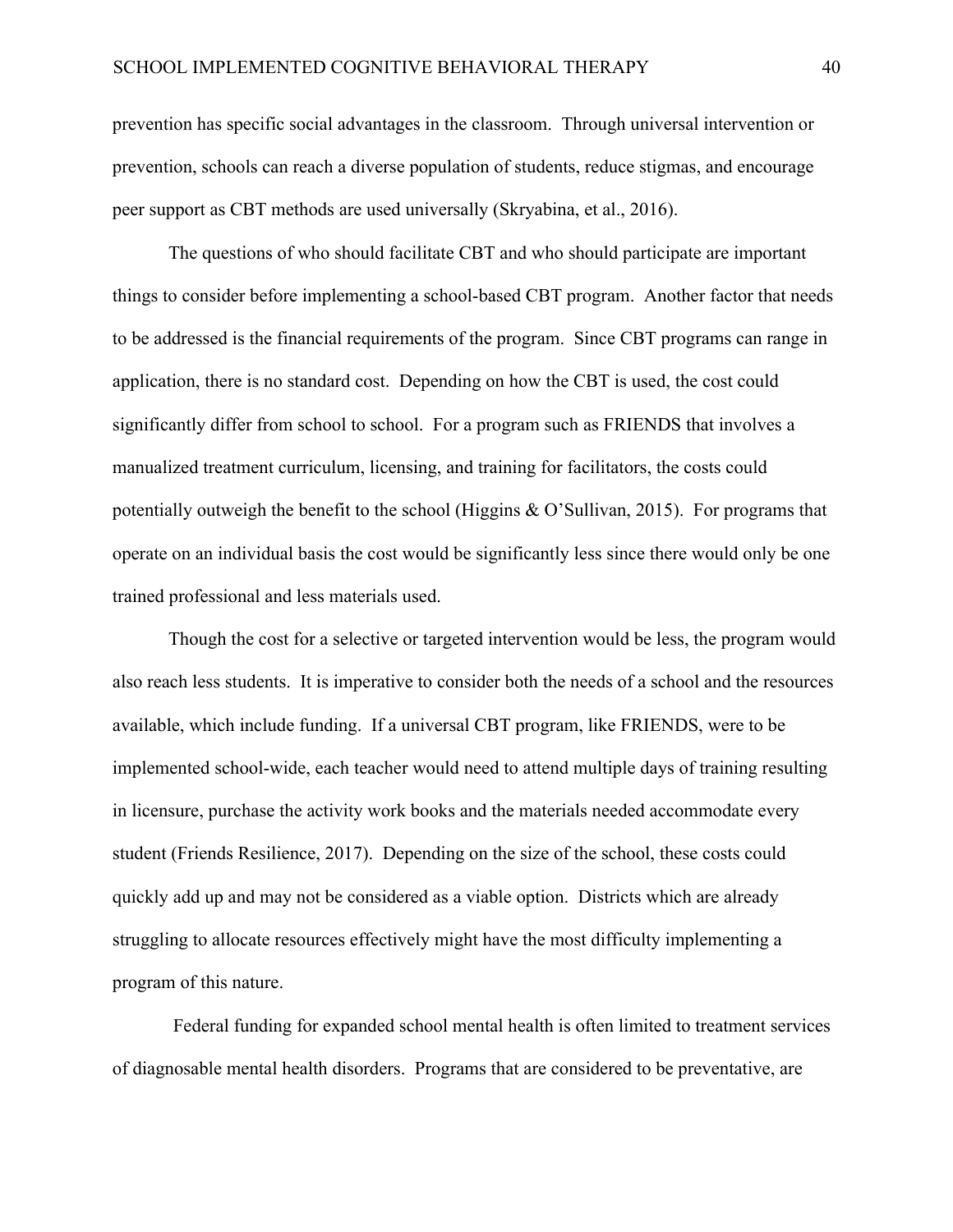often supported with grant funding (Cammack, 2013). Mental health decisions and funding decisions are made at the state and district level. Some organizations such as The Duke Endowment were created to assist schools with setting up mental health centers. Generally, it is the responsibility of the district to coordinate funding for their intended programs (Cammack, 2013).

While economic research has supported the importance of education for academic skills, research is now recognizing the economic value of building positive social and emotional behaviors amongst students. Like any program or educational decision, an opportunity cost analysis would be necessary to evaluate the costs versus the benefits before implementation is considered (Cammack, 2013). Funding is a potential challenge in urban areas already lacking resources and struggling to maintain the physical environment of the school. Cognitive behavior therapy is not the most cost-effective plan for an expanded mental health programs due to the specific facilitator and curriculum requirements. The growing evidence of the efficacy of CBT programs such FRIENDS, support its use in schools.

As previously discussed, parental involvement can greatly affect the results of CBT. Though parental involvement in clinical settings has not produced conclusive results of being beneficial. A research study sought to discover the correlation between parental involvement and child success in a CBT program (Pereira, et al., 2016). The sample consisted of 50 Portuguese students ages 8-12 who had been screened and were identified as having an anxiety disorder or phobia. The students participated in an 11-week FRIENDS for Life intervention which involved two sessions that conducted conjointly with the student's parents. After each session, the parents received a handout summarizing the student's progress and with the assigned homework activities which would help the students carry over their learning into real world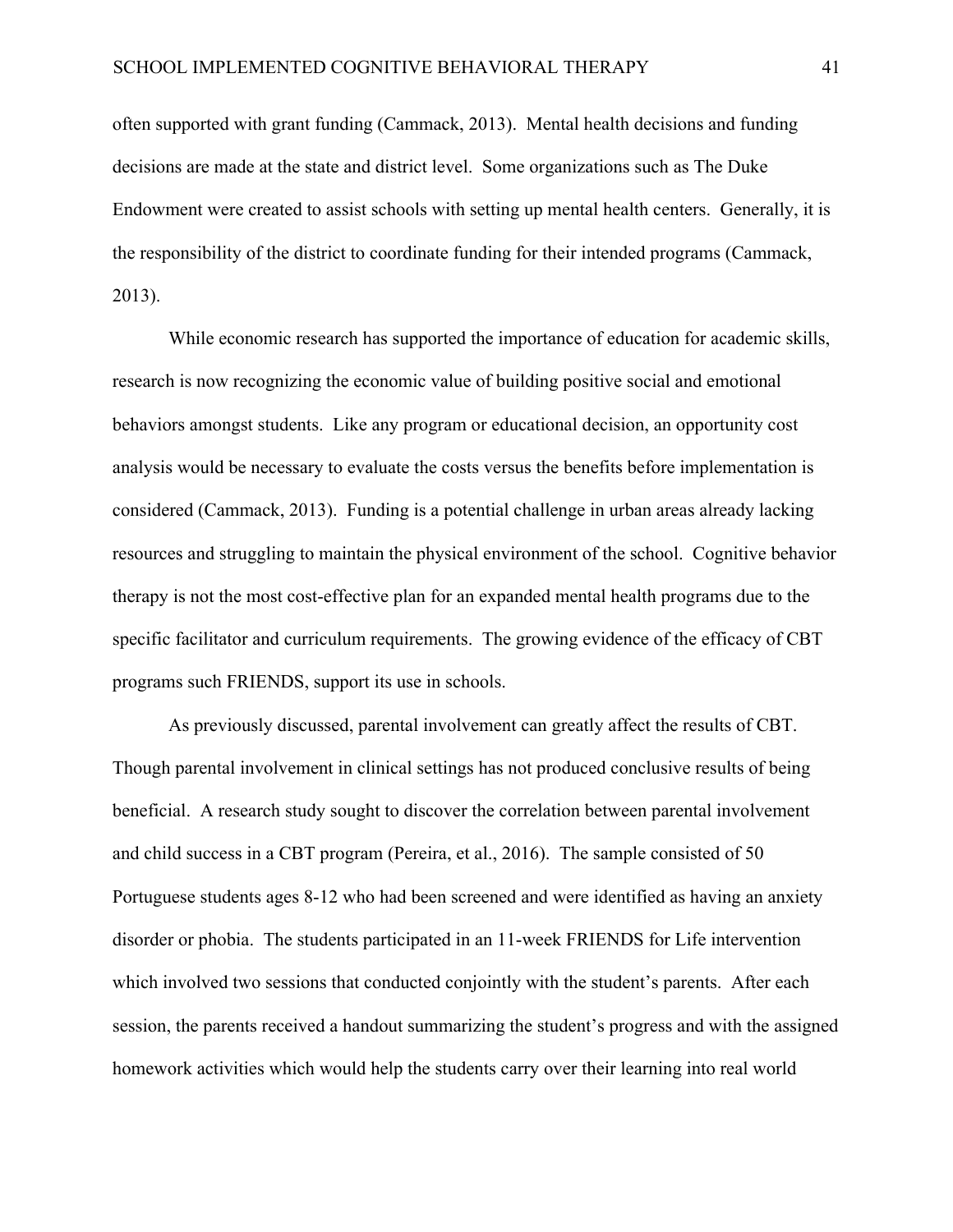application (Pereira, et al., 2016).

The clinical psychologists assigned to the interventions completed the Parental Involvement in Therapy Scale (PITS) to measure the communication levels between the psychologists and parents. Results found the majority of parents attended the parent sessions and communicated well with the psychologists. While many of the parents were present and supportive during the sessions, the parental involvement and support during the student's outsessions, which are characterized by homework and exposure exercises, were quite low (Pereira et al., 2016).

The researchers asserted there are several reasons for the lack of parental involvement, the first being the lack of understanding. Since these students were screened from the general population of schools, parents may not have taken the anxiety diagnosis seriously. Another common reason is the lack of time and parent busyness. Lastly, the lack of parental involvement could be the result of the parents accommodating their child's avoidance behavior. Parents may have had a difficult time encouraging their children to face the challenging situations that could elicit negative emotions (Pereira, et al., 2016). The results of this study found parental involvement had a positive impact on the efficacy of CBT for students who were diagnosed with anxiety disorders. Since children are more dependent on their parents to complete the outsession therapy activities, the lack of parental involvement could compromise the efficacy of the CBT program (Pereira, et al., 2016).

While psychotherapy like CBT, play therapy, and art therapy have proven to be successful for treating anxious children, many therapists also used pharmacological therapy. Antipsychotic medications include antidepressants and selective serotonin reuptake inhibitors (SSRIs). Since children are rarely allowed to make their own treatment decisions, the parental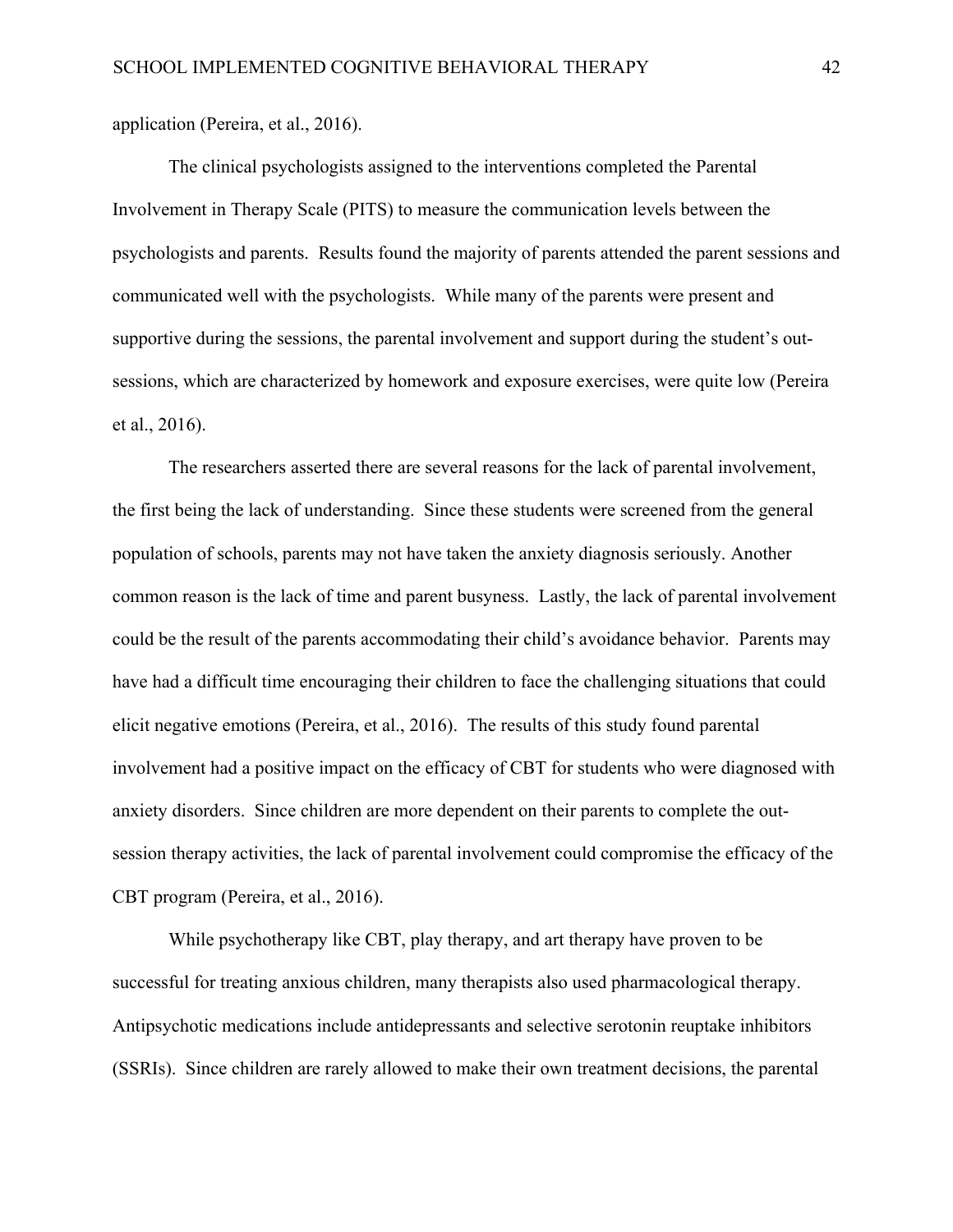perception of treatments is an integral part of the intervention. Research found the parent's perceived benefits of the treatment strongly correlates with the continued use of treatment (Horwitz, 2012). Parents perceived the treatment to be beneficial when their child's functioning was higher and with fewer symptoms. It is imperative that parents have proper understanding of their child's treatment in order to make decisions that will have lasting benefits for their children.

When implementing the FRIENDS program, parental support is vital. A main tenet of the FRIENDS program is the application of learned techniques into everyday activities. The intervention takes place through direct instruction with a facilitator and activities through the FRIENDS activity books. In addition to the work done in session with the facilitator, much of the intervention takes place out of session with the homework and activities assigned. Due to the ages of the students participating in the program, they will need extra support in order to be held accountable with their out-session activities. While the facilitator led intervention is the most effective part of the program, the out-session activities allow students to practice their coping skills when dealing with the everyday demands of life (Higgins & O'Sullivan, 2015). If the intervention is to be effective, parental involvement is needed to monitor student progress, and champion their successes.

Parents can also participate in the FRIENDS Resilience program to either develop their own coping skills or to support the progress of their children in the program. Regardless of the CBT method that is implemented, teachers and parents can integrate CBT principles into their instruction or support (Friends Resilience, 2017). The FRIENDS program has developed curriculum, videos, games, and mobile applications to help engage younger participants. These activities help children identify which thoughts and emotions produce which behavior. Using a combination of psychotherapy, medication, and at home social support, parents can contribute to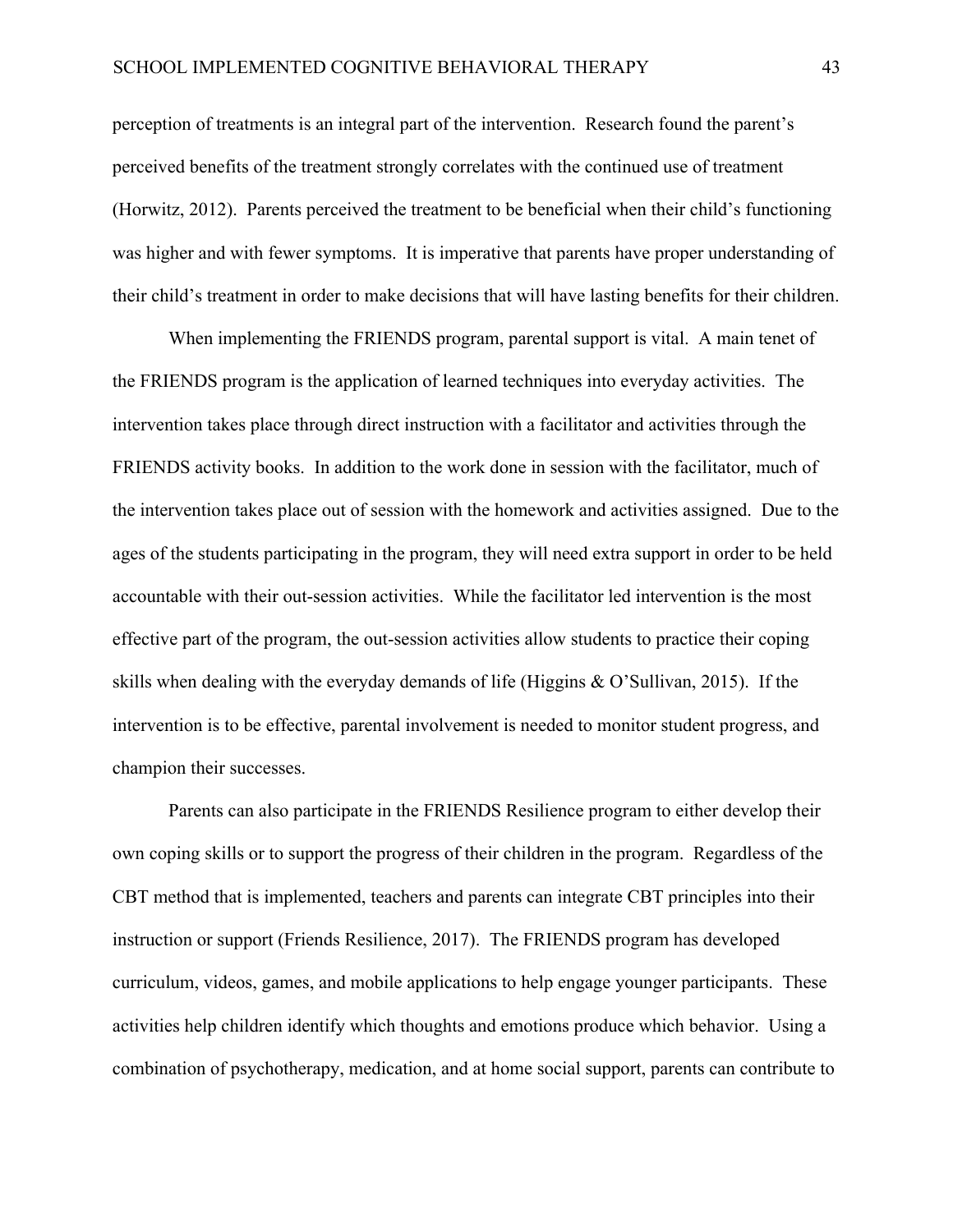the mental well-being of their child. Even if no therapy or intervention takes place, the foundation of CBT is a useful philosophy for parents to teach their children. If children learn from a young age by managing their thoughts, they can replace their destructive emotions and behaviors, they are more likely to become resilient and able to adapt to situations in life.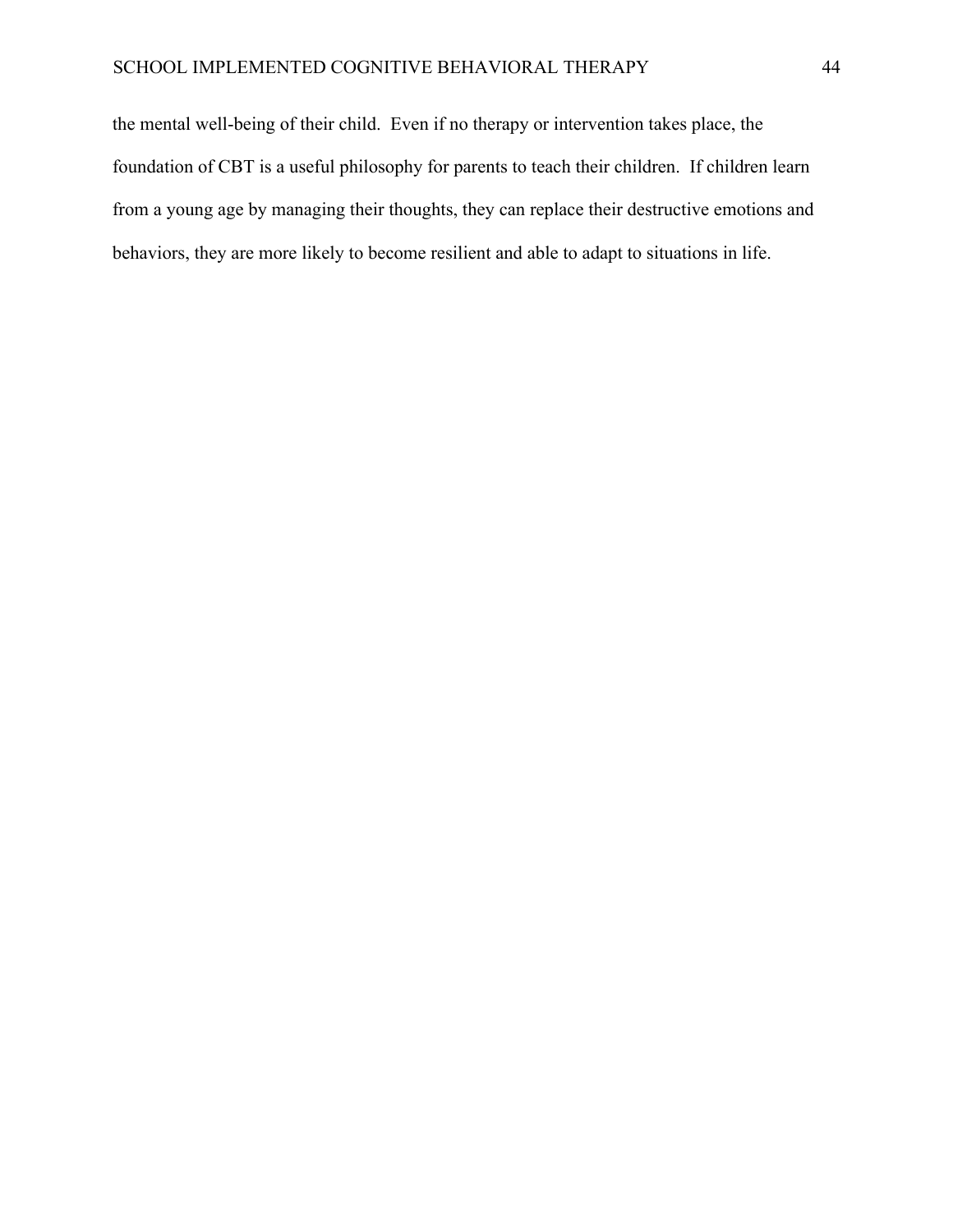#### **Chapter 5: Conclusion**

Anxiety is a growing issue that affects people regardless of age. The presence of childhood anxiety can greatly hinder student success in both their academics and their ability to positively cope with life circumstances. There are many contributing factors for childhood anxiety including adverse childhood experiences, excessive stress, chemical imbalances, and an abundance of other factors (Criss, 2017; Finkelhor, 2017 ). With the rise of adolescent technology use, it is imperative adolescents develop healthy internet and social media habits which encourage healthy social and emotional adjustment (Woods & Scott, 2016). Meaningful relationships can play a vital role in helping students implement healthy coping mechanisms as they develop resilience (Arincorayan, et al., 2017).

Due to the unparalleled access to students that school staff members possess, school based implementation offers the ability to implement mental health programs which provide students with meaningful relationships, to teach students healthy coping mechanism, and to encourage resilience. Programs can be implemented as a treatment or as a preventive tool. A variety of strategies can be used to identify students who need additional help managing their emotions and developing resiliency. Generic screenings take place to assess a student's mental health or screening for trauma and adverse childhood experiences can be done in hope of preventing future mental health disorders (Finkelhor, 2017).

Although there is not a generalized treatment for anxiety, CBT has shown promising results in both treating and preventing anxiety in clinical settings. Since students spend upwards of seven hours a day in school, school implemented CBT is a practical option for anxiety intervention (Kilbourne et al., 2018). There are many different forms of CBT and implementation methods are still being developed to meet student diversity. A program that has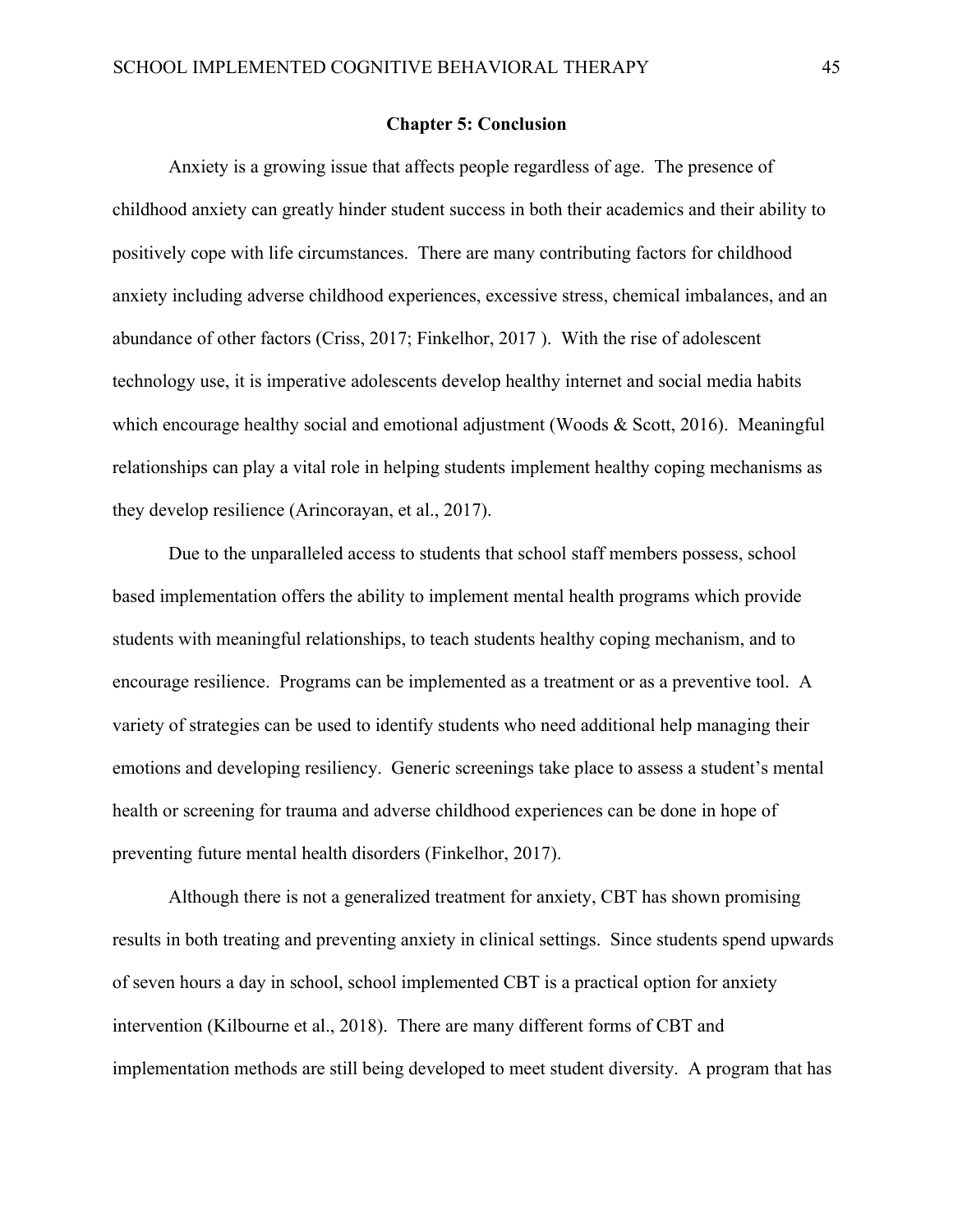been specifically tailored for school implementation is the FRIENDS Resilience Program developed by Dr. Barrett. FRIENDS has already produced effective results in Australia, New Zeeland, and England (Friends Resilience, 2017). No widespread studies have been conducted in America, however the methods of FRIENDS could be integrated into public schools. Ideally, FRIENDS should be implemented as school wide, universal intervention. But the lack of existing mental health funding, staffing, and curriculum in public schools makes universal implementation a challenge.

A possible solution is the modification and adaption of FRIENDS for the use of individual districts and schools. FRIENDS can be applied using educational psychologists, nurses, guidance counselors, and general education teachers (Drake, et al., 2015; Skryabina, et al., 2016; Weeks, et al., 2017). The program can also be used for individual, small group, or whole group intervention. The student participant groups can also be modified based on the needs of the student population. The FRIENDS program encourages social learning in addition to developing healthy thought patterns. The implementation of FRIENDS, with the help of parental involvement, can greatly enhance interfamilial relationships as well (Friends Resilience, 2017). Though FRIENDS teaches valuable skills that can be useful for all students such as regulating feelings and correcting destructive thought patterns, the program may be most beneficial for students who are considered at risk due to their life circumstances or environment (Evans & Cassells, 2014).

Regardless of a student's individual background, all students can benefit from a school based mental health program to improve their cognitive coping abilities when adjusting to the demands of everyday life. Adolescence can be a challenging time for many students, and without proper social adjustment, anxiety and other mental health disorders can develop.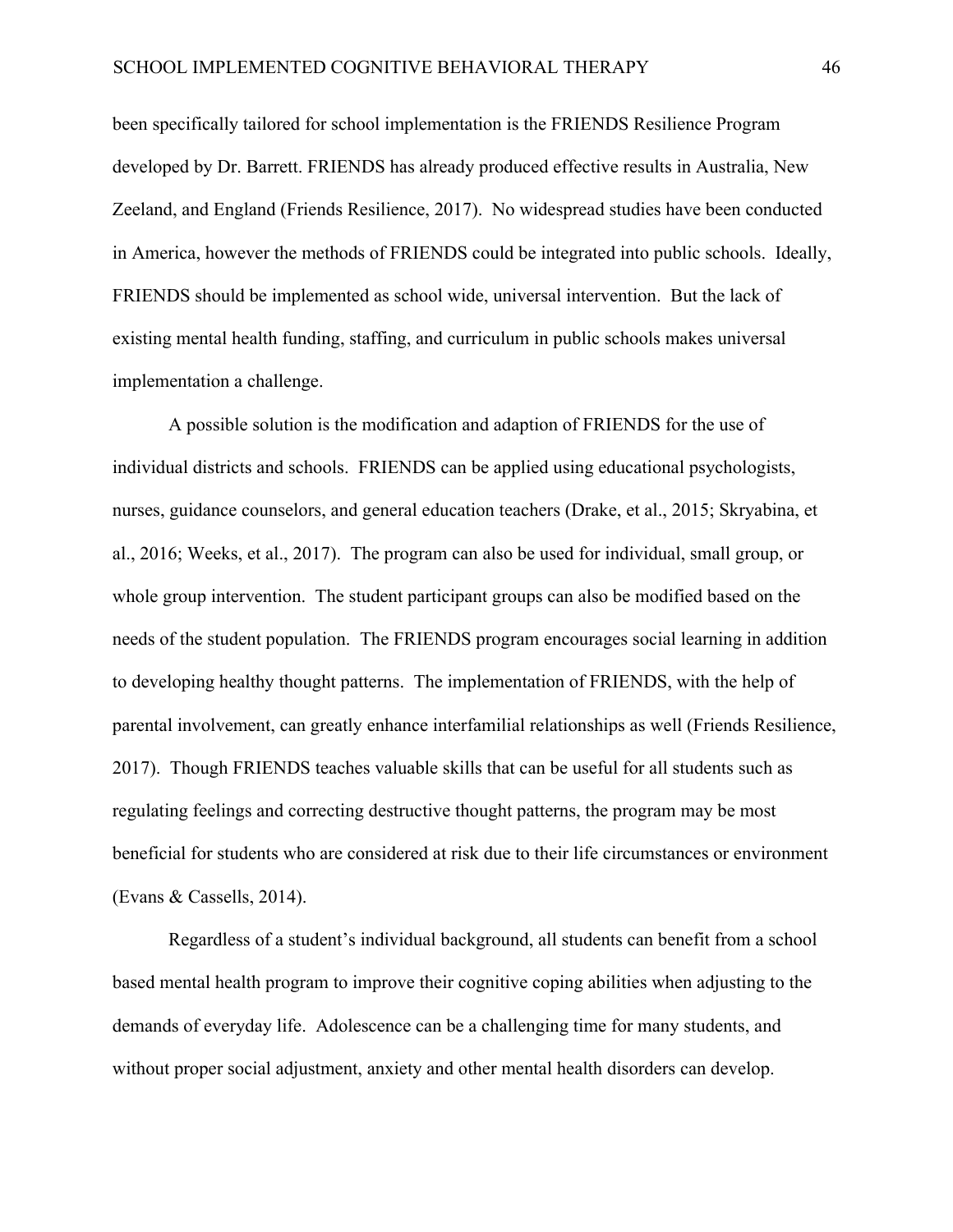Though students may never have complete control over their circumstances, students can develop resiliency through CBT to respond to life circumstances in a healthy way that allows them to thrive despite adversity.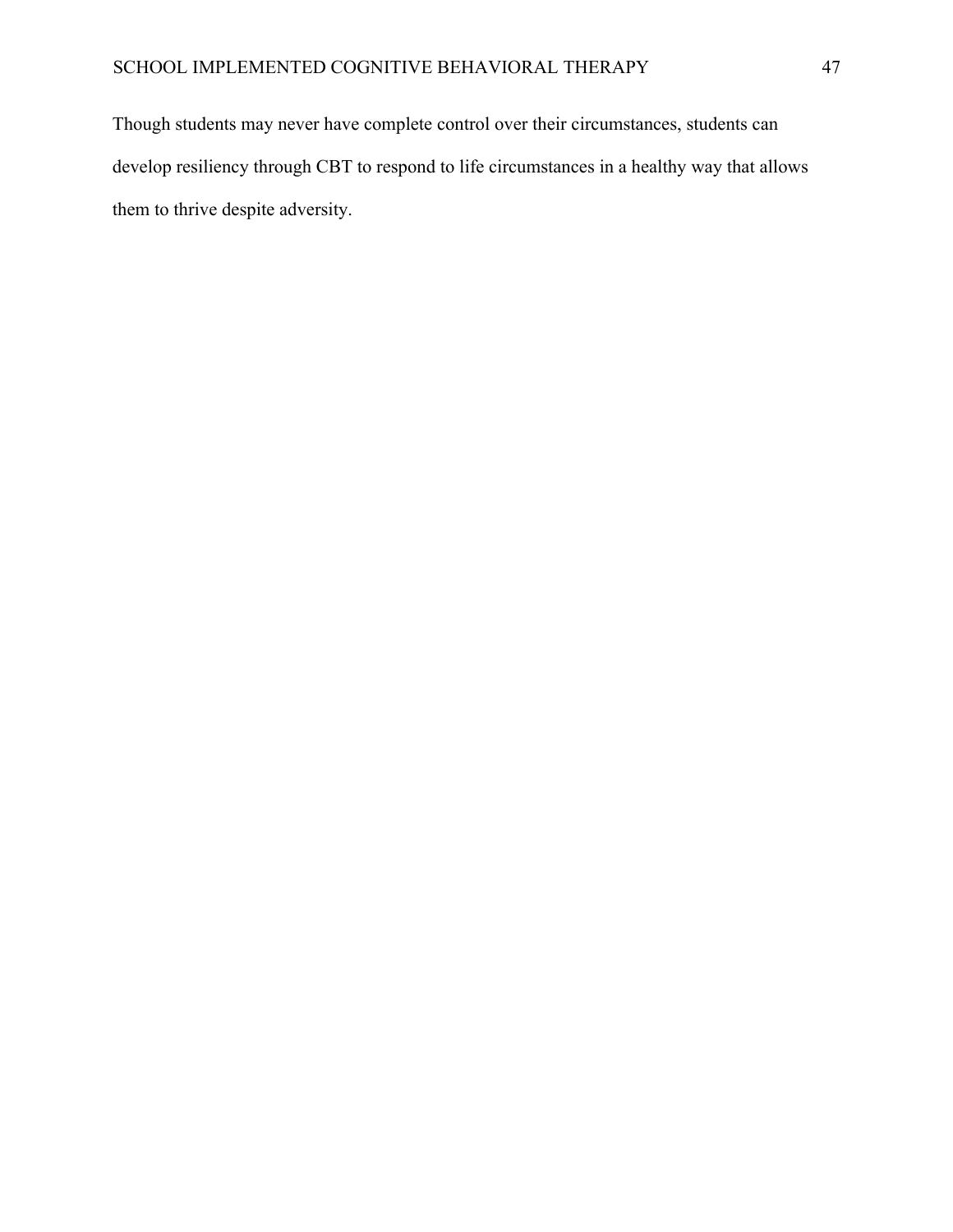#### References

- Adelman, H. S., & Taylor, L. (2006). Mental health in schools and public health. *Public Health Reports*, *121*(3), 294–298.
- Arincorayan, D., Applewhite, L., Garrido, M., Cashio, V., & Bryant, M. (2017). Resilienceenhancing relationships: What we can learn from those with a history of adverse childhood experiences. *U.S. Army Medical Department Journal*, 25–32.
- Barry, C., Sidoti, C., Briggs, S., Reiter, S., & Lindsay, R. (n.d.). Adolescent social media use and mental health from adolescent and parent perspectives. https://doi.org/10.1016/j.adolescence.2017.08.005
- Bath, H. (2008). The three pillars of trauma-informed care. *Reclaiming Children and Youth; Bloomington*, *17*(3), 17–21.
- Boden, M. T., John, O. P., Goldin, P. R., Werner, K., Heimberg, R. G., & Gross, J. J. (2012). The role of maladaptive beliefs in cognitive behavioral therapy: Evidence from social anxiety disorder. *Behaviour Research and Therapy*, *50*(5), 287–291. https://doi.org/10.1016/j.brat.2012.02.007
- Breinholst, S., Esbjørn, B. H., Reinholdt-Dunne, M. L., & Stallard, P. (2012). CBT for the treatment of child anxiety disorders: A review of why parental involvement has not enhanced outcomes. *Journal of Anxiety Disorders*, *26*(3), 416–424. https://doi.org/10.1016/j.janxdis.2011.12.014
- Bullock, L. M., & Gable, R. A. (2006). Programs for children and adolescents with emotional and behavioral disorders in the United States: A historical overview, current perspectives, and future directions. *Preventing School Failure; Washington*, *50*(2), 7–13.

Cammack, N. (2013). Funding expanded school mental health programs .SpringerLink.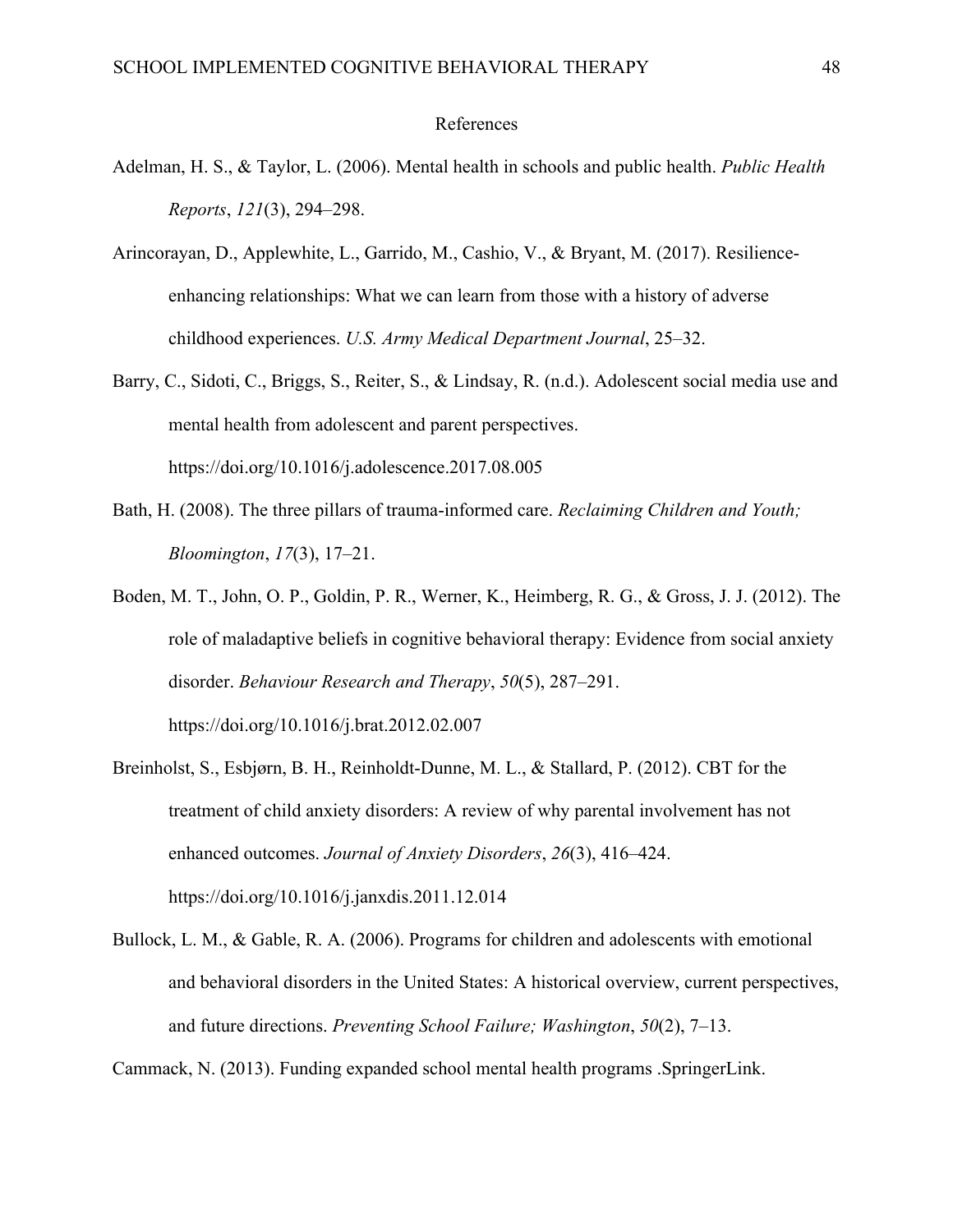Retrieved October 17, 2018, from https://link.springer.com/chapter/10.1007/978-1-4614- 7624-5\_2

- Chhabra, T., & Puar, S. (2016). Social support in psychotherapy of panic disorder with agoraphobia in school setting. *Indian Journal of Health & Wellbeing*, *7*(6), 648–650.
- Creed, T. A., Waltman, S. H., Frankel, S. A., & Williston, M. A. (2016). School-based cognitive behavioral therapy: Current status and alternative approaches. *Current Psychiatry Reviews*, *12*(1), 53–64. https://doi.org/10.2174/1573400511666150930232419
- Cully, J. A., & Teten, A. L. (2008). A Therapist's Guide to Brief Cognitive Behavioral Therapy, 111.
- Donner, N. C., & Lowry, C. A. (2013). Sex differences in anxiety and emotional behavior. *Pflügers Archiv - European Journal of Physiology; Heidelberg*, *465*(5), 601–626. http://dx.doi.org.seu.idm.oclc.org/10.1007/s00424-013-1271-7
- Drake, K. L., Stewart, C. E., Muggeo, M. A., & Ginsburg, G. S. (2015). Enhancing the capacity of school nurses to reduce excessive anxiety in children: Development of the CALM intervention. *Journal of Child and Adolescent Psychiatric Nursing : Official Publication of the Association of Child and Adolescent Psychiatric Nurses, Inc*, *28*(3), 121–130. https://doi.org/10.1111/jcap.12115
- Duchesne, S., Vitaro, F., Larose, S., & Tremblay, R. E. (2008). Trajectories of anxiety during elementary-school years and the prediction of high school noncompletion. *Journal of Youth & Adolescence*, *37*(9), 1134–1146. https://doi.org/10.1007/s10964-007-9224-0
- Evans, G. W., & Cassells, R. C. (2014). Childhood poverty, cumulative risk exposure, and mental health in emerging adults. *Clinical Psychological Science*, *2*(3), 287–296. https://doi.org/10.1177/2167702613501496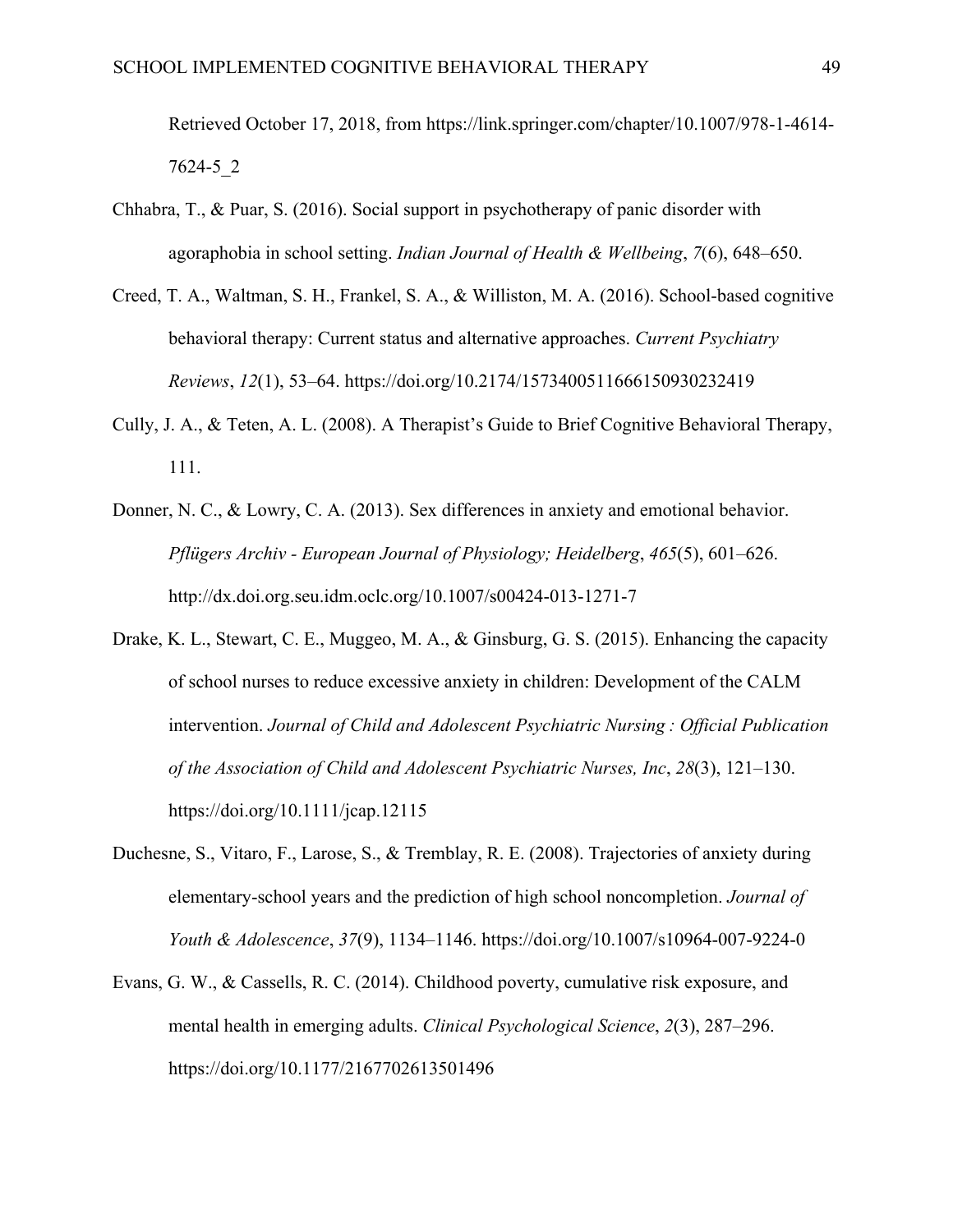- Fay, L. (n.d.). Implementing the MY FRIENDS Youth programme in a New Zealand secondary school: The experiences of staff and Year 9 students, 125.
- Finkelhor, D. (2017). Screening for adverse childhood experiences (ACEs): Cautions and suggestions. *Child Abuse & Neglect*. https://doi.org/10.1016/j.chiabu.2017.07.016
- Franke, H. A. (2014). Toxic Stress: Effects, Prevention and Treatment. *Children*, *1*(3), 390–402. https://doi.org/10.3390/children1030390
- Garner, A. S., & Shonkoff, J. P. (2012). Early childhood adversity, toxic stress, and the role of the pediatrician: translating developmental science into lifelong health. *Pediatrics*, *129*(1), e224–e231. http://dx.doi.org.seu.idm.oclc.org/10.1542/peds.2011-2662
- Gupta, S., & Ford-Jones, E. (2014). Recognizing and responding to parental mental health needs: What can we do now? *Paediatrics & Child Health*, *19*(7), 357–361.
- Haugland, B. S. M., Raknes, S., Haaland, A. T., Wergeland, G. J., Bjaastad, J. F., Baste, V., … Hoffart, A. (2017). School-based cognitive behavioral interventions for anxious youth: study protocol for a randomized controlled trial. *Trials*, *18*(1), 100. https://doi.org/10.1186/s13063-017-1831-9
- Herzig-Anderson, K., Colognori, D., Fox, J. K., Stewart, C. E., & Warner, C. M. (2012). Schoolbased anxiety treatments for children and adolescents. *Child and Adolescent Psychiatric Clinics of North America*, *21*(3), 655–668. https://doi.org/10.1016/j.chc.2012.05.006
- Higgins, E., & O'Sullivan, S. (2015). "What works": Systematic review of the "FRIENDS for Life" programme as a universal school-based intervention programme for the prevention of child and youth anxiety. *Educational Psychology in Practice*, *31*(4), 424–438. https://doi.org/10.1080/02667363.2015.1086977

Hirschfeld, R. M. A. (2001). The comorbidity of major depression and anxiety disorders: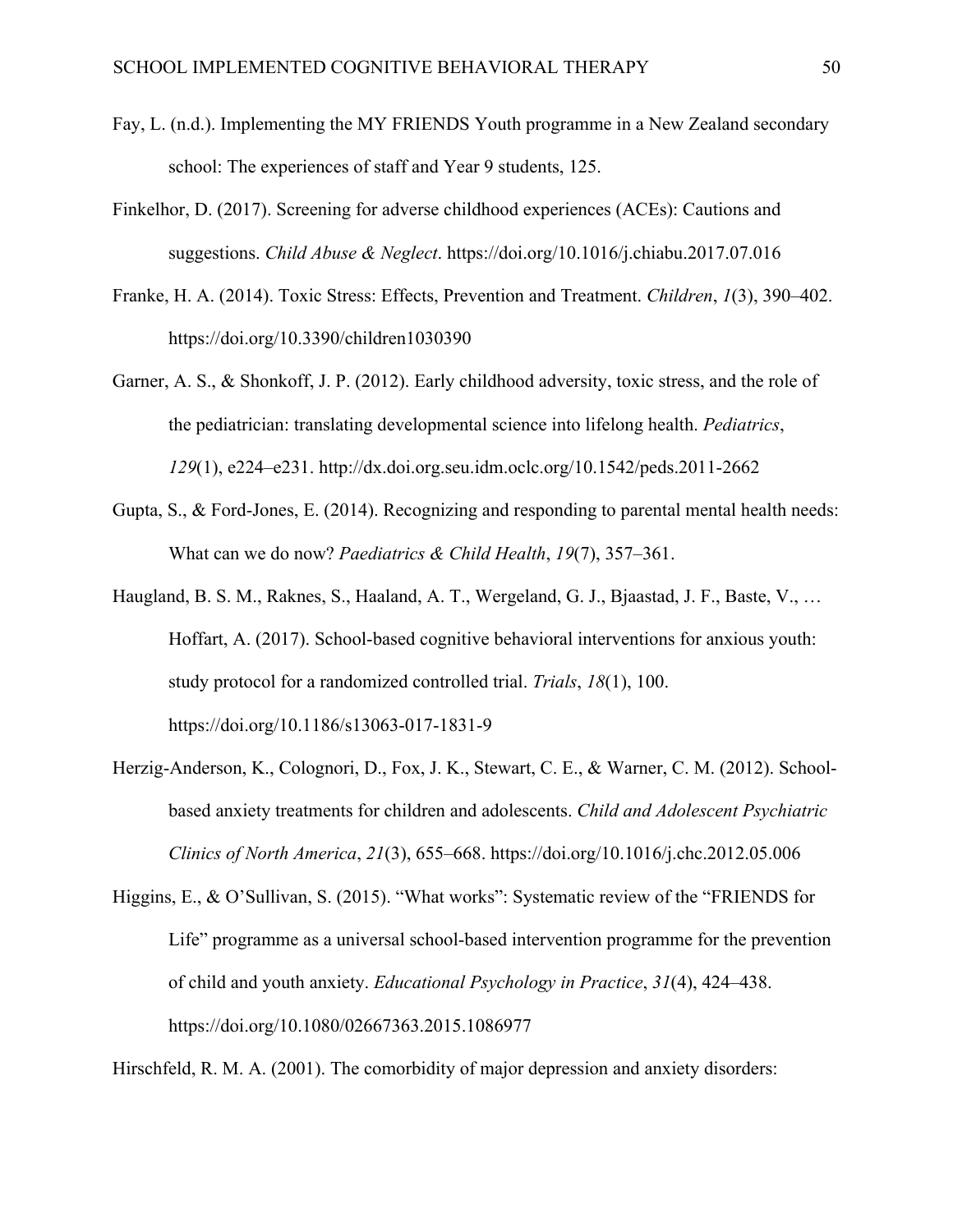recognition and management in primary care. *Primary Care Companion to The Journal of Clinical Psychiatry*, *3*(6), 244–254.

Hudley, C. (2013). Education and urban schools. Retrieved October 23, 2018, from http://www.apa.org/pi/ses/resources/indicator/2013/05/urban-schools.aspx

Joyce-Beaulieu, & Sulkowski. (2015.). Cognitive behavioral therapy in K-12 school setting : A practitioner's toolkit. Retrieved October 30, 2018, from https://web.b.ebscohost.com/ehost/detail/detail?vid=2&sid=c9f7e467-4a22-4719-92f4- 5eb460ef545c%40pdc-vsessmgr02&bdata=JnNpdGU9ZWhvc3QtbGl2ZSZzY29wZT1zaXRl#AN=969949&db= nlebk

- Kauffman, J. M., & Badar, J. (2013). How we might make special education for students with emotional or behavioral disorders less stigmatizing. *Behavioral Disorders; Tempe*, *39*(1), 16–27.
- Kee-Smith, R. D. (2006). *Perceptions of student engagement in relation to school resources: An application of the theory of Maslow's Hierarchy of Needs* (Ph.D.). Touro University International, United States -- California. Retrieved from https://search-proquestcom.seu.idm.oclc.org/docview/304911230/abstract/AB7251F09D2247CEPQ/9
- Kilbourne, A. M., Smith, S. N., Choi, S. Y., Koschmann, E., Liebrecht, C., Rusch, A., … Almirall, D. (2018). Adaptive School-based Implementation of CBT (ASIC): clustered-SMART for building an optimized adaptive implementation intervention to improve uptake of mental health interventions in schools. *Implementation Science*, *13*(1), N.PAG-N.PAG. https://doi.org/10.1186/s13012-018-0808-8

Kostyunina, N. Y., & Drozdikova-Zaripova, A. R. (2016). Adolescents' school anxiety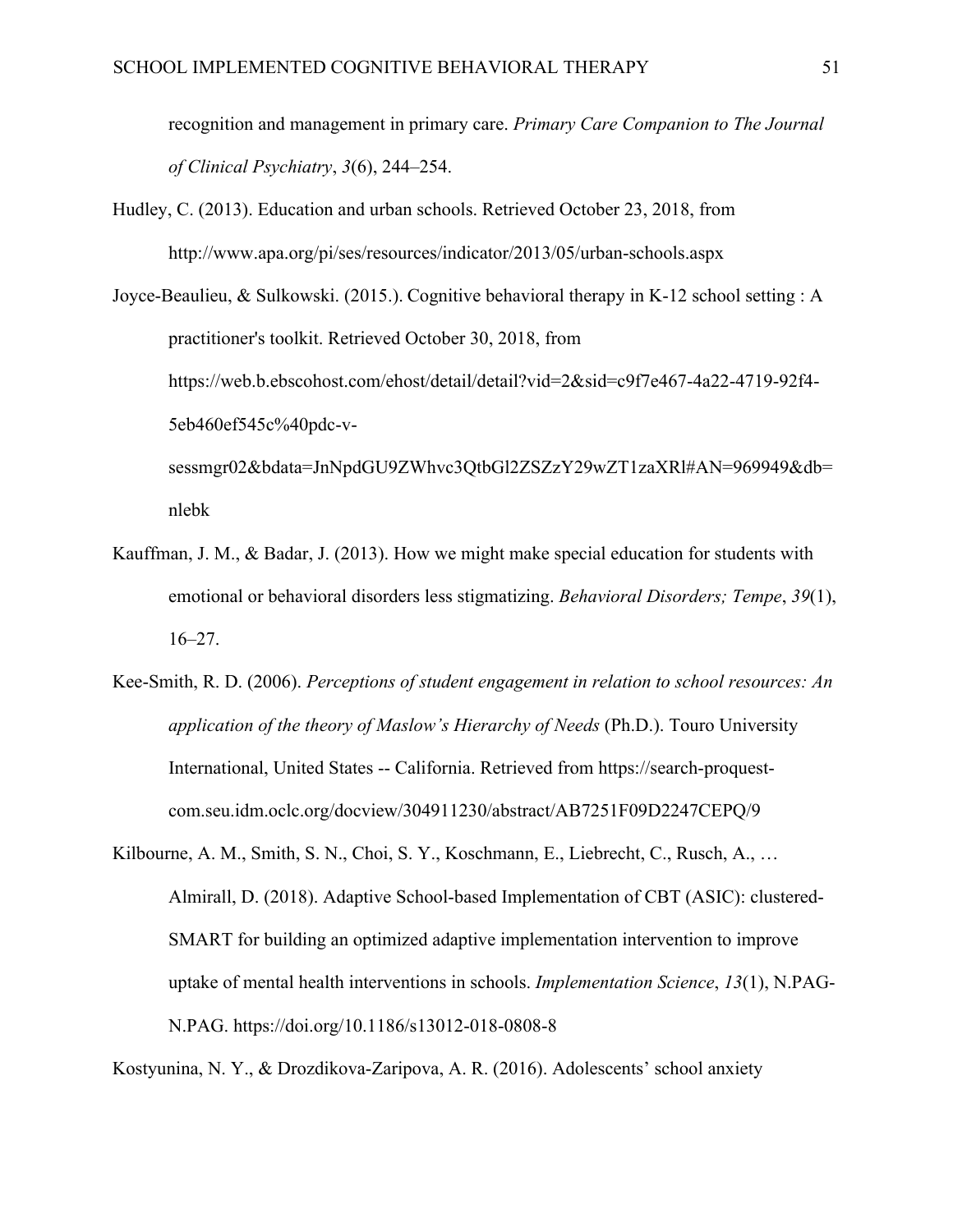correction by means of mandala art therapy. *International Journal of Environmental and Science Education*, *11*(6), 1105–1116.

- Lefmann, T., & Combs-Orme, T. (2013). Early brain development for social work practice: integrating neuroscience with Piaget's theory of cognitive development. *Journal of Human Behavior in the Social Environment*, *23*(5), 640–647. https://doi.org/10.1080/10911359.2013.775936
- Legerstee, J., Garnefski, N., C Verhulst, F., & Utens, E. (2011). *Cognitive coping in anxietydisordered adolescents* (Vol. 34). https://doi.org/10.1016/j.adolescence.2010.04.008
- Maggin, D. M., & Johnson, A. H. (2014). A meta-analytic evaluation of the FRIENDS program for preventing anxiety in student populations. *Education & Treatment of Children*, *37*(2), 277–306. https://doi.org/10.1353/etc.2014.0018
- Melchior, M., & van der Waerden, J. (2016). Parental influences on children's mental health: the bad and the good sides of it. *European Child & Adolescent Psychiatry*, *25*(8), 805–807. https://doi.org/10.1007/s00787-016-0891-9
- Miller, L. D., Short, C., Garland, E. J., & Clark, S. (2010). The ABCs of CBT (cognitive behavior therapy): Evidence-based approaches to child anxiety in public school settings. *Journal of Counseling & Development*, *88*(4), 432–439.
- Morris, F. J. (2014). Should art be integrated into cognitive behavioral therapy for anxiety disorders? *The Arts in Psychotherapy*, *41*(4), 343–352. https://doi.org/10.1016/j.aip.2014.07.002
- Mostert, J., & Loxton, H. (2008). Exploring the effectiveness of the FRIENDS program in reducing anxiety symptoms among South African children. *Behaviour Change*, *25*(02), 85–96. https://doi.org/10.1375/bech.25.2.85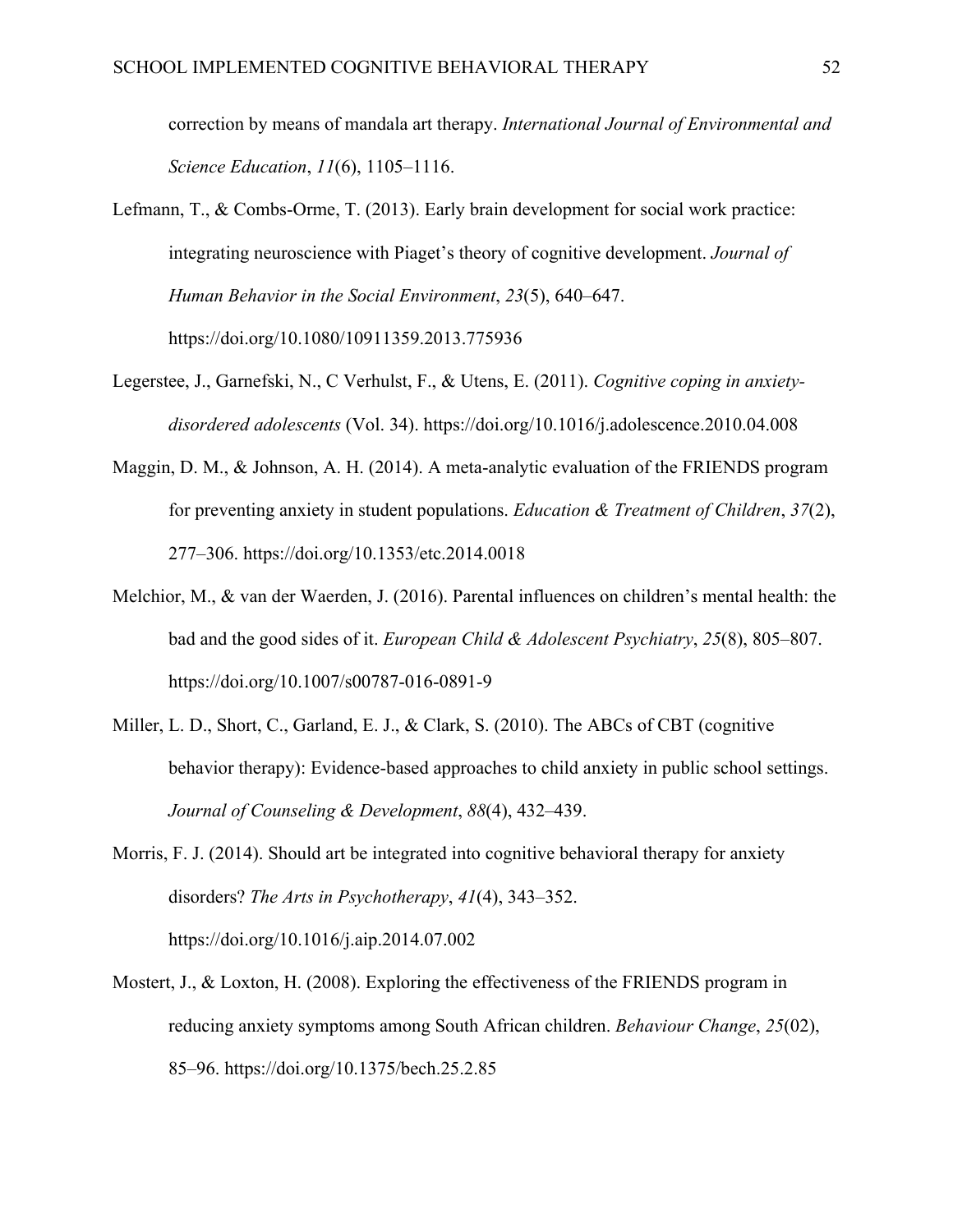Newman, M. G., Llera, S. J., Erickson, T. M., Przeworski, A., & Castonguay, L. G. (2013). Worry and generalized anxiety disorder: A review and theoretical synthesis of evidence on nature, etiology, mechanisms, and treatment. *Annual Review of Clinical Psychology*, *9*(1), 275–297. https://doi.org/10.1146/annurev-clinpsy-050212-185544

Norton, P. (2012.). Group cognitive-behavioral therapy of anxiety: A transdiagnostic treatment manual. Retrieved September 2, 2018, from https://web.a.ebscohost.com/ehost/ebookviewer/ebook/bmxlYmtfXzQ1NjUwNl9fQU41? sid=e22fc7e5-0756-4919-82c0- 9b5c1230f3ce@sessionmgr4009&vid=2&format=EB&rid=6

- O'Keeffe, G. S., & Clarke-Pearson, K. (2011). The impact of social media on children, adolescents, and families. *Pediatrics*, *127*(4), 800–804. https://doi.org/10.1542/peds.2011-0054
- Pereira, A. I., Muris, P., Mendonça, D., Barros, L., Goes, A. R., & Marques, T. (2016). Parental involvement in cognitive-behavioral intervention for anxious children: Parents' in-session and out-session activities and their relationship with treatment outcome. *Child Psychiatry and Human Development; New York*, *47*(1), 113–123. http://dx.doi.org/10.1007/s10578- 015-0549-8
- Rasing, S. P. A., Creemers, D. H. M., Janssens, J. M. A. M., & Scholte, R. H. J. (2017). Depression and anxiety prevention based on cognitive behavioral therapy for at-risk adolescents: A meta-analytic review. *Frontiers in Psychology*, *8*. https://doi.org/10.3389/fpsyg.2017.01066
- Reiss, F. (2013). Socioeconomic inequalities and mental health problems in children and adolescents: A systematic review. *Social Science & Medicine*, *90*, 24–31.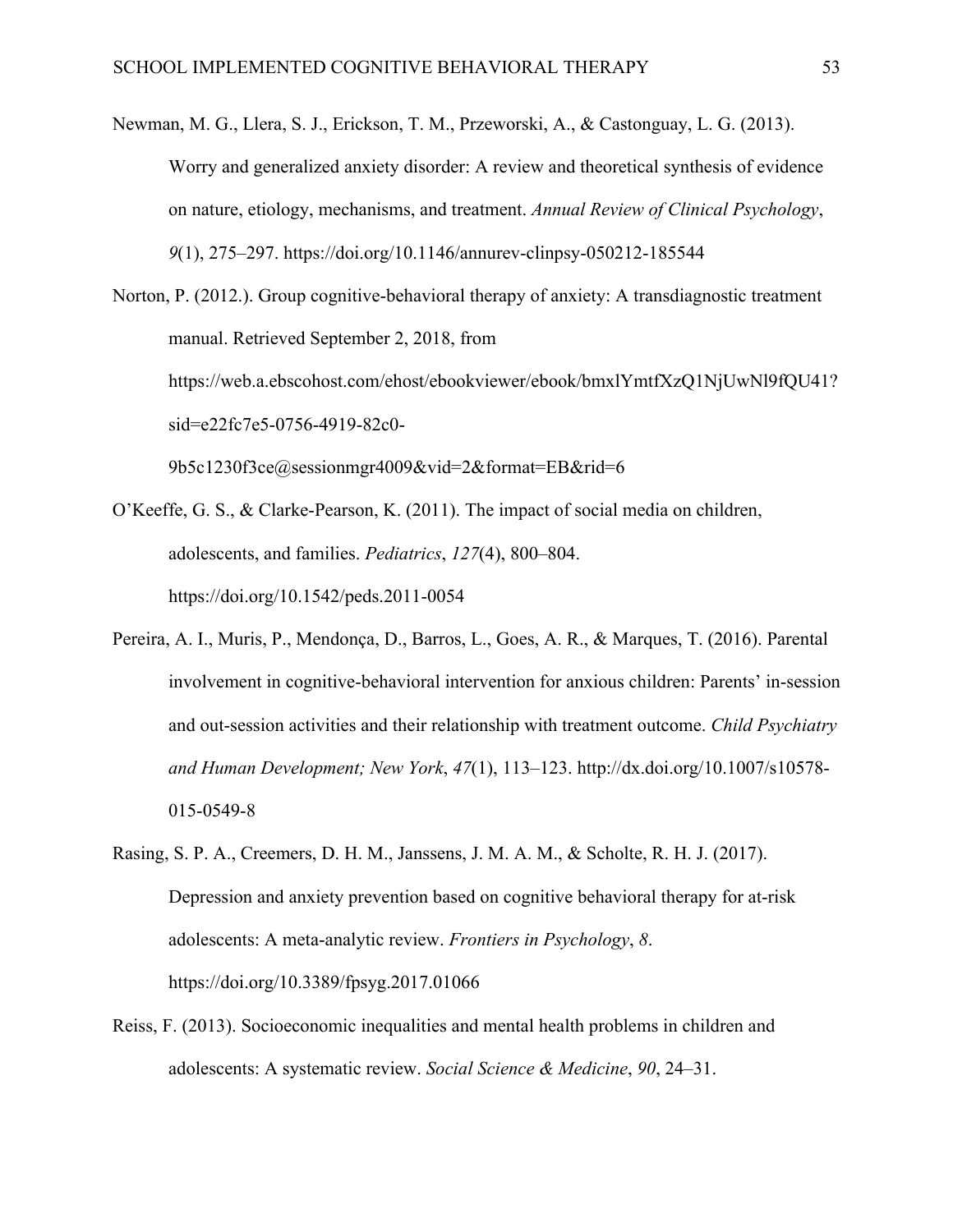https://doi.org/10.1016/j.socscimed.2013.04.026

- Rodgers, A., & Dunsmuir, S. (2015). A controlled evaluation of the "FRIENDS for Life" emotional resiliency programme on overall anxiety levels, anxiety subtype levels and school adjustment. *Child & Adolescent Mental Health*, *20*(1), 13–19. https://doi.org/10.1111/camh.12030
- Skryabina, E., Morris, J., Byrne, D., Harkin, N., Rook, S., & Stallard, P. (2016). Child, teacher and parent perceptions of the FRIENDS classroom-based universal anxiety prevention programme: A qualitative study. *School Mental Health*, *8*(4), 486–498. https://doi.org/10.1007/s12310-016-9187-y
- Skryabina, E., Taylor, G., & Stallard, P. (2016). Effect of a universal anxiety prevention programme (FRIENDS) on children's academic performance: results from a randomised controlled trial. *Journal of Child Psychology & Psychiatry*, *57*(11), 1297–1307. https://doi.org/10.1111/jcpp.12593
- Slade, E. P. (2003). The relationship between school characteristics and the availability of mental health and related health services in middle and high schools in the United States. *The Journal of Behavioral Health Services & Research; New York*, *30*(4), 382–392.
- Stephan, S. H., Weist, M., Kataoka, S., Adelsheim, S., & Mills, C. (2007). Transformation of children's mental health services: The role of school mental health. *Psychiatric Services*, *58*(10), 1330–1338. https://doi.org/10.1176/ps.2007.58.10.1330
- Underwood, M. K., & Ehrenreich, S. E. (2017). The power and the pain of adolescents' digital communication: Cyber victimization and the perils of lurking. *American Psychologist*, *72*(2), 144–158. https://doi.org/10.1037/a0040429

Weeks, C., Hill, V., & Owen, C. (2017). Changing thoughts, changing practice: examining the